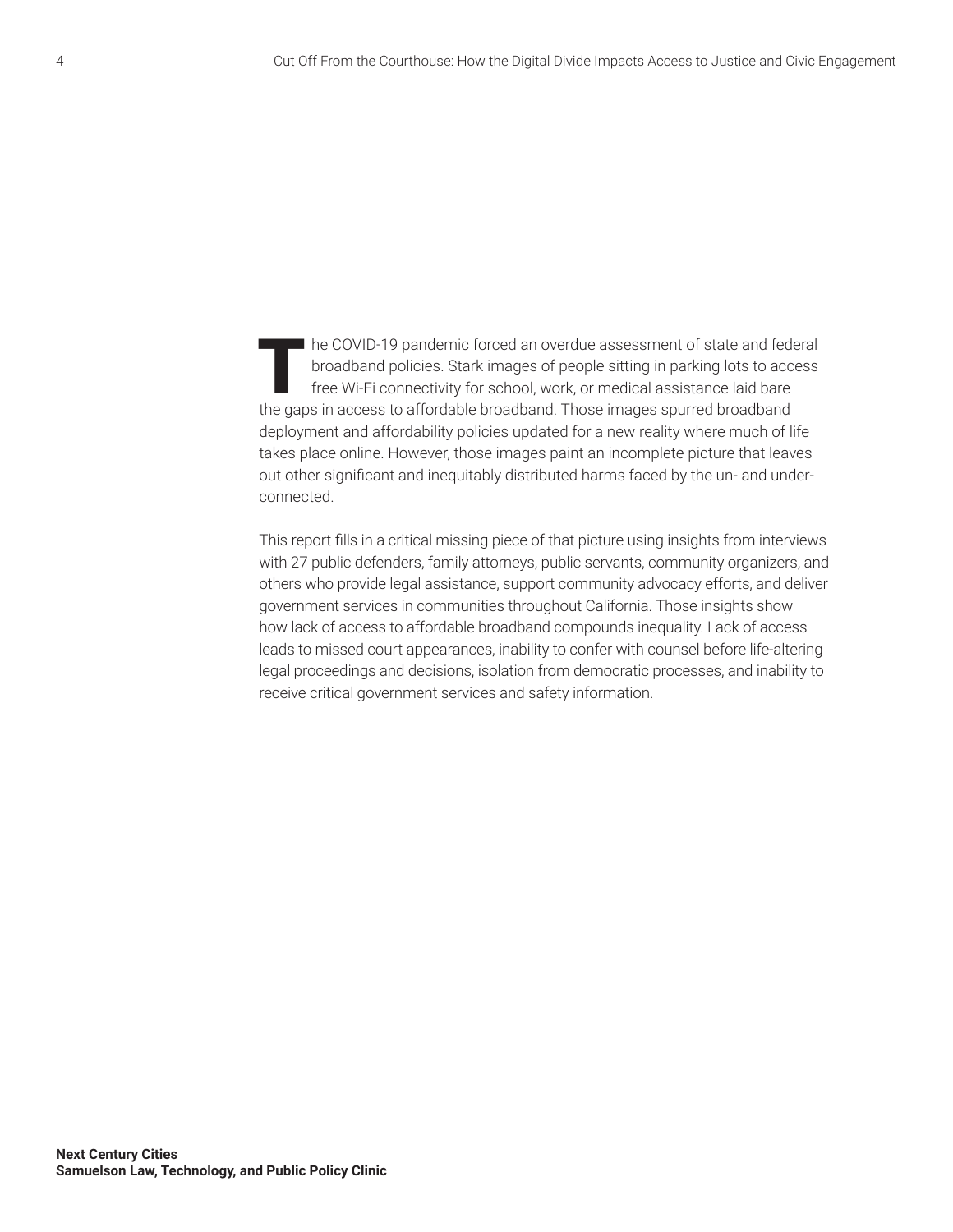### <span id="page-4-0"></span>*Key Findings*

Lack of adequate broadband access, devices, and digital literacy skills entrenches existing inequalities that civic institutions are working to eliminate.



Remote hearings should be optional. In the courts, remote hearings can be effective for ministerial legal hearings and some substantive civil hearings. For civic institutions, remote hearings can increase access, but they can also exclude residents contending with digital access and adoption barriers.



Deficiencies in public awareness of broadband affordability programs or community broadband services ensure that they remain underutilized. Trusted legal service providers, who work with residents eligible for broadband affordability programs, could be program ambassadors as they are an overlooked touchpoint for information.



Lack of trust in government affordability programs can be just as much of a barrier to broadband affordability programs as lack of information.



Mobile Internet service and devices are not sufficient for equitable access to courts, legal services, government proceedings, and public benefits.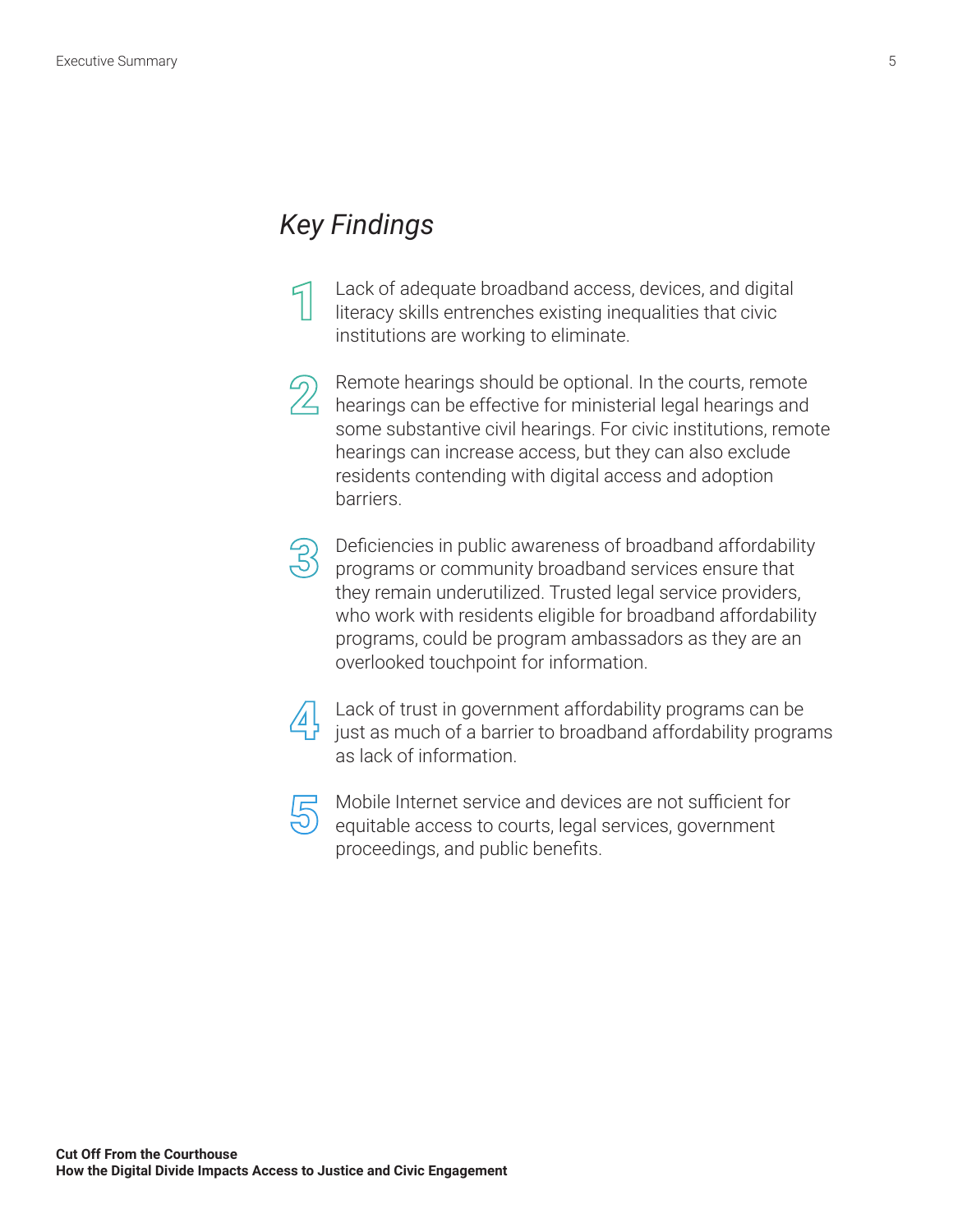## <span id="page-5-0"></span>*Recommendations*

**Invest in adoption as well as access.** Greater access to affordable broadband service offerings and digital skills training must accompany the push for remote judicial and administrative proceedings, civic engagement, and government services. Investments in both access and adoption will help to ensure that residents can be heard, apply for government services, and stay informed about local emergencies.



**Partner with community organizations.** Government partnerships with local community organizations may help overcome trust barriers that prevent some households from enrolling in broadband affordability and access programs.



**Support the full range of service providers.** To promote awareness of broadband subsidy programs and digital literacy education initiatives, it is important to partner with and provide resources for public defenders, legal aid offices, and other legal service providers. These providers can serve as program ambassadors and promote broadband adoption in low-income communities. That support should go along with robust resources for libraries, schools, senior centers, and other community anchor institutions.



**Streamline enrollment.** Enrolling in broadband subsidy programs should be as easy as possible. Streamlining the application process and establishing a single application for multiple programs will reduce burdens on some residents.



**Support local solutions.** Broadband funding should support innovative municipal and community-based initiatives to expand access (e.g., municipal mesh networks and hotspot programs). They expand broadband access for communities who are underserved by traditional providers and may not be able to afford broadband even with the assistance of subsidy programs. Flexible funding programs and local best practices are two strategies that can empower communities to tackle persistent digital divides.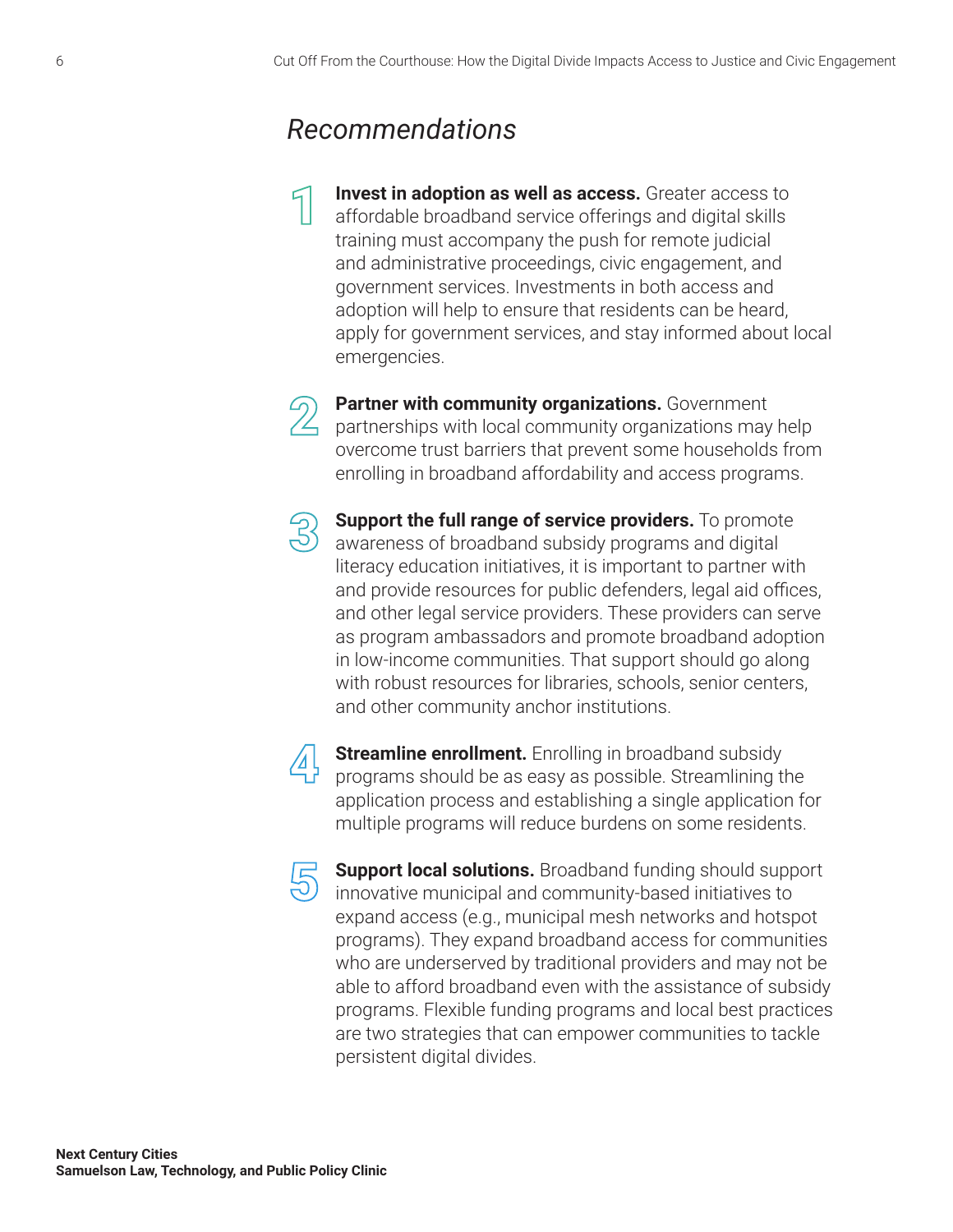## **Contents**

| <b>Executive Summary</b>                                                      | 4  |
|-------------------------------------------------------------------------------|----|
| <b>Key Findings</b>                                                           | 5  |
| Recommendations                                                               | 6  |
| <b>Introduction</b>                                                           | 8  |
| <b>Courts and Legal Services</b>                                              | 12 |
| Remote Legal Proceedings: Beneficial, Imperfect, and Here to Stay             | 13 |
| Barriers to Meaningful Participation in Remote Court Proceedings              | 16 |
| Access and Affordability                                                      | 17 |
| Device Access and Digital Literacy Issues                                     | 18 |
| The Digital Divide as Barrier to the Attorney-Client Relationship             | 20 |
| Accessing Documents and Reaching Counsel                                      | 20 |
| Digital Literacy                                                              | 22 |
| <b>Civic Engagement</b>                                                       | 23 |
| Remote Civic Proceedings Expand Participation for Many                        | 24 |
| Barriers to Participation in Remote Proceedings Reinforce Underrepresentation | 26 |
| Access and Affordability                                                      | 27 |
| Devices and Digital Literacy                                                  | 29 |
| <b>Government Services and Broadband as a Government Service</b>              | 31 |
| Government Services and Public Safety Information Have Moved Online           | 32 |
| City Governments Lead in Providing Broadband as a Government Service          | 33 |
| Gonzales, California's Wi-Fi Hotspot Program                                  | 33 |
| San Rafael's Mesh Network                                                     | 34 |
| Access and Adoption Barriers Faced by Community Broadband and Community       |    |
| Partnerships                                                                  | 36 |
| Lack of Awareness and Trust                                                   | 36 |
| Device and Literacy Barriers                                                  | 38 |
| <b>Findings and Recommendations</b>                                           | 40 |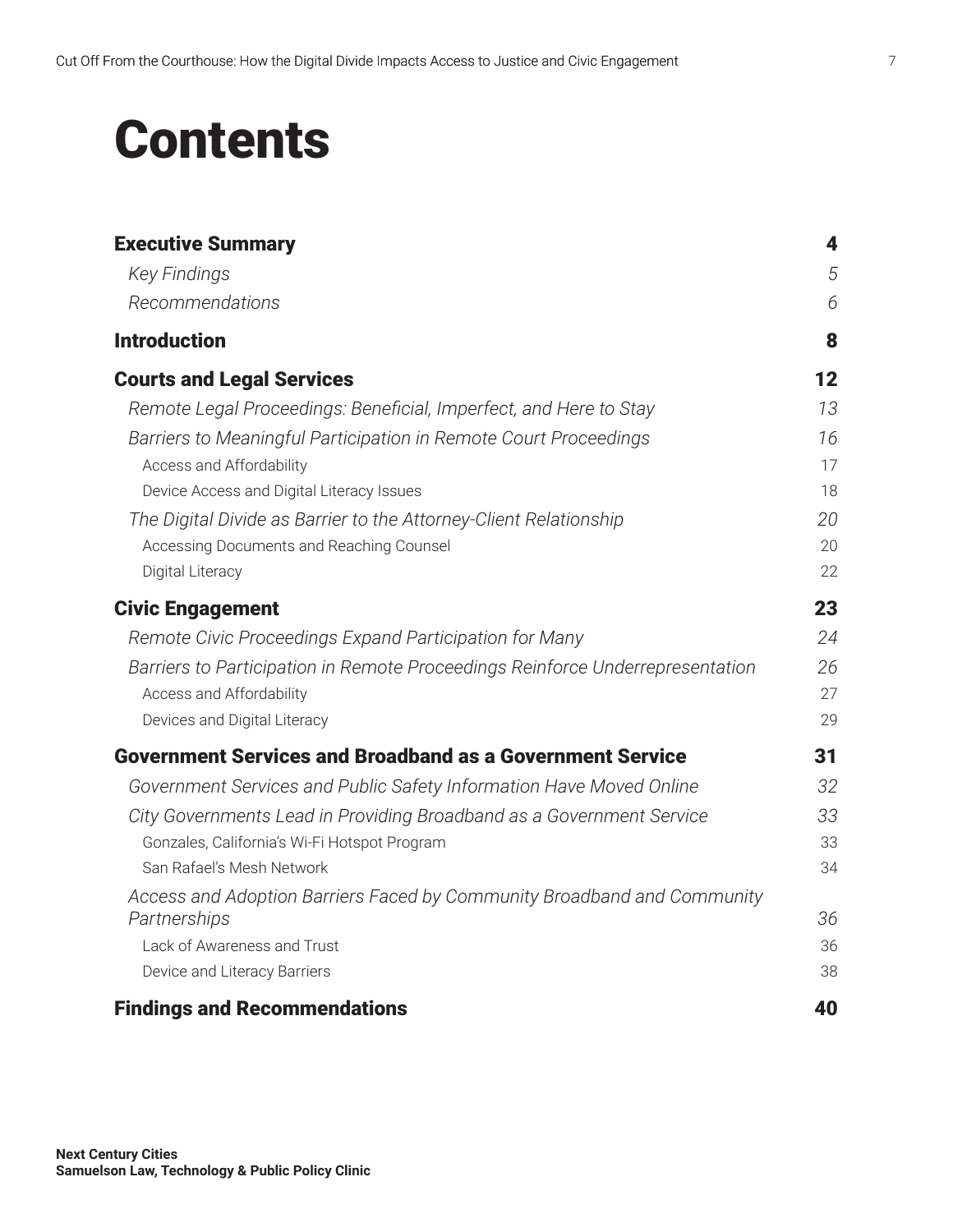## <span id="page-7-0"></span>Introduction

longtime legal aid lawyer and her client were frustrated that the judge<br>could not see the client during a telephonic hearing to appeal the denia<br>a social security disability claim. It was simply impossible for the judge<br>un could not see the client during a telephonic hearing to appeal the denial of a social security disability claim. It was simply impossible for the judge to understand the extent of the client's intellectual and physical disabilities, and a voice over the line could not elicit the empathy that in-person participation might have.<sup>[1](#page-41-0)</sup>

Another lawyer drove eight hours to meet her clients—mostly rural farm workers in the Imperial Valley—to discuss foreclosure notices so that they wouldn't lose their homes. The clients themselves could barely afford the full day off work or the tank of fuel it would take to travel to her office. The lack of broadband access and obstacles to adoption eliminated videoconferencing as an option in the rural regions where her clients live and work.[2](#page-41-0)

And a local government official worried about the people who were no longer able to attend city council meetings once they moved online because they lacked broadband access, connected devices, or the skills to keep pace with events in their communities[.3](#page-41-0)

These real-life examples illustrate why Internet connectivity is, in the words of late Congressman John Lewis, "the civil rights issue of the 21st century."[4](#page-41-0) Gaps in Internet access and adoption are part of a larger issue: digital equity, or the "digital divide," a term that has come to mean the "gap between people who can easily use or access technology and those who cannot."[5](#page-41-0)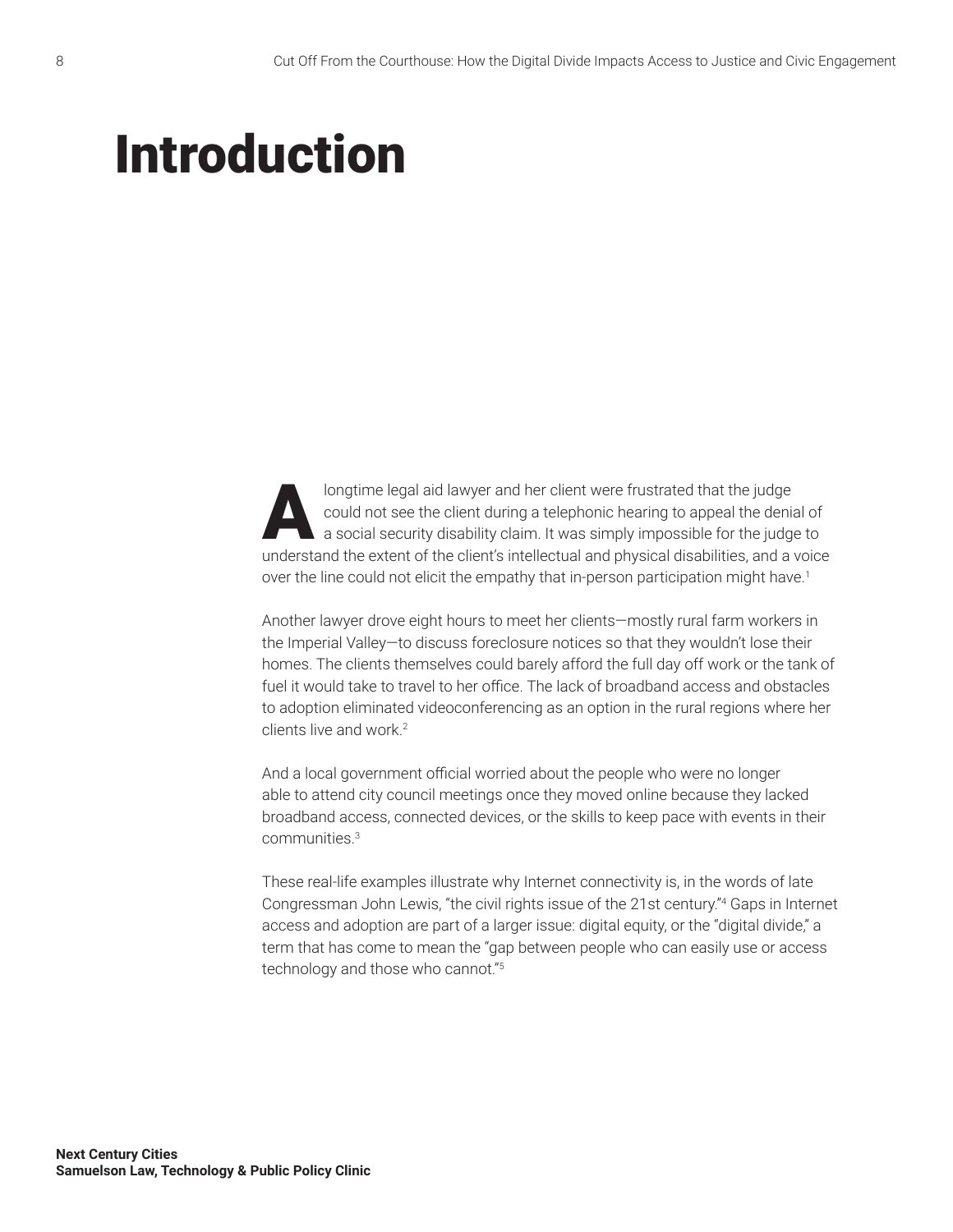<span id="page-8-0"></span>Although the digital divide has been recognized and discussed for more than twenty years,<sup>[6](#page-41-0)</sup> the COVID-19 pandemic cast digital inequities in a new light. Renewed attention motivated federal, state, and local governments to redouble broadband access and adoption efforts. Healthcare, employment, and education have figured prominently as rationales for investing in affordable broadband. In comparison, significantly less attention has been paid to the digital divide's impact on access to justice, civic engagement, and the full range of services provided at federal, state, and local levels.

The digital divide is a civil rights divide. People deprived of affordable and reliable broadband service (i.e., high-speed Internet access), the skills to use Internetcapable devices, or both, are often unable to enforce their legal rights, defend themselves in court, participate in the political process, or receive government entitlements.

This report presents insights from interviews with 27 professionals who provide legal, civic, and government services. The interviewees work directly with the communities they serve and understand firsthand the digital divide's impact on residents. They include public defenders, staff attorneys at rural and urban legal aid associations, academics with practical and research insight into access to justice and technology issues, as well as a former judge. The interviews explored the many ways in which the digital divide manifests itself in their work and why related inequities are likely to persist. The analysis and recommendations contained herein showcase the less obvious ways that the digital divide injures a wide range of communities in the context of the legal system and civic participation.

The digital divide is largely a result of two distinct barriers. The first barrier relates to a household's access to high-speed digital infrastructure. For example, the high cost of deployment in sparsely populated areas and subpar speeds can interfere with baseline access. The second barrier relates to the inability to benefit from a broadband connection. The high cost of maintaining a subscription, not having the requisite equipment or digital literacy, or a lack of information about and trust in universal service programs prevent millions of households from making full, productive use of the Internet.

Barriers to broadband access and adoption are felt disproportionately by populations that are underrepresented in public and private decision-making roles. Factors such as disability status, age, low income, ethnicity, race, education level, and geography can reliably be used to pinpoint digital divides.<sup>7</sup>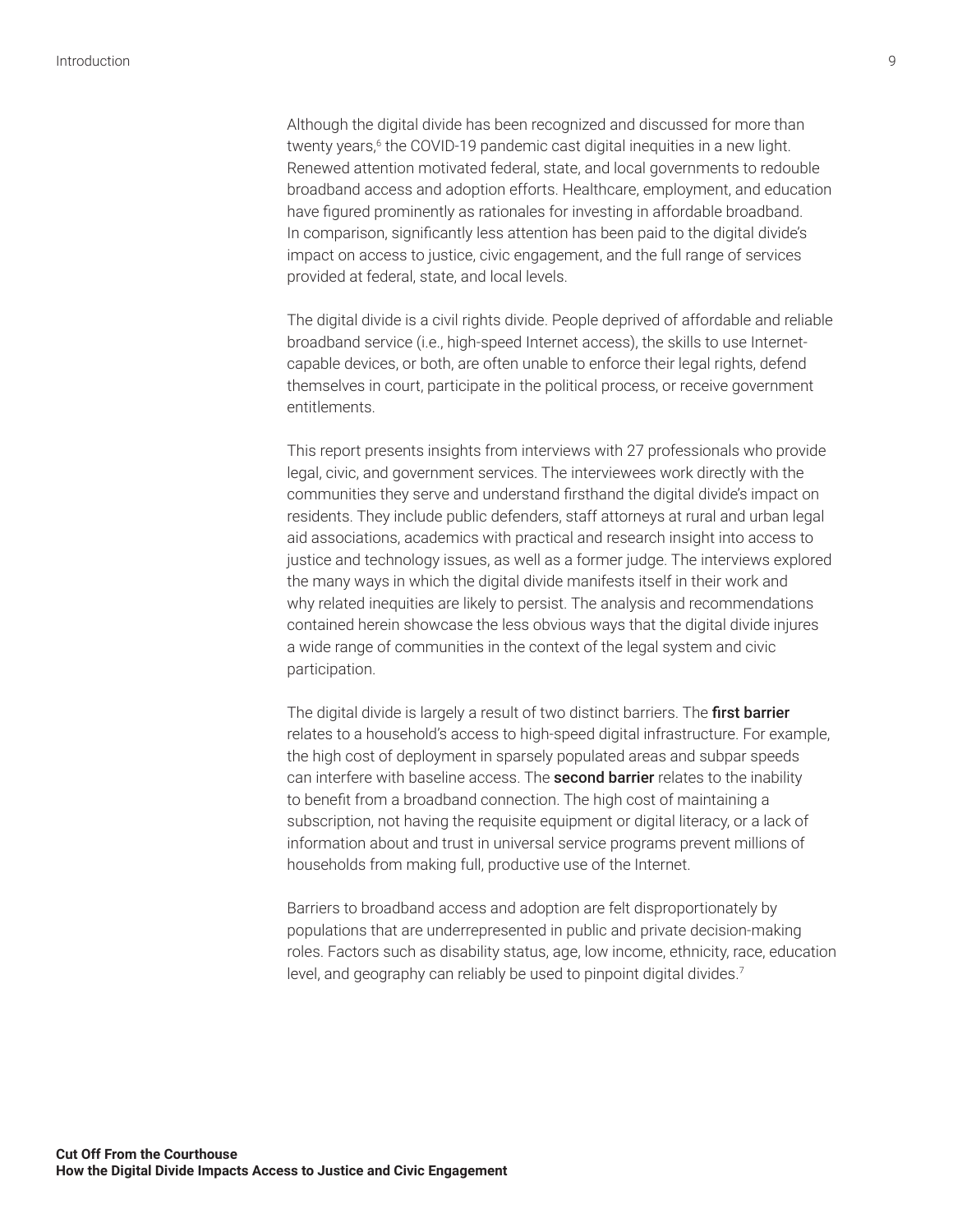<span id="page-9-0"></span>By any account, millions of Americans experience the digital divide. According to the Federal Communications Commission's ("FCC") conservative estimate in 2019, twenty-one million Americans lack "access to broadband service, defined by the FCC as a download speed of 25 Mbps and upload speed of 3 Mbps.["8](#page-41-0) That same year, Microsoft estimated that the number is as high as 162 million people.<sup>9</sup> These estimates do not account for those who may have access to broadband but find themselves on the wrong side of the digital divide due to other factors like affordability or digital literacy.<sup>10</sup>

Findings in this report reinforce the need for building public awareness of broadband affordability programs and digital resources, a vital step for narrowing the digital divide. Interviewees in public service and private sector roles emphasized that communities impacted by the digital divide are more likely to be receptive to outreach efforts by organizations that have built trust in those communities. Far too often, when the community-based organizations conducting outreach lack adequate support and eligible households lack awareness of their eligibility, the households in the greatest need suffer in silence.

Governments at all levels can help by supporting organizations that serve as key touchpoints with people who are eligible for, and in need of, affordability programs. In November 2021, Congress assigned grant funding in the Infrastructure Investment and Jobs Act ("Infrastructure Act") to provide the FCC with resources to support community outreach efforts.<sup>[11](#page-41-0)</sup> The grant program includes funding for community organizations to promote and assist individuals in signing up for the Commission's new Internet affordability program[.12](#page-41-0) In the meantime, it is critical that courts, legal service organizations, civic institutions, and city councils—among others—recognize that people do not have equal access to remote proceedings or government service platforms. Sensitivity to these issues will help reduce some of the resulting inequities.

The report is organized around three categories of remotely accessed venues or services, and how two sets of barriers—access/adoption and device availability/ digital literacy—influence them:

- 1. Courts and Legal Services,
- 2. Civic Engagement, and
- 3. Government Services.

While imperfect, remote access to court and legal services has helped overcome some traditional barriers to accessing justice in person. At the same time, the stories in this report illustrate how those directly affected by the digital divide face a new set of access challenges that make justice elusive.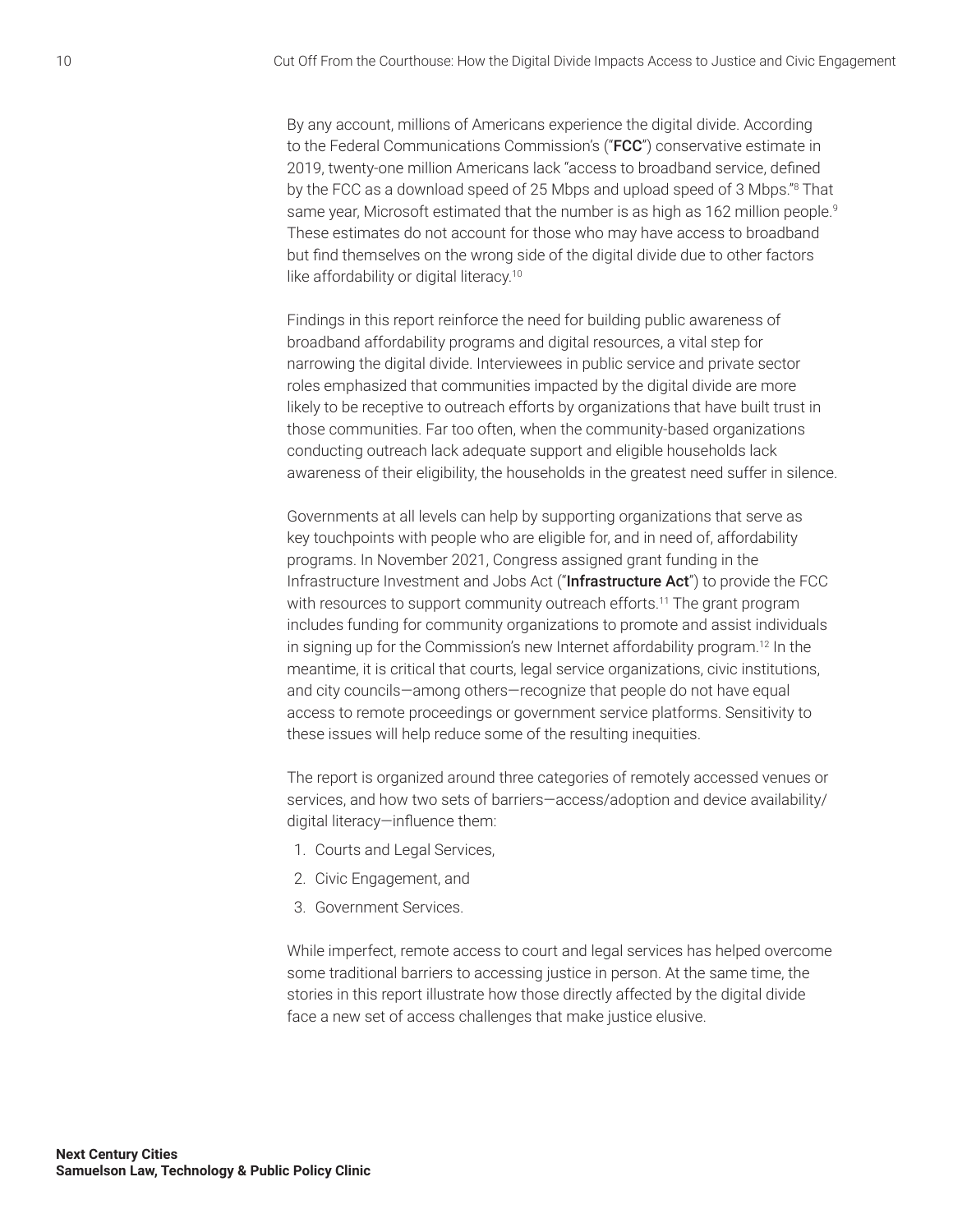Specifically, **[Part I](#page-11-1)** documents how the digital divide restricts access to the courts and legal service providers. Residents and service providers detail how digital inequities can hinder participation in remote court proceedings, communication with counsel, and preparation and understanding of filings. As this report reflects, the majority of our interviewees are legal service providers.

**[Part II](#page-22-1)** shows how the digital divide restricts access to civic fora, such as remote town hall meetings and other virtual government functions. As with access to remote court proceedings and legal services, this report recognizes that the move to online platforms during the COVID-19 pandemic has had mixed results, expanding access for those who would have trouble attending in-person events while adding hurdles for those on the wrong side of the digital divide.

Finally, **[Part III](#page-30-1)** shows how the digital divide restricts access to government services such as unemployment, social security, public safety alerts, and other community benefits. Also discussed are examples of municipalities that have expanded access to government services by implementing connectivity programs. The tangible benefits of these programs illustrate how widespread connectivity reinforces a supported, informed, and safe community. At the same time, realizing those benefits requires building relationships and working with trusted community organizations to connect hard-to-reach community members.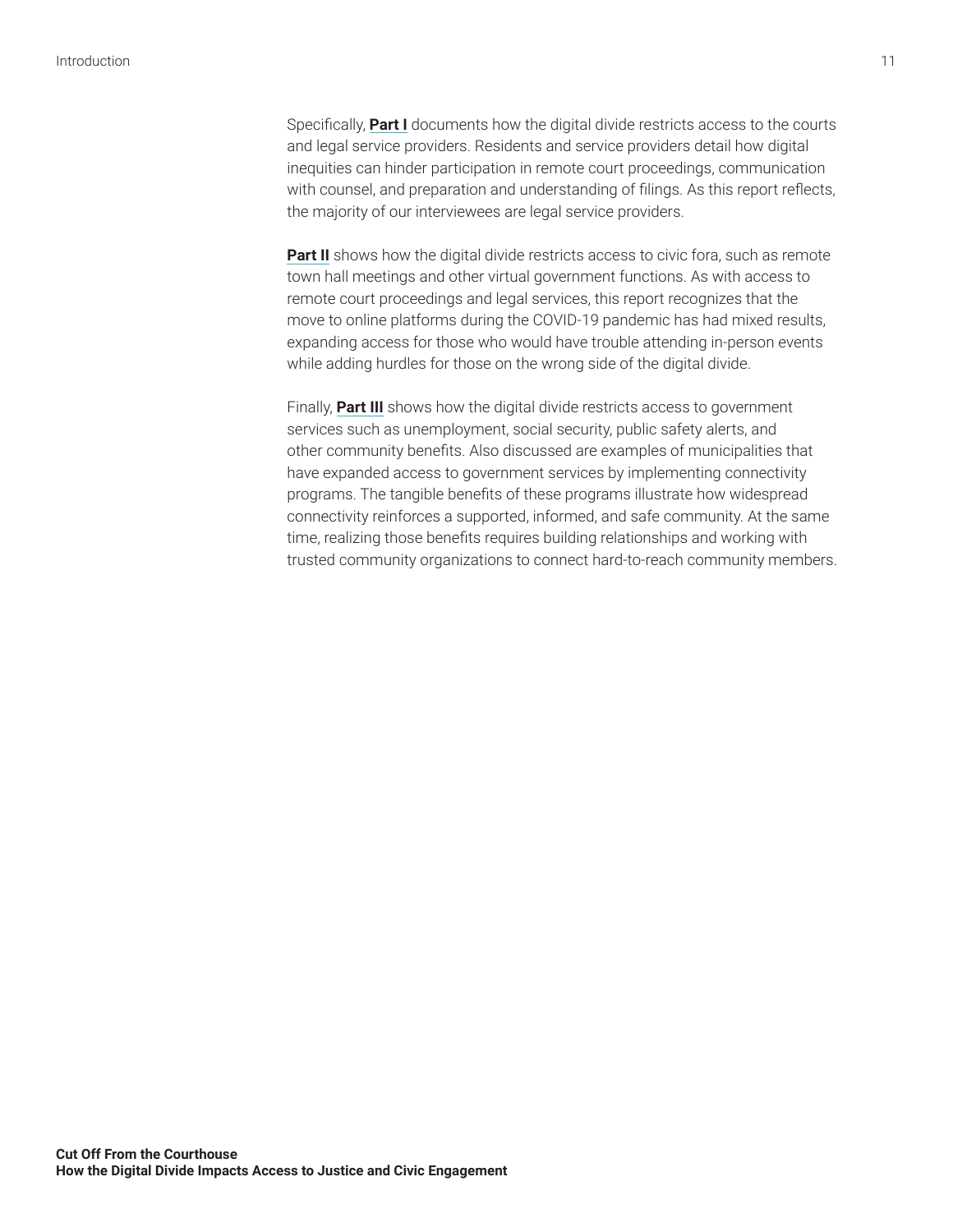## <span id="page-11-1"></span><span id="page-11-0"></span>Courts and Legal Services

There is significant overlap between those who qualify for subsidized legal<br>services and those in need of broadband service. For criminal matters,<br>those represented by public defenders generally cannot afford legal service services and those in need of broadband service. For criminal matters, those represented by public defenders generally cannot afford legal services outside of what the state or federal government provides.<sup>[13](#page-41-0)</sup>

The income criteria for qualifying for legal aid from the Legal Services Corporation is 125% of poverty guidelines<sup>14</sup>-10% less than the income limit for the federal Lifeline program, which subsidizes phone and broadband Internet access for low-income households.[15](#page-41-0) The Affordable Connectivity Program has raised this bar to 200% of the federal poverty limit to increase the number of eligible households that may fall just above Lifeline's cutoff.[16](#page-41-0) While the income thresholds are different, these assistance programs attempt to reach the same population, and for good reason. Many people facing legal issues cannot afford a fixed broadband subscription, let alone a lawyer.<sup>[17](#page-41-0)</sup>

Our research into the digital divide's impact on remote legal proceedings and access to legal services surfaced two main drivers of inequality. The first relates to the provision of the network itself while the second relates to what happens at the edge of the network:

**1. Access and Affordability.** Communities who face logistical challenges accessing courts and legal services (oftentimes low-income residents, people living with disabilities, or those living in rural areas) also face barriers in accessing basic Internet connectivity. In some cases, the problem is lack of infrastructure. For others, the infrastructure is there, but individuals cannot afford the installation or service price.

**2. Devices and Digital Literacy.** Video hearings and remote client counseling are problematic for those who lack the tools or digital skills needed to effectively participate in government proceedings, including their own hearings.

The transition to remote legal proceedings, accelerated by the COVID-19 pandemic, is expected to remain a fixture of the modern judicial landscape. Remote proceedings can help parties overcome logistical, economic, and geographic barriers to venues where they can enforce their rights. But effective remote access to court proceedings and legal services requires sufficient bandwidth, device capability, and digital literacy to meaningfully appear and be heard.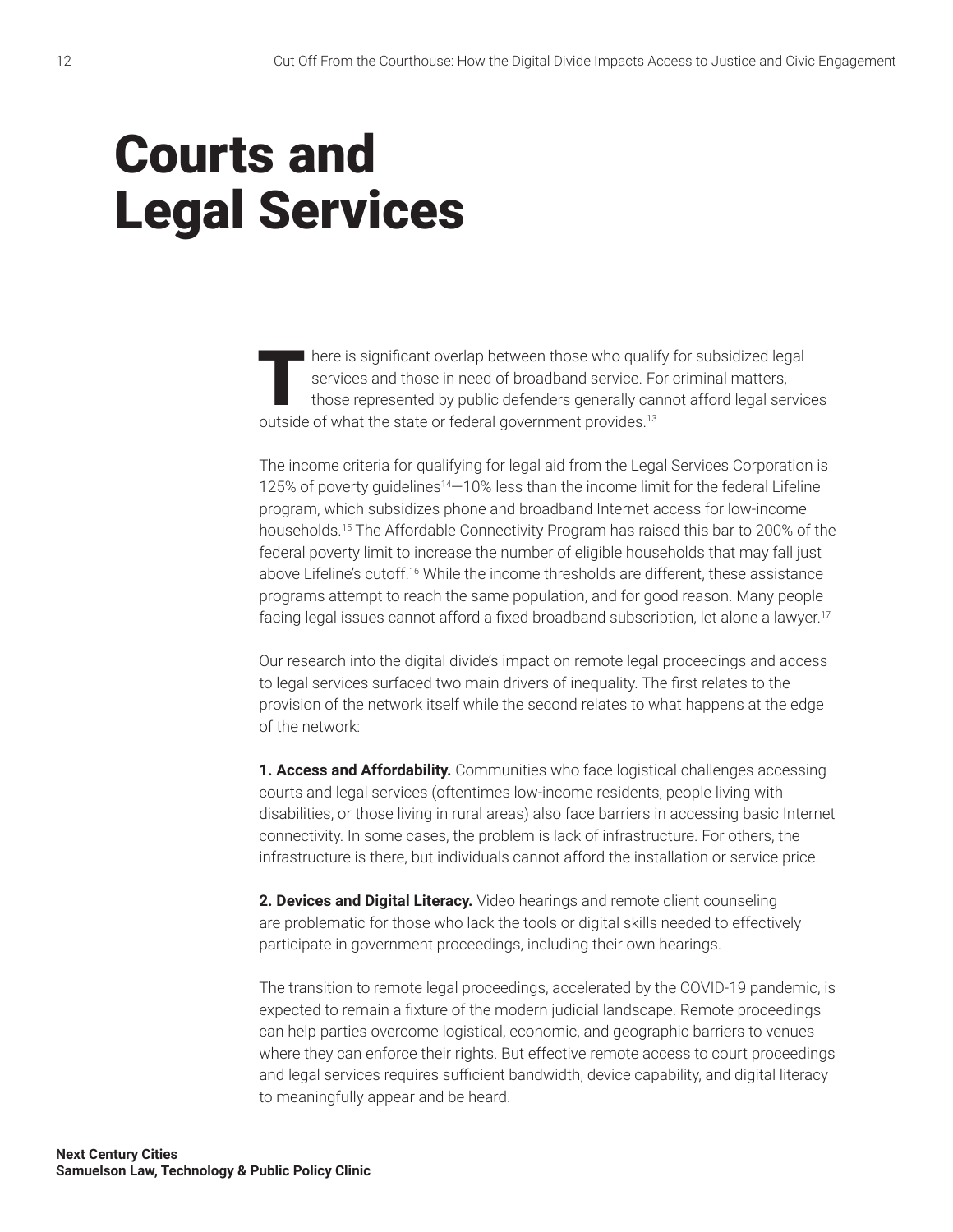## <span id="page-12-0"></span>Remote Legal Proceedings: Beneficial, Imperfect, and Here to Stay

Camille Pannu was a legal services attorney with clients spread throughout the rural Imperial Valley in southeastern California. Some days, her clients would drive six or eight hours to meet with her. She was often the only legal service provider within several hours' drive. Most of her clients lacked broadband access and cell service in vast swaths of rural California can be unreliable. Videoconferencing was simply not an option for her and her clients.

Many of Pannu's clients were agricultural workers who could not afford to take a day off work for a meeting. She frequently drove to them, knowing the grave consequences if her clients lacked counsel. One client nearly lost their family home after a single missed mortgage payment. The bank was set to take the home, until Pannu stepped in and stopped the foreclosure. Losing housing is devastating, and sometimes all someone needs to keep their home is a lawyer to clear a title or represent them in a foreclosure hearing. But if they are unable to meet with a lawyer, they are unable to access vital legal services.<sup>18</sup>

Judges, lawyers, and other courtroom professionals generally support remote proceedings, with some qualifications.<sup>19</sup> For instance, Nathan Hecht, the chief justice of the Texas Supreme Court and co-chair of the National Center for State Courts pandemic rapid response team concluded that "[W]e're going to be doing court business remotely forever[.]"<sup>20</sup> Chief Judge Kimberly Mueller of the federal Eastern District of California agreed, stating, "I've become persuaded that the videoconferencing by Zoom for the purposes of civil scheduling conferences, civil law in motion, and quite a bit of criminal pretrial work is a good enough equivalent to seeing someone in person."21

Perhaps the foremost benefit of remote proceedings is their potential to increase access to legal counsel. Every legal service provider interviewed discussed the difficulty their clients experience in taking time to visit their offices, attend court hearings, visit a self-help legal center, or meet with a lawyer at a courthouse. There are various factors that can inhibit clients from physically appearing before a judge or in a lawyer's office, including inability to take time off work, inadequate transportation options, disability or age considerations making travel difficult, and geographic proximity to services.<sup>22</sup>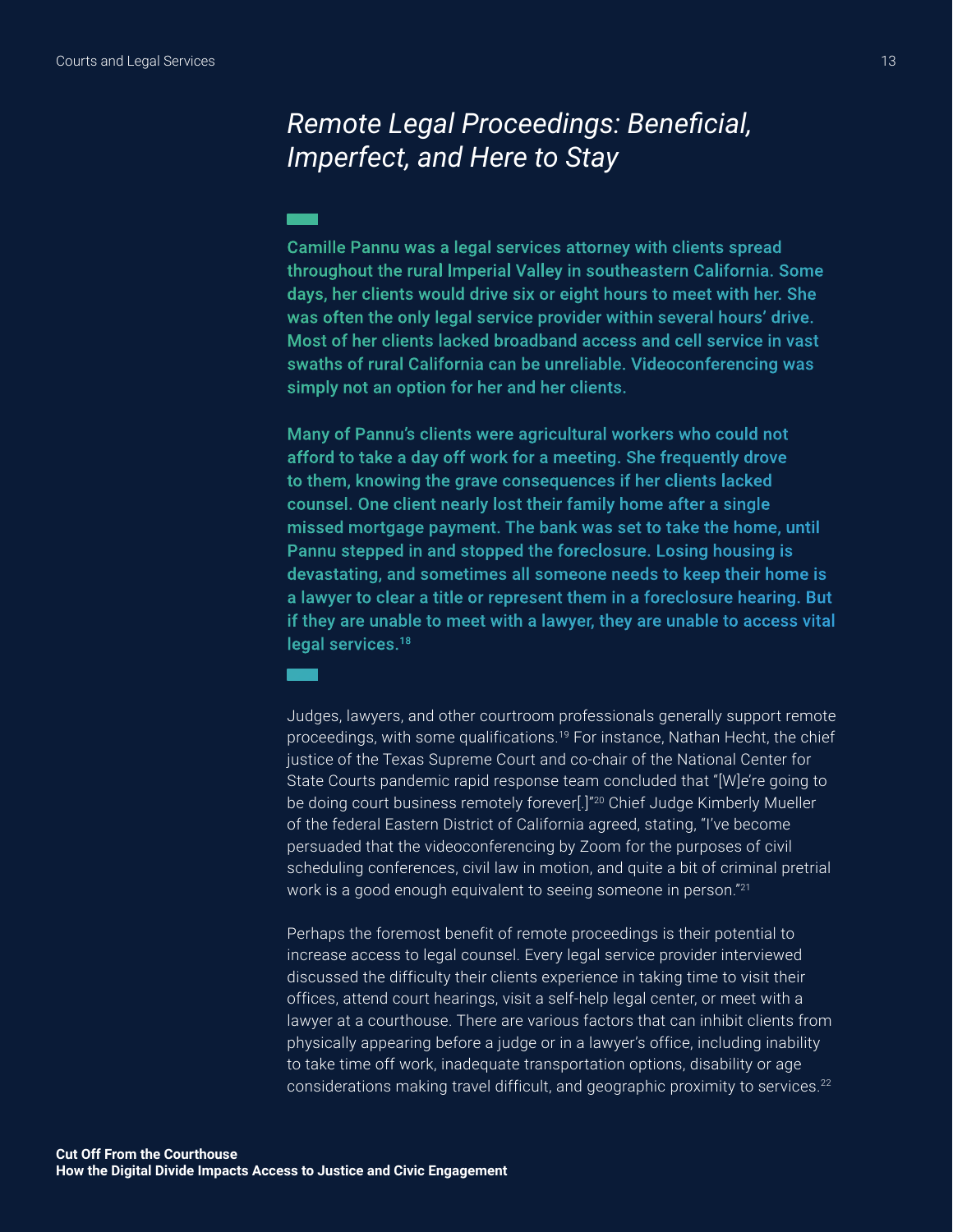<span id="page-13-0"></span>**Employment.** As one public defender reported, some of his clients could not attend court hearings because they were afraid of losing their jobs.<sup>23</sup> For many, getting permission from their employer to take an entire day off work is prohibitive, even before factoring in the cost of gas and lost income.<sup>24</sup>

**Transportation.** Lack of affordable transportation is another persistent barrier. One longtime public defender explained that his office had clients who walked a great distance to meet with their assigned attorneys[.25](#page-42-0) Another public defender has clients who are as far away as a four- or five-hour drive.<sup>[26](#page-42-0)</sup> A third public defender observed that "perfunctory court appearances can be extremely disruptive" to her clients who sometimes must take a full day off work to attend short administrative hearings like a status conference.<sup>27</sup>

**Mobility/Disability.** Traveling can also be problematic for people with mobility impairments, such as seniors or people with disabilities. Travel creates additional barriers to attending court sessions or meeting with counsel. For some, this means coordinating special transportation or incurring extra costs for aides.<sup>28</sup>

**"Attorney Deserts."** Many rural residents live in "attorney deserts"—geographic areas where legal services are not readily available.<sup>29</sup> "It's not feasible to deliver legal services to rural areas unless you have broadband," said Pannu, the lone transactional legal aid attorney serving eight rural counties in California.<sup>30</sup> Geographical voids in broadband access and adoption directly impact rural residents' ability to obtain and use legal services. These voids in broadband access coincide with voids in local legal assistance.

Remote opportunities to confer with counsel and attend court could, in theory, make participation possible for low-income residents who otherwise could not attend hearings or could attend only at great cost. For instance, a remote court option for a routine court proceeding would save litigants both travel and in-court wait time<sup>31</sup>

However, the limitations of videoconferencing applications make remote hearings an imperfect substitute for in-person appearances or in-person consultation. For criminal proceedings in particular, these shortcomings can be unacceptably harmful. Even when a person has adequate bandwidth, a suitable device, and requisite digital skills, remote proceedings can impede that person's ability to be heard and enforce their rights.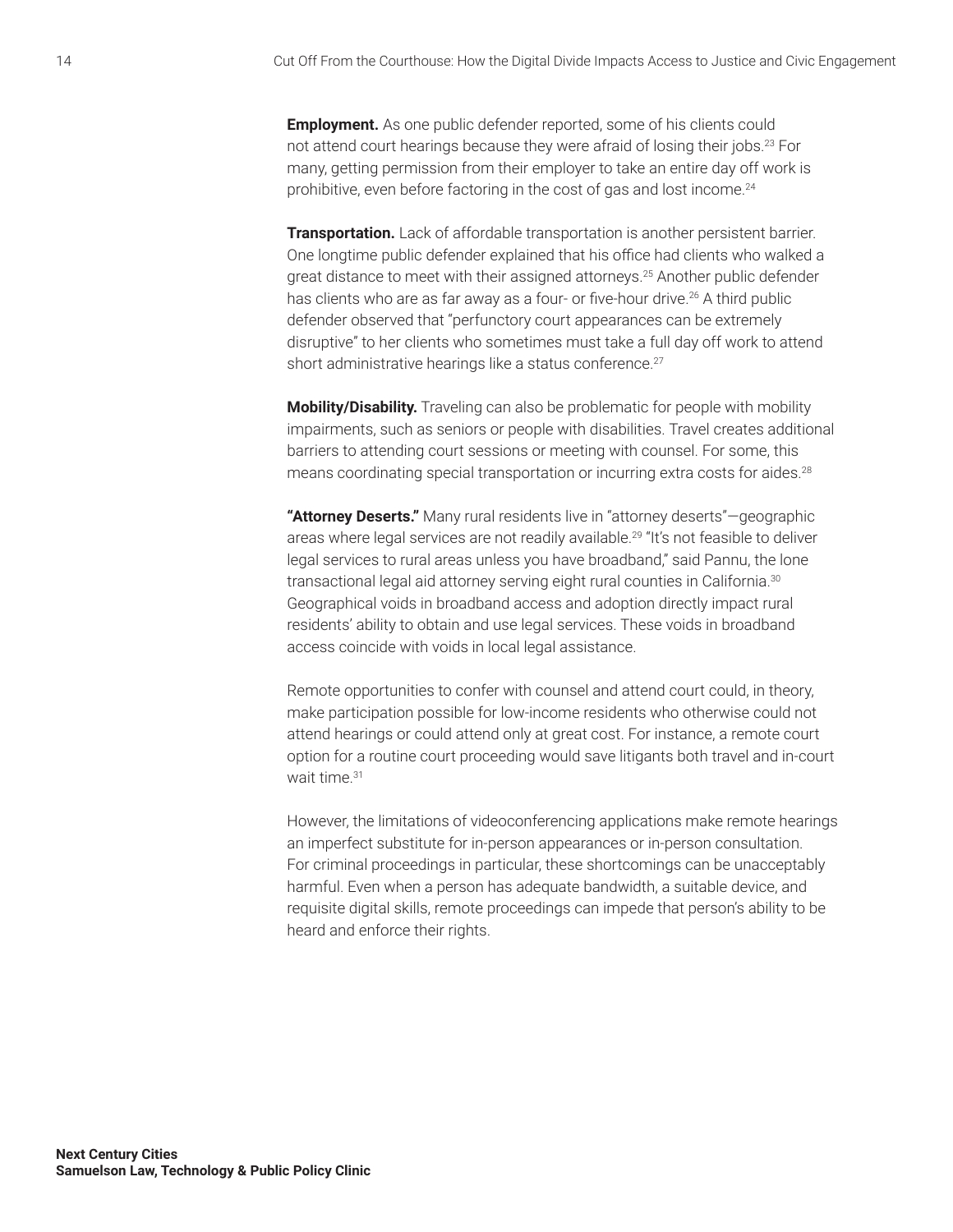<span id="page-14-0"></span>The practitioners and judge interviewed identified clear shortcomings in remote proceedings, such as the:

- inability of counsel to confer privately with their client during the proceeding,
- absence of the comfort and support a client ordinarily feels by having their lawyer standing by them, and
- difficulty connecting with the judge and jury when a screen is an intermediary in that connection.

Whatever their merits or defects, remote court proceedings are here to stay. In California, for example, state and federal courts have been authorized to continue holding certain proceedings remotely. And the Judicial Council of California has recommended that "California courts should expand and maximize remote access on a permanent basis for most proceedings and should not default to pre-pandemic levels of in-person operations."<sup>[32](#page-42-0)</sup> Following this recommendation, the California legislature unanimously approved a bill that would permit courts to keep civil hearings remote until July 2023.<sup>[33](#page-42-0)</sup> California Governor Gavin Newsom signed the bill into law in September 2021.<sup>[34](#page-42-0)</sup>

At the federal level, the CARES Act allowed the Judicial Conference—the administrative policy-making body for the federal courts—to respond to the pandemic by giving chief judges the discretion to hold certain criminal proceedings and all civil proceedings remotely through the use of videoconferencing or teleconferencing systems[.35](#page-42-0) This authorization will end "30 days after the date on which the national emergency ends, or the date when the Judicial Conference finds that the federal courts are no longer materially affected, whichever is earlier.["36](#page-42-0)

Courts and policymakers must recognize how the digital divide prevents equal access to remote proceedings if they hope to ensure the greatest possible benefits of remote participation. As Judge Jeremy Fogel, Executive Director of the Berkeley Judicial Institute, explained, "I think the solution . . . is not to get rid of remote proceedings but to strengthen the capability of broadband or add resources" so that people can effectively participate in remote proceedings.<sup>37</sup> An attorney representing homeless and senior clients agreed: "More access is better, while it may exacerbate inequities for the most vulnerable at some points, we can work to address that."[38](#page-42-0)

Understanding both the potential benefits and inequities of remote proceedings helps policymakers better address underlying connectivity barriers. Because experts anticipate that many court functions will remain online after the pandemic ends[,39](#page-42-0) insufficient bandwidth and lack of Internet access will remain grave impediments to justice.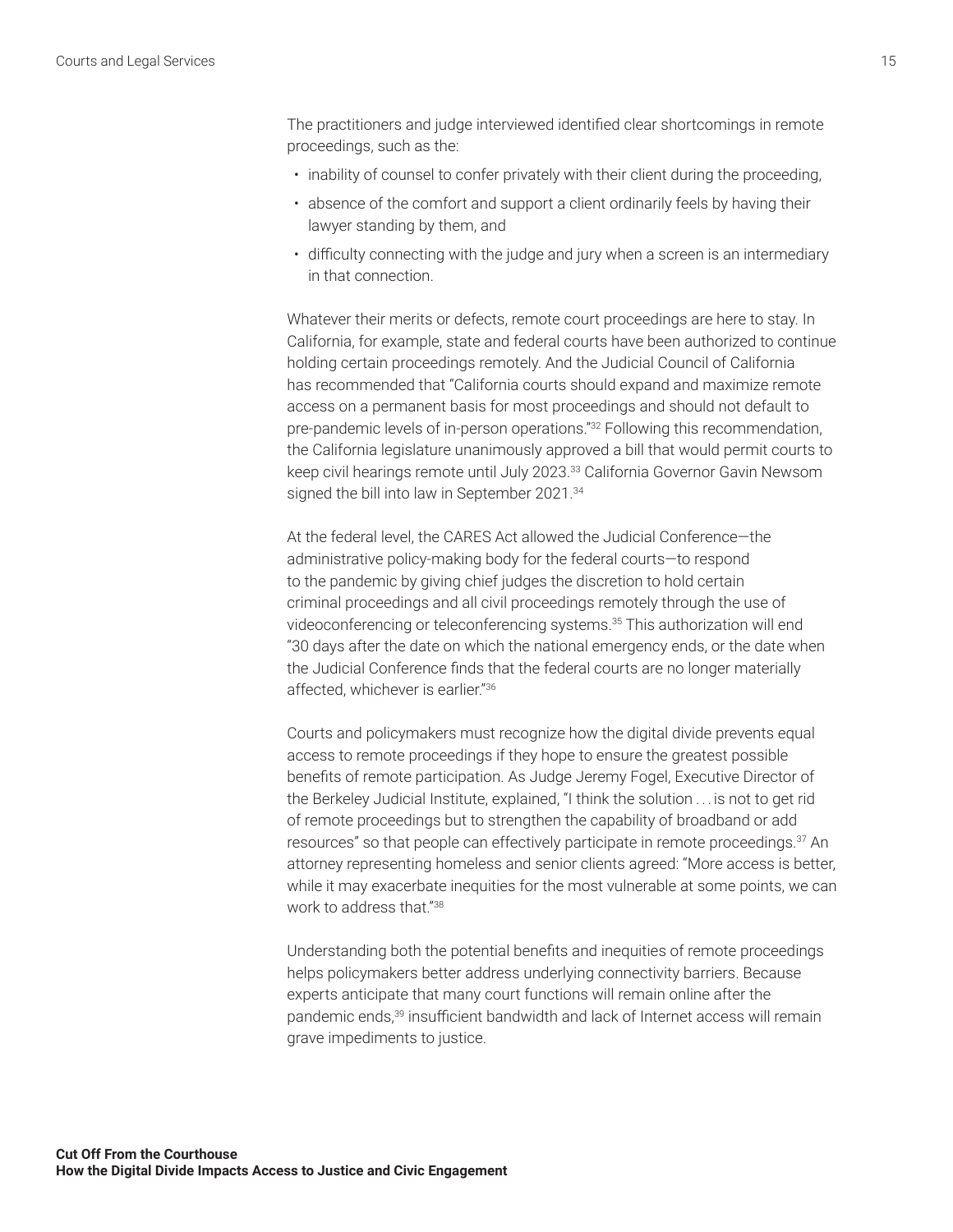## <span id="page-15-0"></span>**Barriers to Meaningful Participation in Remote Court Proceedings**

Sarah Reisman has spent years representing people who cannot afford their own representation and is currently the Directing Attorney of Litigation and Advocacy at Community Legal Aid SoCal which, among other things, helps clients enroll in and appeal denial of government benefits. That work demonstrates how it is often crucial for the administrative judge to see the clients:

A picture is worth a thousand words if you can see the disabilityespecially if the disability is developmental or something that's cognitive or not apparent. The Administrative Law Judge being able to see that client, how they react and interact, [and] how they respond to questions, is very important.<sup>40</sup>

Reisman knows how crucial it is that the judge see "how [the disability] has all manifested in [the client's] body, how that impacts her mobility, impacts her ability to concentrate."<sup>41</sup> Even absent a visually apparent disability, individual prejudices disadvantage call-in litigants. Another attorney explained that those appearing by phone have "second-class status" in the virtual courtroom.<sup>42</sup>

Having this "second-class status" in a virtual hearing can have serious consequences in federal proceedings. A 2017 U.S. Government Accountability Office report describes how an immigration judge was unable to identify a respondent's cognitive disability over a video conference. However, at a subsequent in-person hearing, the respondent's disability was "clearly evident."<sup>43</sup> This disparity can significantly disadvantage litigants who may not have the capacity to understand the repercussions of appearing remotely.

Insufficient or unaffordable broadband service, unsuitable devices, or a lack of digital literacy can irreparably impair a party's attendance or participation in a remote court proceeding. Participants without broadband access may fail to appear in a court proceeding or be unable to participate in court-ordered remediation. Lack of digital preparedness can also keep people from seeing or being seen at a remote proceeding, negatively impacting their ability to fully participate.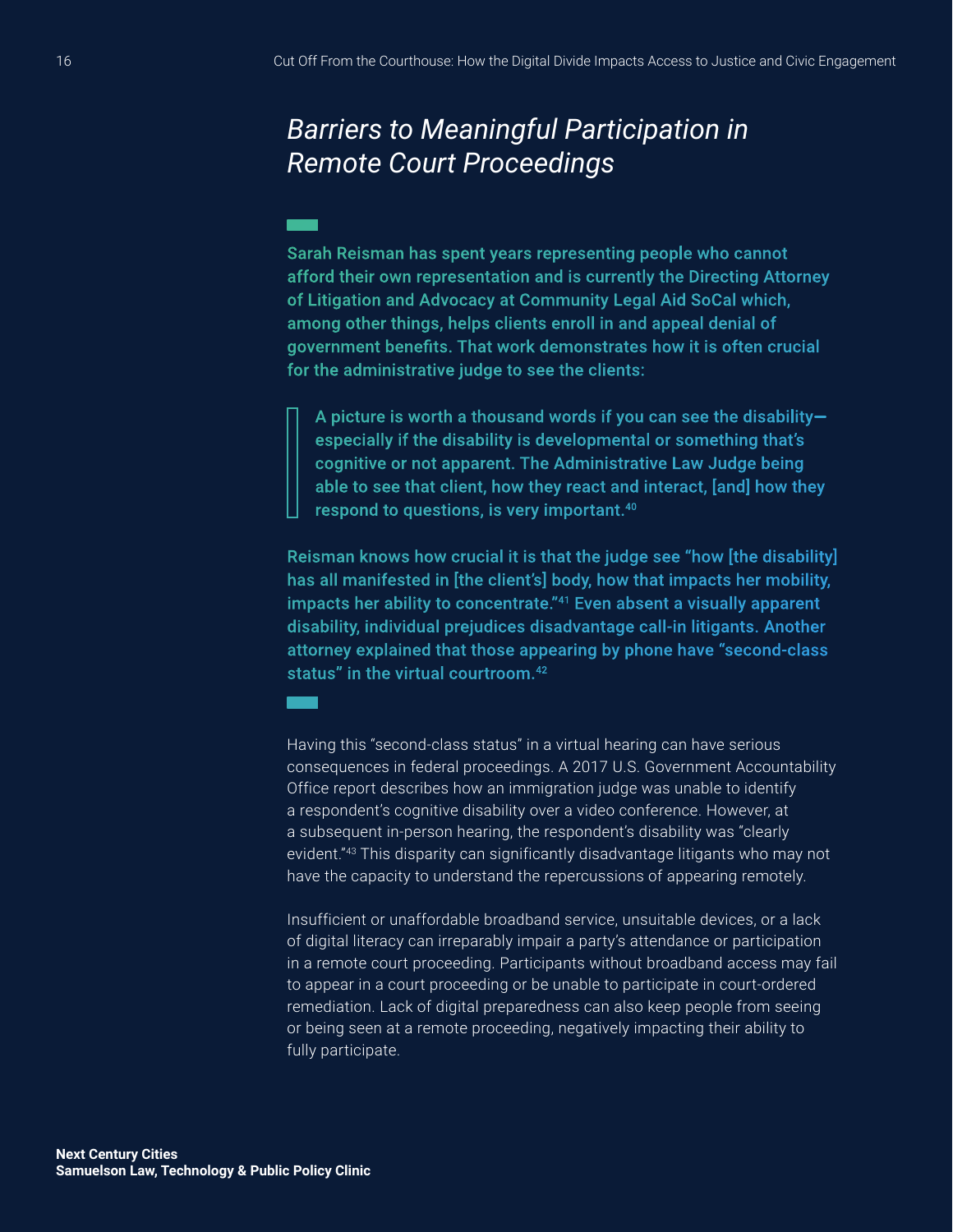### **ACCESS AND AFFORDABILITY**

Olivia Sideman, a Bay Area public defender, stated that there is no substitute for "the client hearing it himself—to hear their attorney arguing for them, fighting on their behalf, cross-examining the police officer.["44](#page-42-0) In her view, when a defendant

<span id="page-16-0"></span>**[W]hen a defendant cannot participate because of Internet access barriers, "it's another way in which our clients' rights are overlooked by the court, another way in which this entire system tramples on our clients' rights**

cannot participate because of Internet access barriers, "it's another way in which our clients' rights are overlooked by the court, another way in which this entire system tramples on our clients'

rights. I think you have a right to be present, to know what's going on in your case.["45](#page-42-0) These sorts of experiences undermine faith in the justice system and civic institutions.

In some cases, missing a remote hearing can result in a default judgment against a party. In an eviction hearing, for instance, "the inability to connect to the call may not just be the loss of basic rights . . . it could also be the difference between housing and homelessness.["46](#page-42-0) Notably, courts have issued arrest warrants for failure to appear at remote hearings.<sup>47</sup>

Digital inequities have also prevented criminal defendants from complying with court-ordered online remediation. For instance, online therapy sessions, alcohol or drug counseling meetings, or anger management classes are often imposed by courts. However, when a defendant cannot attend mandatory online meetings, they face potentially severe penalties. "If you don't do your classes, you can end up back in jail," Sideman explained. "So, if you're supposed to do fifty-two domestic violence classes [some of which may need to be completed online] you'll get brought back into court over and over again if you're not doing them, and ultimately, you'll get brought into jail."[48](#page-42-0)

When a client cannot participate in online remediation, they are disadvantaged from the start. Said Sideman: "It's much more difficult for me to get the same outcomes for my clients who don't have access to the Internet because I can't tell the judge that my clients will do certain things.["49](#page-42-0)

A client's inability to access remote proceedings or remediation programs might be a consequence of geography or demographics. In rural areas, over seventeen percent of the population does not have access to broadband at home.<sup>50</sup> For some communities, "digital redlining"<sup>[51](#page-43-0)</sup> hinders broadband deployment. It is a result of intentional or de facto broadband investment strategies where a provider chooses not to serve an area or focuses exclusively on nearby areas with higher returns on investment.<sup>[52](#page-43-0)</sup>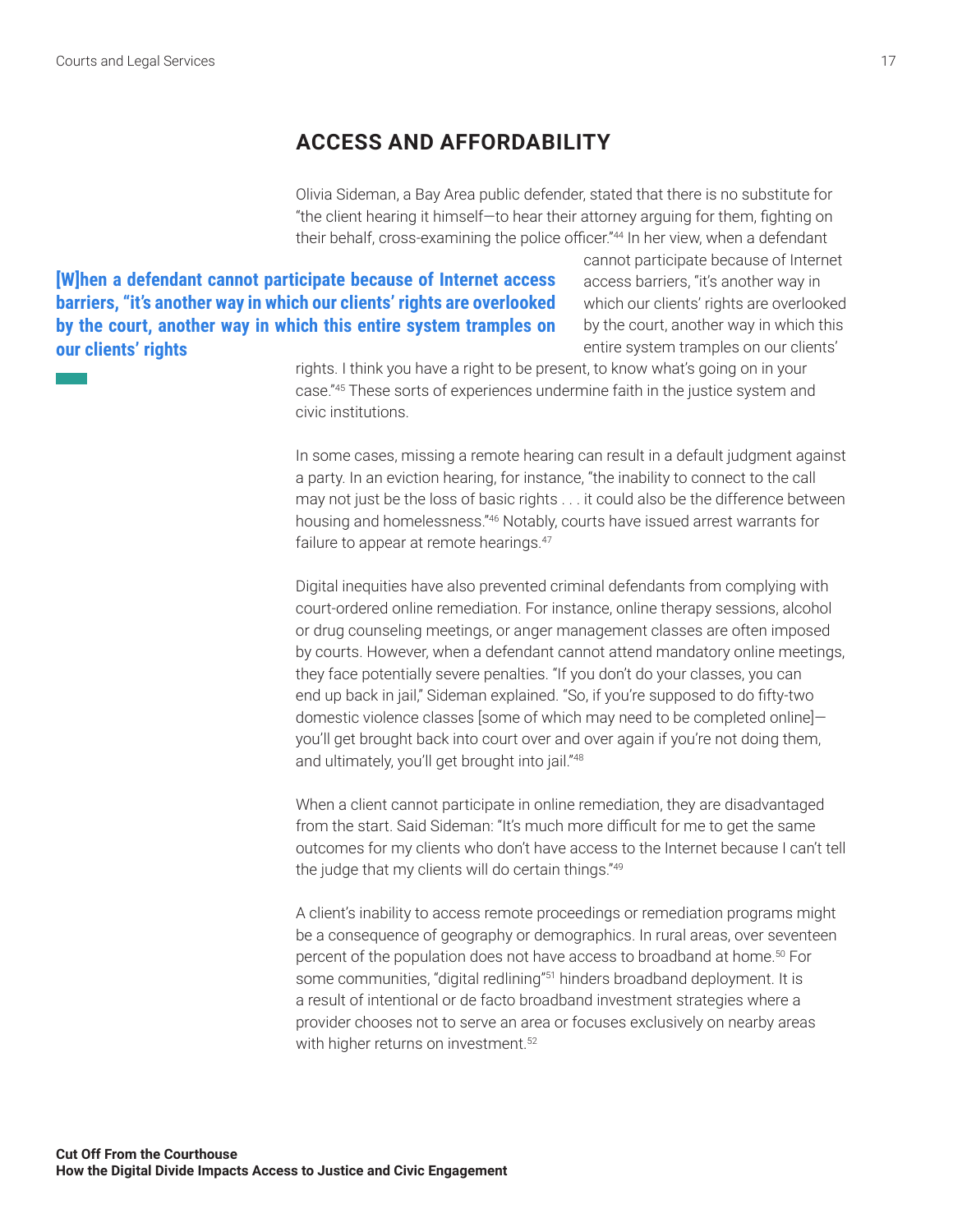<span id="page-17-0"></span>Digital redlining often occurs on the same socio-economic lines as historic redlining, which was the "deliberate practice, carried out by both the government and the private sector, of denying loans and investment to communities of color." It "further entrench[es] discriminatory practices against already marginalized groups["53 a](#page-43-0)nd historically targeted low-income communities.

Similarly, low-income households often lack the services, devices, or resources necessary to access the legal system remotely. Twenty-seven percent of households who earn less than \$30,000 a year say they have a smartphone but no broadband at home.<sup>54</sup> Thirteen percent of households in this bracket have neither[.55](#page-43-0) Either way, the consequence is the same. Being on the wrong side of the digital divide prejudices clients at every stage of their involvement with the legal system.

There are new efforts at the federal level to identify and remediate digital redlining. The Infrastructure Act tasks the FCC with creating rules to facilitate equal access to broadband by preventing digital discrimination on the basis of income level, race, ethnicity, color, religion, or national origin.<sup>[56](#page-43-0)</sup> The agency is also required to identify and take necessary steps to eliminate digital discrimination.<sup>57</sup> Congress has given the Commission broad authority to determine the contributing factors. Accordingly, the FCC has an unprecedented opportunity to strike at the root causes of both intentional and unintentional digital redlining.

Additionally, the FCC is responsible for developing model policies and best practices that state and local governments can adopt to prevent broadband service providers from engaging in certain discriminatory practices.<sup>58</sup> For its part, the California Public Utilities Commission launched an investigation of digital redlining at the state level in 2021.<sup>59</sup> Resulting policies could serve as an additional model for states seeking similar remedies.

### **DEVICE ACCESS AND DIGITAL LITERACY ISSUES**

Several interviewees said their clients are simply unfamiliar with computers.<sup>[60](#page-43-0)</sup> Sometimes, it is necessary to train clients how to use videoconferencing software so that they can attend remote court proceedings.<sup>61</sup> "For the most part," public defender Olivia Sideman explained, "my clients can't log onto BlueJeans; they don't have the tools or resources to do it, and they don't know how.["62](#page-43-0) Some clients face especially steep learning curves, struggling with basic operations such as downloading and opening applications.<sup>63</sup>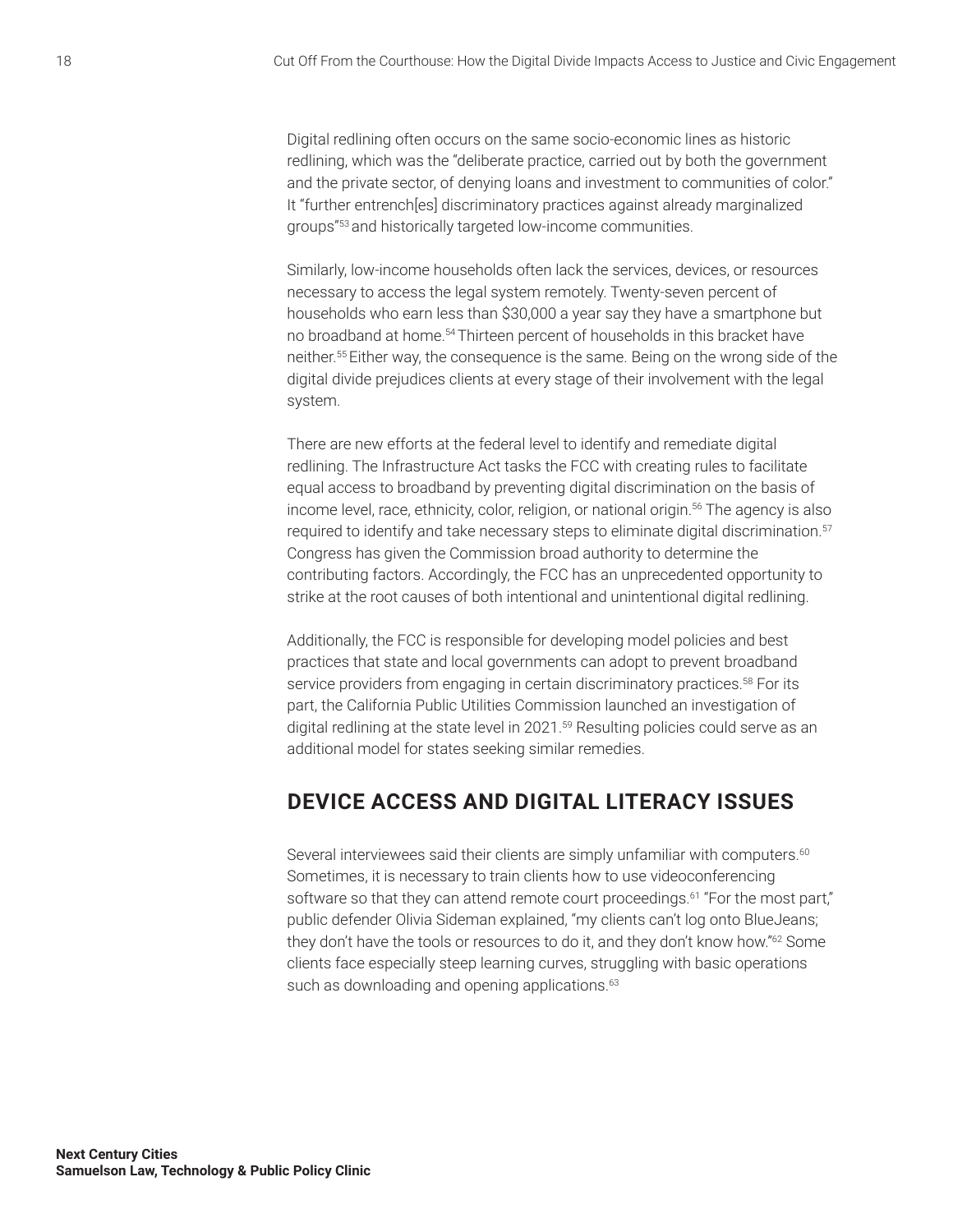<span id="page-18-0"></span>Remote court and administrative proceedings are often arranged on the assumption that all participants will appear via videoconference. A party appearing instead only by telephone is disadvantaged compared to video participants in the proceeding. Video participants have the advantage of seeing a "gallery" of all participants, giving them access to visual cues and reactions that a telephonic participant is not privy to. It is crucial for litigants in a videoconferencing hearing to see the judge and gauge their reaction. Inability to do so can lead to mistakes, and ultimately prejudice the judge against them.<sup>[64](#page-43-0)</sup> Inadvertently talking over others can irk judges. It is also difficult to gauge when a court is sympathetic to a line of argument without visual cues.

Even litigants who can use video on their phone are disadvantaged when shaky video from a handheld device impairs their ability to both convey and receive information.[65](#page-43-0) As one attorney pointed out, "the experience of appearing by phone is significantly different than appearing from a larger or more stable screen" and plainly insufficient.<sup>[66](#page-43-0)</sup>

### **A party appearing instead only by telephone is disadvantaged compared to video participants in the proceeding.**

Seeing a party is also important for a judge to build empathy and understanding for them. "In most cases

it's a real disadvantage if you can't be seen," according to Judge Fogel, who has served in municipal, state, and federal courts.<sup>67</sup> "Fairly or unfairly, we intuitively judge veracity based on nonverbal communication," so when a judge cannot see facial cues and body language, it is more difficult to tell whether somebody is reliable.[68](#page-43-0) For both the court and the litigant, not being seen is an "inferior experience.["69](#page-43-0)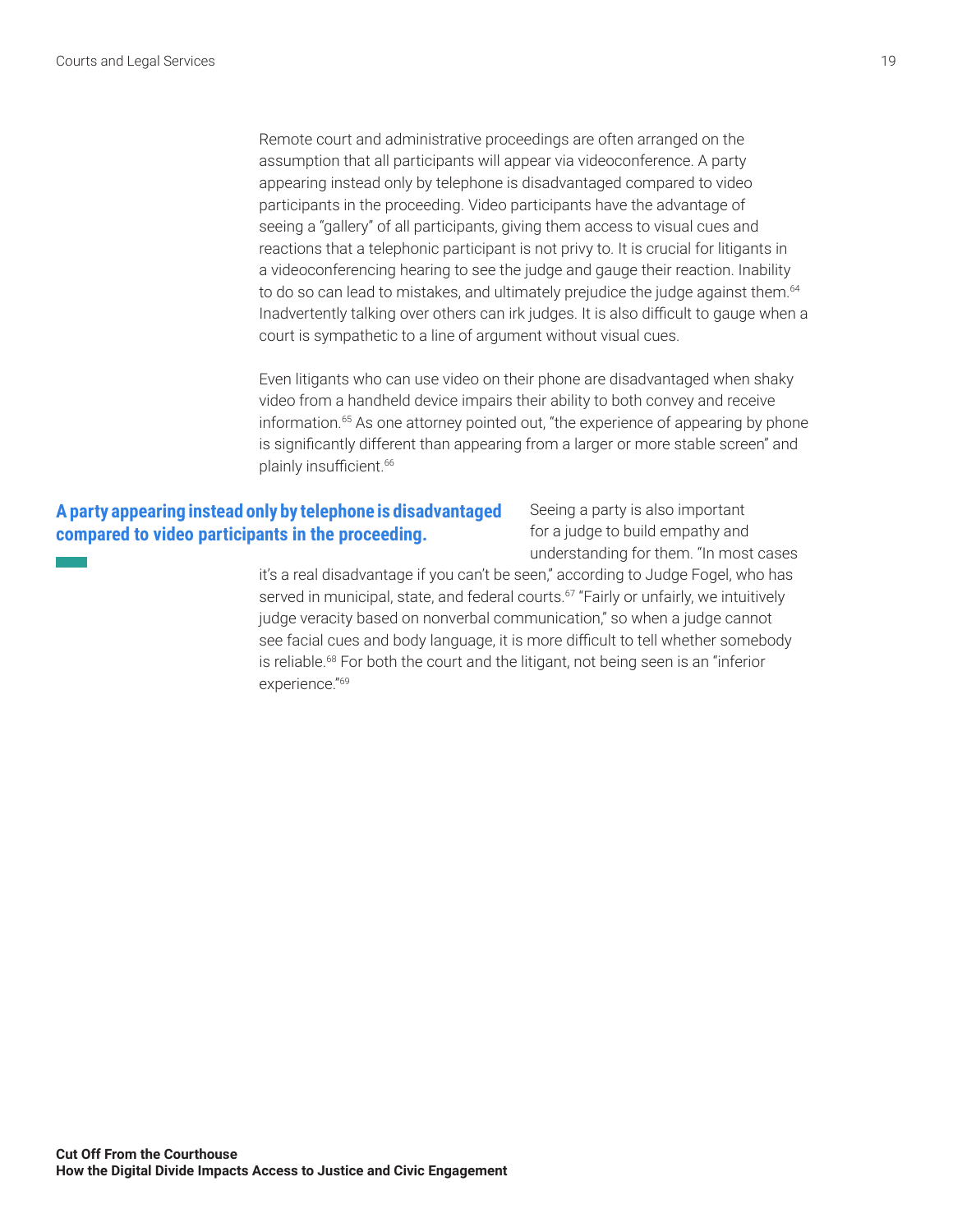## <span id="page-19-0"></span>The Digital Divide as Barrier to the Attorney-**Client Relationship**

Olivia Sideman has been a public defender in the City of Oakland for four years. She represents indigent clients who are unable to pay for a lawyer. Some are homeless or marginally housed. There is a stark difference in the level of representation she can provide to clients who have access to email and phones compared to those who she has no consistent way to reach.

Simply put, Sideman cannot obtain the same outcomes for her unor less-connected clients as for those who have reliable Internet and phone access. In some cases, she needs the client's consent to appear on their behalf, accept a plea deal, or enroll them in a diversion program to avoid jail time. Sideman is unable to counsel clients about these options if she cannot get in touch with them.<sup>70</sup> Her clients' lack of digital literacy is also a barrier to effective representation. Sideman said that it is not easy to teach these skills, and the fewer skills people have, the harder it is to teach them. She noted that if there was a way to help her clients get access to the Internet, she would. "If information was given to us, we would use it."71

The digital divide diminishes legal service providers' ability to serve their clients by creating barriers to attorney-client communication. The lack of digital literacy and devices also drains the resources of legal service providers. Furthermore, legal service providers could serve clients and the public more broadly and in new ways if they were confident people could access online resources.

### **ACCESSING DOCUMENTS AND REACHING COUNSEL**

A range of issues hamper an attorney's ability to properly communicate with their client. Candis Mitchell, a longtime public defender, told us that it is essential that their clients see the documents they are reviewing. For instance, when explaining complicated federal sentencing guidelines to a client while counseling them on what to expect if they agree to a plea deal or choose to go to trial, her office uses charts to explain the process.<sup>72</sup> Clients need to be able to see and process the information in those charts to make better informed choices about what to do.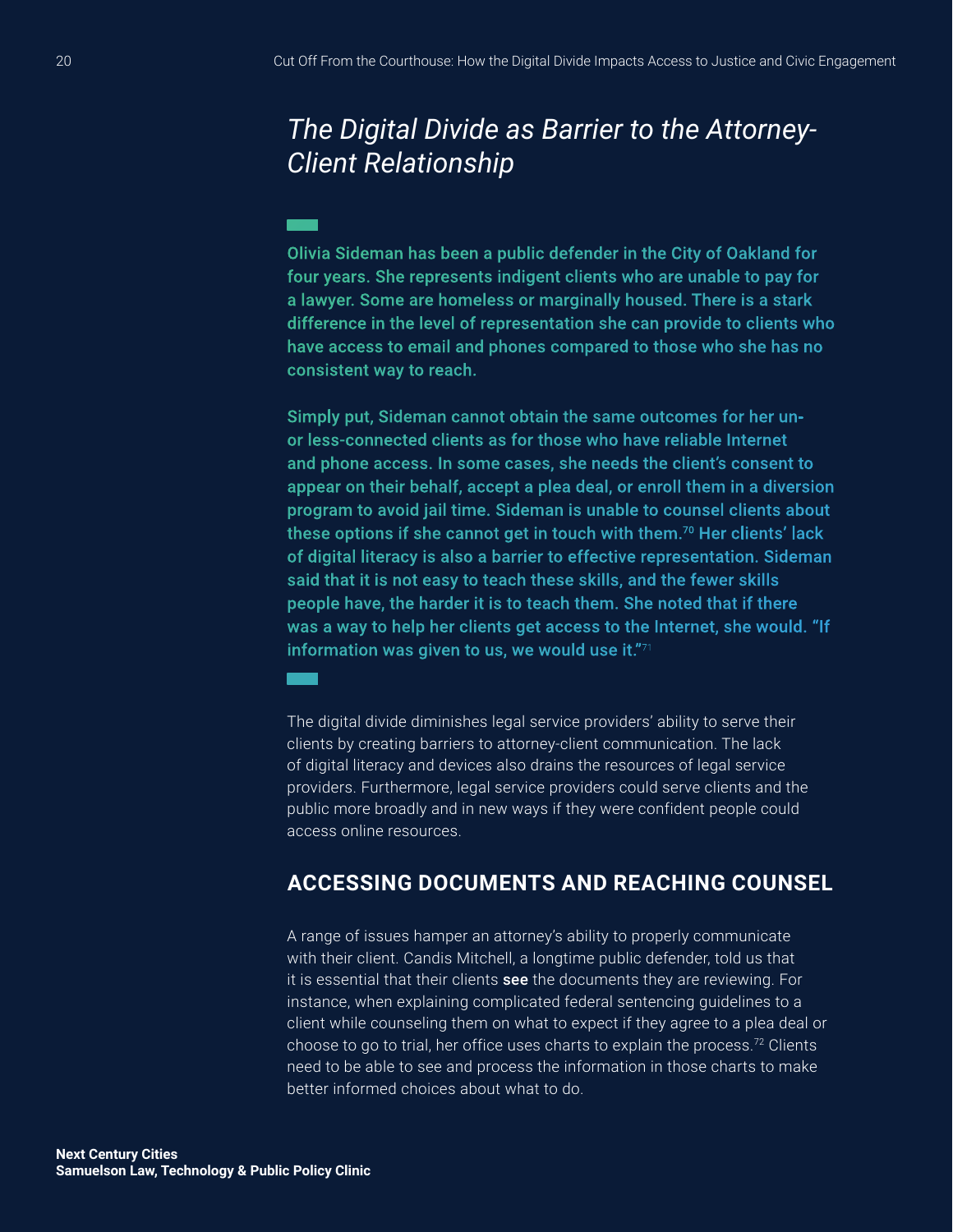<span id="page-20-0"></span>Sending documents back and forth is an ongoing challenge since those without home broadband access must go outside the home to email or fax documents, compromising their ability to communicate securely, privately, and with dignity.[73](#page-43-0) Olivia Sideman reported, "I don't really want to be emailing these [sensitive] documents to a Kinko's or to somebody's boss" when a client doesn't have their own email address because it can undermine confidentiality, jeopardize their employment, or embarrass them.<sup>[74](#page-44-0)</sup>

Sideman further explained, "I have cases where the case would be dismissed by now but I can't reach the client to get them to agree to [let me] appear on their behalf.... I legally have an obligation to run [a plea deal or a deal to enroll in a diversionary program] by my client."[75](#page-44-0) Another attorney stated that, in the case of a current client who lost her phone, "We've potentially totally lost touch with a client who has time-sensitive legal needs that we can't address because of the technology barriers.["76](#page-44-0)

Additionally, clients often have limited cell phone plans, introducing an implicit, if not explicit, desire to keep conversations as brief as possible.<sup>[77](#page-44-0)</sup> As one public defender recognized, her clients' reliance on data plans to access the Internet meant that her thoroughness in reviewing documents with her clients over Zoom cost her clients money needed for food, transportation, and other life necessities.[78](#page-44-0)

At various points during the pandemic, COVID-19 restrictions at local libraries have interfered with reliable access to digital communications.<sup>79</sup> A 2020 report by the Public Library Association found that, among all services libraries make

**"I don't really want to be emailing these [sensitive] documents to a Kinko's or to somebody's boss" when a client doesn't have their own**  *<u><b>email* address because it can undermine confidentiality, jeopardize</u> **their employment, or embarrass them."**

available for their patrons, printing, copying, and faxing services are amongst the most ubiquitous nationwide.<sup>[80](#page-44-0)</sup> These are also essential services for receiving and transmitting legal

correspondence. Fortunately, some libraries facilitate online legal assistance or consultation programs[,81](#page-44-0) a crucial resource for those who are unable to travel or do not have the digital access and skills required to navigate the virtual process on their own.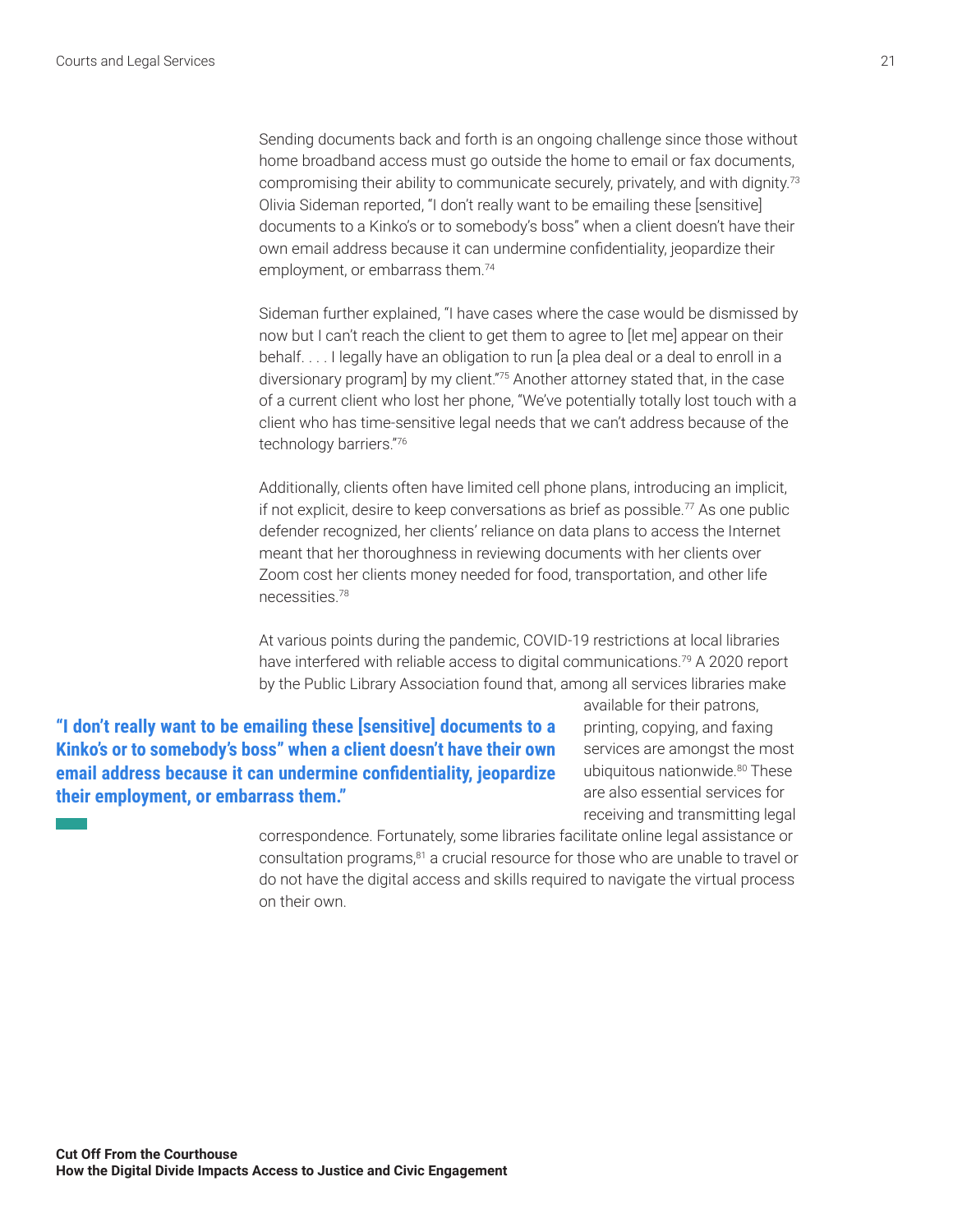### <span id="page-21-0"></span>**DIGITAL LITERACY**

Attorneys and other providers stressed that lack of digital literacy was a particularly common hurdle in communicating with clients and assisting with court appearances. Kaelan Orozco, a former legal services attorney in Southern California, confirmed that some of her clients had to come into her office to attend a virtual court hearing. That was true even if they had broadband access because some simply did not know how to use the technology[.82](#page-44-0)

During the pandemic, videoconferencing has been necessary to meet with clients[.83](#page-44-0) Client representation suffers when the client cannot access adequate broadband or suitable devices, or when they lack the requisite digital skills to use them. "It's hard to develop a relationship with a client when they don't even know what you look like," one attorney observed.<sup>84</sup>

Carmen Sanchez, a social worker in the San Francisco Public Defender's Office, observed how clients who had recently been released from long prison sentences struggle with learning how to use the technology necessary for meeting the conditions of their parole or reengaging with society. It is a "whole new world" for them, Sanchez explained, describing how recently released clients struggle to manage basic tasks like pay bills because "everything's online now.["85](#page-44-0)

Spending time teaching clients basic digital skills detracts from time that could be spent advocating on a client's behalf.<sup>[86](#page-44-0)</sup> Digital unpreparedness can strain the already limited resources of organizations providing legal services.

### **Spending time teaching clients basic digital skills detracts from time that could be spent advocating on a client's behalf**

Sanchez stated that she finds herself performing tasks online for her clients because it is easier than training them. This is the case

whether the client is using a smartphone or a personal computer.<sup>[87](#page-44-0)</sup> When the main goal is to provide someone with much-needed legal counsel, the time it takes to practice navigating a digital device comes at a premium.

\*\*\*

The migration of legal proceedings and legal services to online platforms can benefit low-income people and others for whom in-court appearances or inperson client meetings pose a range of logistical and economic challenges. That benefit presupposes a stable Internet connection as well as the equipment and know-how to use it, which is rarely the case among low-income or rural defendants. As remote legal services become fixtures of the post-pandemic world, broadband policies must evolve to put those services in reach of all who need them.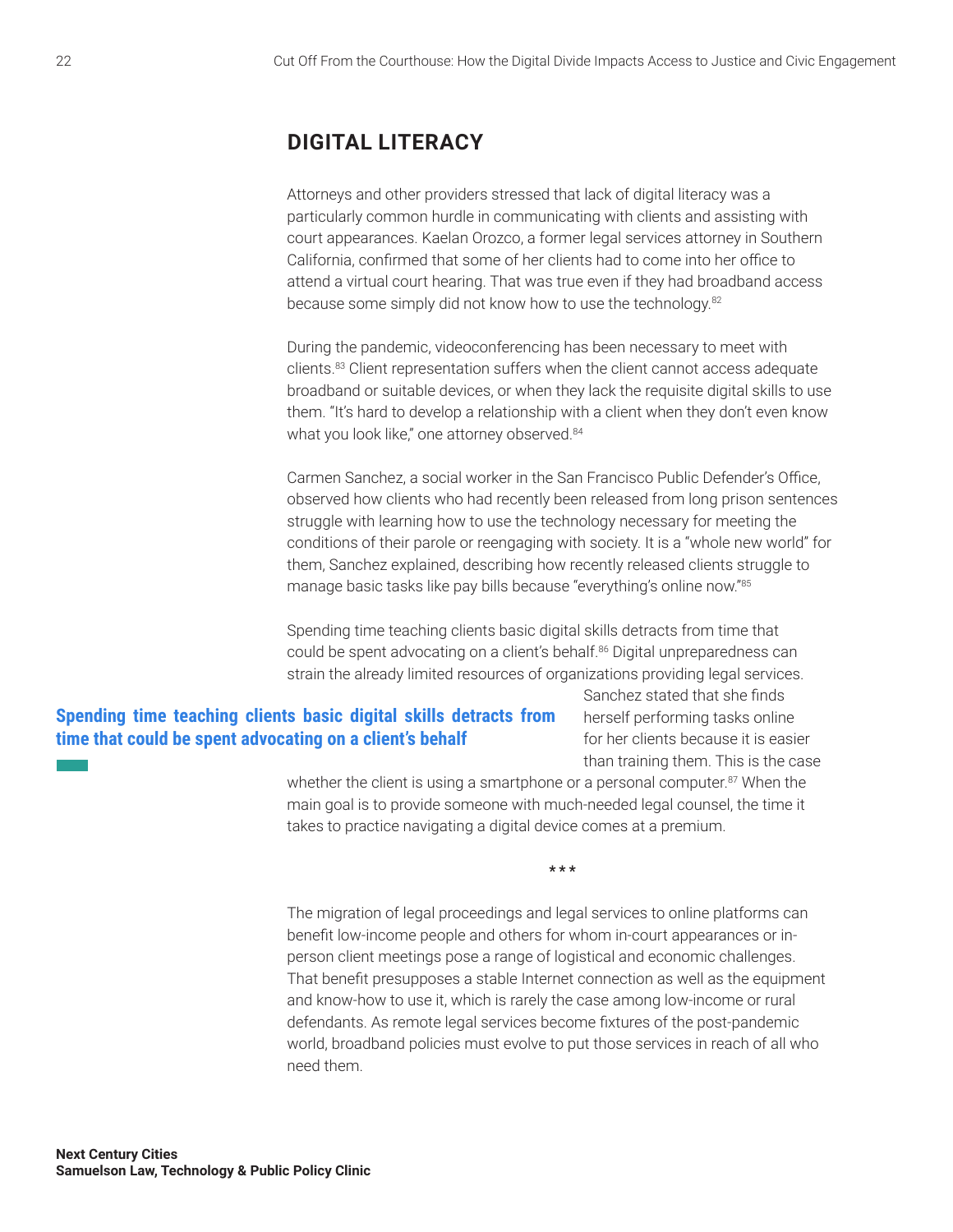## <span id="page-22-1"></span><span id="page-22-0"></span>Civic Engagement

The pandemic shifted many public meetings from in-person to remote<br>proceedings, including city council meetings, legislative hearings, and<br>proceedings. The interviews and research conducted for this report re<br>that the obje proceedings, including city council meetings, legislative hearings, and agency proceedings. The interviews and research conducted for this report revealed that the shift to virtual options generally increases participation. However, as with remote access to court proceedings and services, those who are on the wrong side of the digital divide were unable to receive the full benefit of remote participation in hearings, meetings, and public debates that shape democracy.

Remote town halls and other civic proceedings threaten to chill civic engagement for people who lack broadband, connected devices, and digital literacy skills necessary to access the Internet. This section explores how the digital divide undermines equitable civic participation. It first discusses the ways in which remote access expands participation for those who have difficulty attending in-person meetings and hearings. It then examines the barriers to participation posed by lack of broadband access, awareness of and trust in affordability, equipment, and skills training programs necessary to participate in civic proceedings.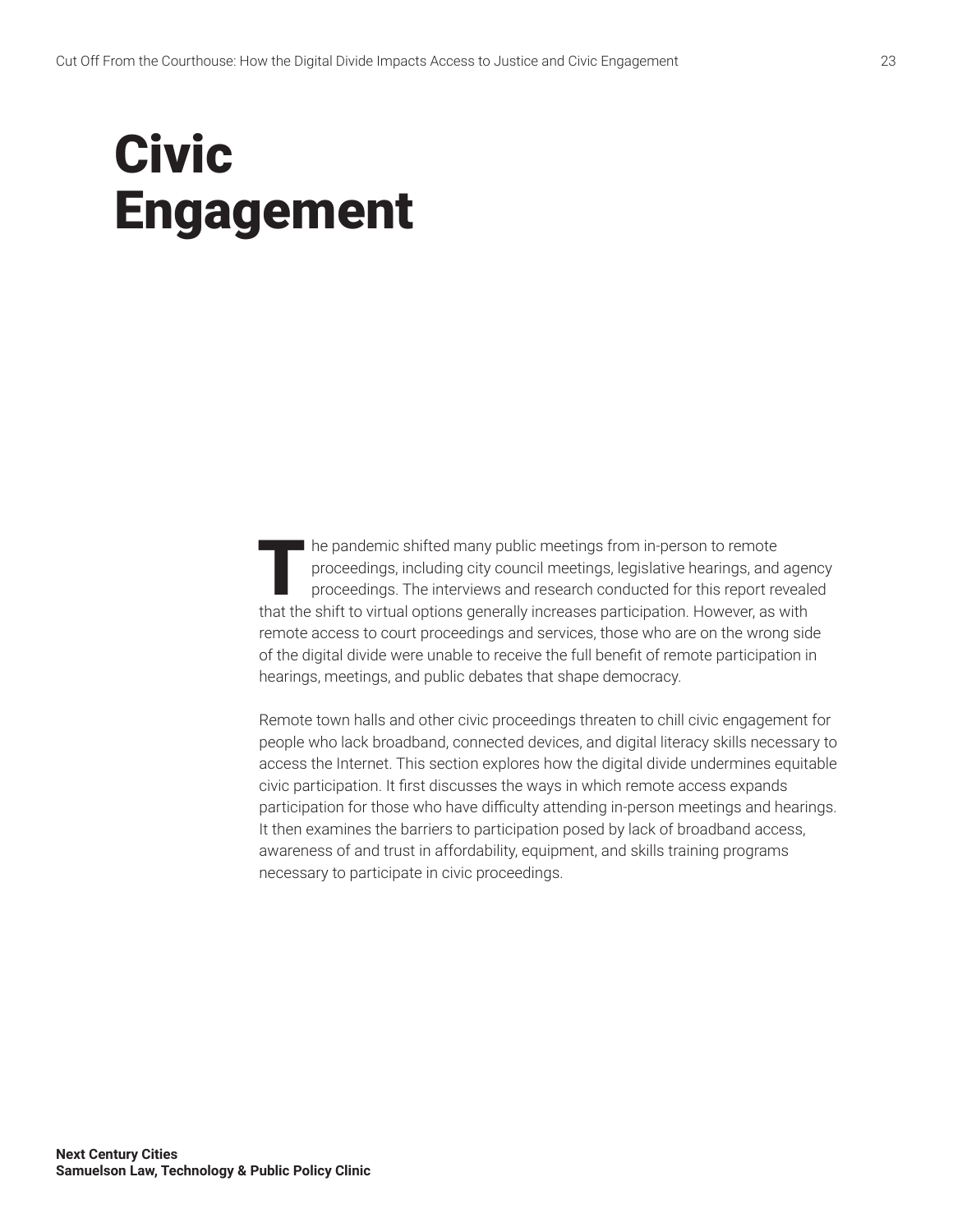### <span id="page-23-0"></span>**Remote Civic Proceedings Expand Participation for Many**

As Peter Estes, a community organizer with Senior and Disability Action ("SDA"), explained, although remote hearings allow for greater participation for some of SDA's constituents, others are alienated from online civic life because they lack the broadband access, technology, or wherewithal to participate in remote meetings.<sup>88</sup> SDA, a community organizing nonprofit, also provides support services to San Franciscans who are older or have disabilities. Before the COVID-19 pandemic, many of the people SDA serves had trouble attending government meetings or hearings. Meetings migrated online during the pandemic, enabling many SDA members who previously faced hurdles attending in-person meetings to participate remotely.

As the organization's leaders explained in a 2021 op-ed, when civic functions were in person, their members struggled to travel to meetings due to their age or disability. Their "ability to participate depended on whether [they] felt well enough to attend a meeting that could go on for hours before getting to the agenda item that would deeply impact [thei]r lives."<sup>89</sup> But when the pandemic hit and civic meetings went online, the organization found its constituents could participate more directly, and more often, in the democratic process.

According to SDA, "The reason so many voices could be included in those meetings is that people were able to participate safely from wherever they were-wherever they had access to the Internet or a phone."<sup>90</sup> Seniors who could not easily leave the house and people with limited mobility were able to participate in government proceedings as fully as their fellow community members. Still, not all of SDA's constituents could benefit from remote participation. Those who lacked broadband access or digital literacy were unable to participate equally in virtual proceedings.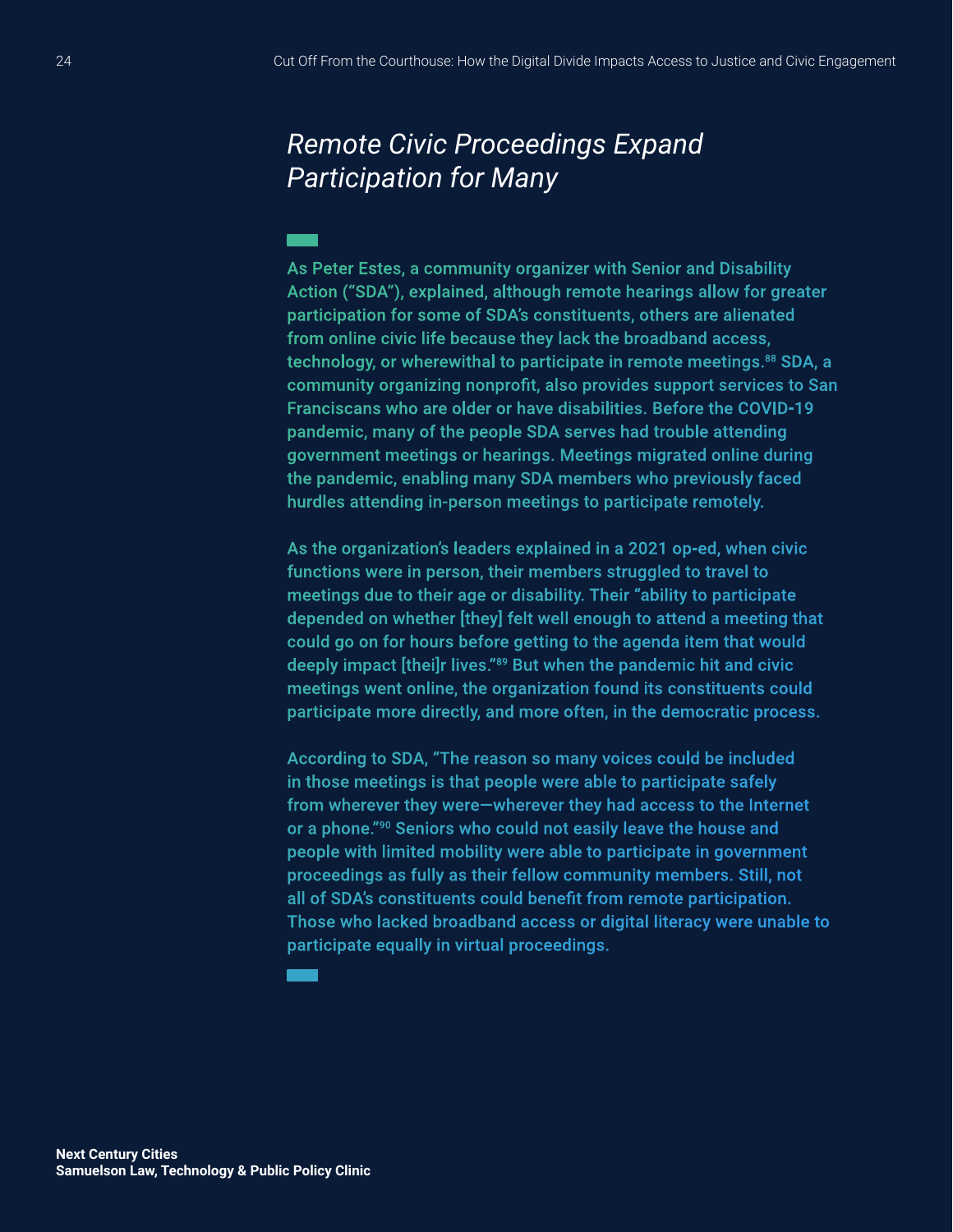Reports from around the country echo the SDA organizers' experience. Remote access greatly expands civic participation in many instances. The City of Boston, Massachusetts, for instance, saw the number of attendees at some public conversations, rallies, and meetings increase three- to four-fold after

#### <span id="page-24-0"></span>After the City of Gonzales, California, distributed Wi-Fi hotspots to **all residents who wanted them, they noticed increased participation in city council meetings.**

going online.[91](#page-44-0) After the City of Gonzales, California, distributed Wi-Fi hotspots to all residents who wanted them, they noticed

increased participation in city council meetings.<sup>92</sup> The Town of Andover, Kansas, saw a fifty percent increase in city council meeting attendance after moving online[.93](#page-44-0) One Connecticut municipal utility commissioner with limited mobility was able to continue serving on the board during the pandemic only because of virtual options, stating that its "Town Hall is not designed for somebody in a wheelchair."[94](#page-44-0)

Given the benefits of remote attendance, some government officials have pushed to expand remote access to government proceedings. In California, current law, including legislation enacted in response to the pandemic, allows city councils and local agencies, boards, and commissions to convene via "teleconference" (defined to encompass both conference calls and videoconferences) to conduct the people's business while there is a state of emergency in place and a governing body has proclaimed that social distancing is required for public health.[95](#page-44-0)

California Assembly Bill 339, proposed in 2021, would have gone further to require that public meetings in jurisdictions with populations exceeding 250,000 retain a remote option until the end of 2023.<sup>96</sup> The bill proposed both that public meetings currently being made available over the Internet would continue in this form, and that the public would be offered either a telephonic or Internet-based option to attend hearings and comment on proposed legislation.<sup>97</sup> Governor Newsom disagreed and vetoed A.B. 339, warning that it would "set a precedent of tying public access requirements to the population of jurisdictions" as well as limit flexibility and increase costs for local jurisdictions trying to manage their meetings.[98](#page-44-0)

Even opponents of A.B. 339 recognized the importance of remote testimony. As one Los Angeles councilmember who opposed the bill recounted, "At L.A. Metro, I have heard from more bus riders and more passengers as a result of remote testimony than I ever did at all those meetings where people had to come in from all corners of the county. . . . We heard wrenching testimony from actual renters and what their fears were, not just advocates for renters.["99](#page-44-0)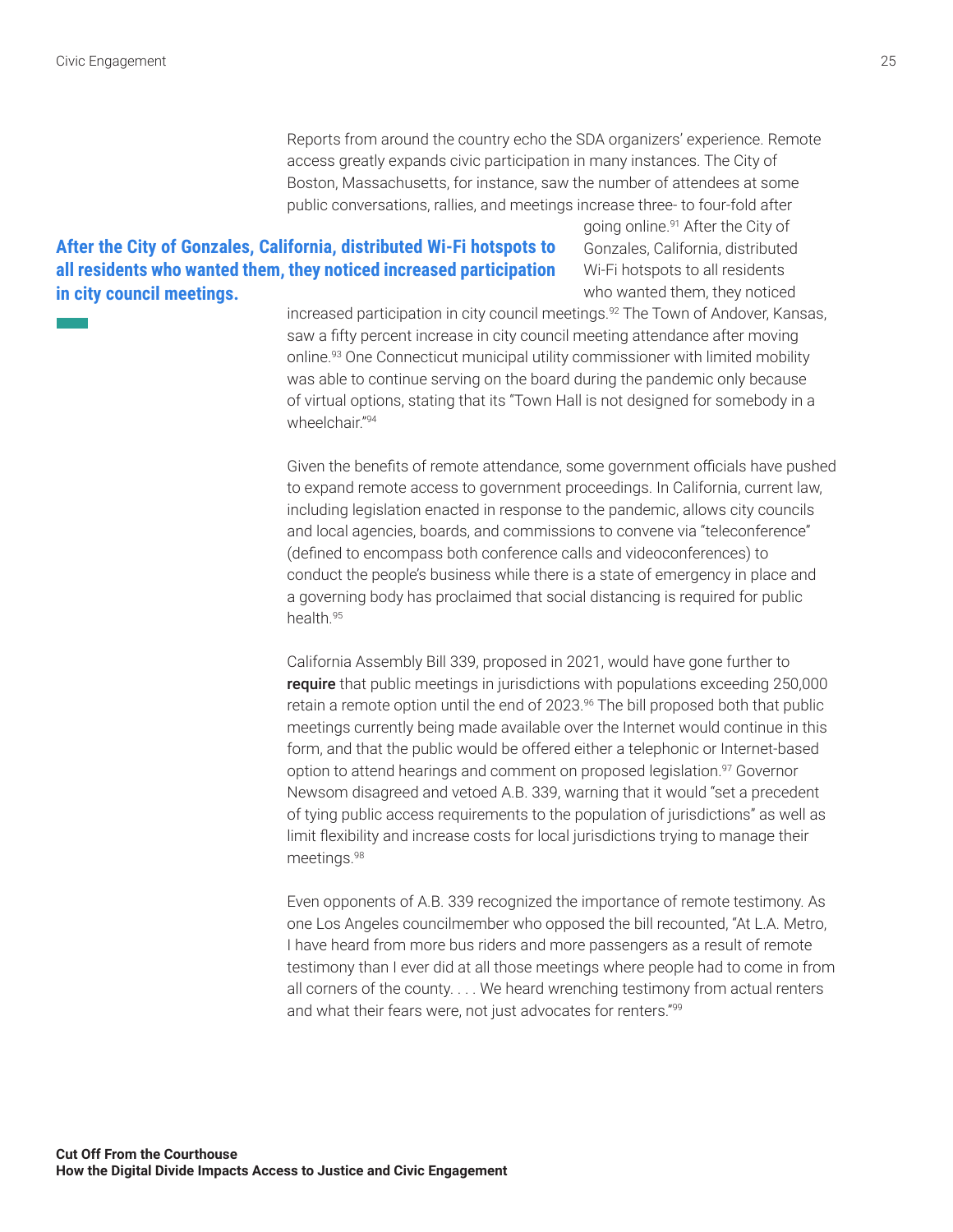## <span id="page-25-0"></span>**Barriers to Participation in Remote Proceedings Reinforce Underrepresentation**

Jeremy Haile was Chief of Staff to a member of the Berkeley City Council when the pandemic set in. Haile told us that City Council "[m] eetings affect everything from whether your road is paved to whether the chief of police is going to keep her job, to whether affordable housing is going to be built."100

Once city council meetings transitioned to videoconferencing, Haile noticed something or rather, the absence of something. Although the council used Zoom, members of the public could participate via audio only. When meetings were in person, members of Berkeley's homeless population would show up to city council meetings and speak to issues affecting their community. But very few of them logged into virtual meetings. From time to time, a constituent would say, during a remote meeting, "I don't usually have a phone or computer, but I was able to borrow one now. This is hurting my ability to participate."<sup>101</sup>

Haile worries that the people attending city council meetings during the pandemic, via phone or videoconference, are not a representative cross-section of the city. The participants skew more white, more affluent, and more educated than pre-pandemic attendees. Residents who are already disadvantaged by digital inequities are also unable to fully participate in their local government. "It is unfortunate when all the input the council is getting tends to be from a certain echelon of the community and certain people's voices aren't heard," Haile explained.

"I imagine a lot of members of the public tried to log in for the first time and couldn't figure it out and gave up . . . And I think that this is particularly an issue for older people who aren't as skilled with tech as young people, or for people with disabilities. I know for a fact there were several instances where people had disabilities that made them unable to participate via Zoom when they could have come to an inperson meeting," Haile said.<sup>102</sup>

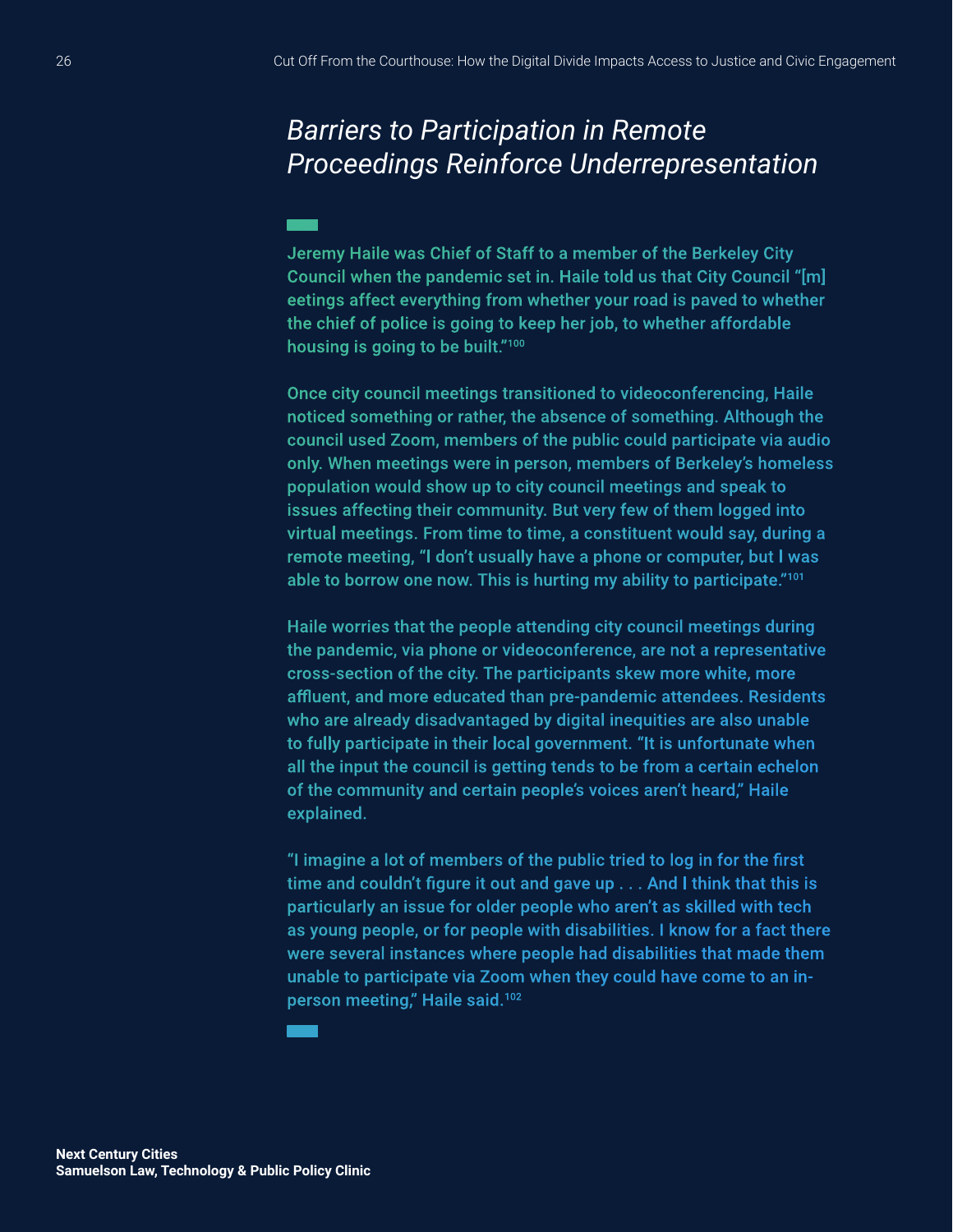Although remote options benefit many, those on the wrong side of the digital divide do not have access to the same benefits. According to Peter Estes of SDA, although remote proceedings expanded access for some of the seniors and people with disabilities his organization represents, "there are definitely members

### <span id="page-26-0"></span>**"I know for a fact there were several instances where people had disabilities that made them unable to participate via Zoom when**  they could have come to an in-person meeting."

who would normally be showing up to city hall in person but who are unable to navigate the public phone line or would love to use city hall's video interface" but are "unable to

navigate the system or don't have the technological knowledge to do so."[103](#page-44-0) Ted Mermin, Director of the California Low-Income Consumer Coalition, reiterated that the lack of access to broadband has been a "significant hurdle" for many "low-income consumers [seeking] the opportunity to speak directly" or even just listen to legislators and staff during the pandemic.<sup>[104](#page-44-0)</sup> Mermin also observed that broadband was vital for participation in regulatory hearings and meetings convened by unions and other government-adjacent civic institutions[.105](#page-44-0)

Civic participation increasingly requires access to reliable broadband or telephone service and technologies. Expanding access to government functions through remote proceedings should not disadvantage those lacking broadband connectivity, adequate devices, or digital literacy. Without thoughtful broadband programs and intentional policy interventions, the digital divide can easily decrease access to social and political institutions for populations that do not have alternative fora where they can be heard.

### **ACCESS AND AFFORDABILITY**

Factors such as digital redlining and high deployment costs contribute to the lack of infrastructure in urban, suburban, and rural areas. Although the economics of broadband deployment favor urban or suburban areas with higher population densities, low-income households and households in marginalized urban communities have lower adoption rates and slower, less reliable infrastructure.[106](#page-44-0)

The demographics of the digital divide in Los Angeles, California, where the city council opposed telephonic or videoconferenced public meetings, illustrate the problem. According to Los Angeles Mayor Eric Garcetti, "[i]n Los Angeles, Black and Latino households are only one-third as likely as White households to have Internet, with seniors four times less likely to be connected."[107](#page-45-0) In the historically Black Watts neighborhood, "[o]ver 30% of households lack a broadband subscription."<sup>108</sup> Broadband subscription rates in parts of Central Los Angeles County—including Watts—were among the lowest in the state.[109](#page-45-0)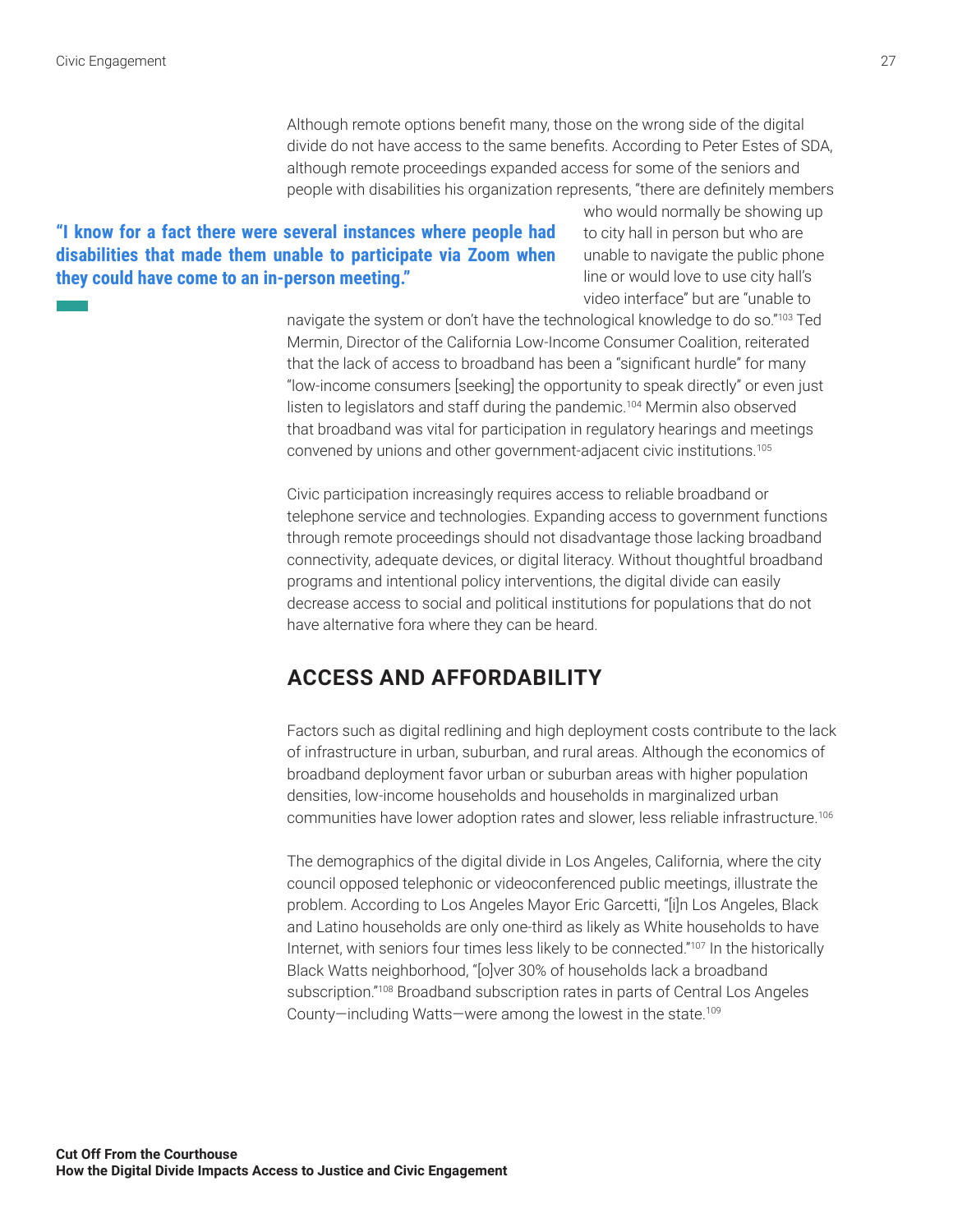<span id="page-27-0"></span>A 2019 study that examined fiber deployment in Los Angeles concluded that broadband providers are underinvesting in areas with a large number of lowincome Black residents relative to comparable socioeconomic regions.[110](#page-45-0) This evidence of digital redlining speaks to a national trend where communities of color are at the greatest risk of not having their needs met to participate in civil life. As noted above, the Los Angeles City Council voted in 2021 to unanimously oppose the passage of A.B. 339, a proposal that would have required their public meetings to be remote until the end of 2023.<sup>[111](#page-45-0)</sup> Unfortunately, the outcome of that vote was somewhat academic for the households and neighborhoods that do not have reliable and affordable broadband access and therefore could participate in only a limited fashion, if at all.

Rural California communities are also greatly affected by the lack of broadband infrastructure. Only about a third of households in rural California subscribe to Internet service, compared with seventy-eight percent in urban areas[.112](#page-45-0) "Because broadband infrastructure can cost more to build in rural areas with fewer customers, it can lead to higher prices for customers[.]["113](#page-45-0)

Broadband deployment in high-cost areas suffers from patchy data and political gridlock. Rural deployment funding programs frequently prevent recipients from building in areas that the FCC's Form 477 data show already

### **This evidence of digital redlining speaks to a national trend where communities of color are at the greatest risk of not having their needs met to participate in civil life.**

have sufficient Internet service, despite that data's acknowledged inaccuracy.[114](#page-45-0) The Infrastructure Act assigns new federal funding to support broadband deployment through state governments that have a more precise

view of connectivity in areas distorted by faulty maps. Further, states like Georgia, Pennsylvania, and Maine, among many others, are launching new initiatives to collect speed and coverage data, filling the gaps in existing federal maps[.115](#page-45-0)

Still, the lack of adequate private investment and indirect prohibitions on competition in rural areas compound the problem of broadband affordability. Broadband obstacles at the local, state, and federal level have an interrelated impact on civic participation. Providing state and local governments with greater autonomy to invest federal broadband funding could improve access and adoption in highly disconnected areas.

Marisol Aguilar, director of California Rural Legal Assistance, Inc.'s community equity initiative, has seen firsthand what lack of access means in rural areas. She works with residents to advocate in their communities on a broad range of issues, from lack of clean water to transportation access. During the pandemic,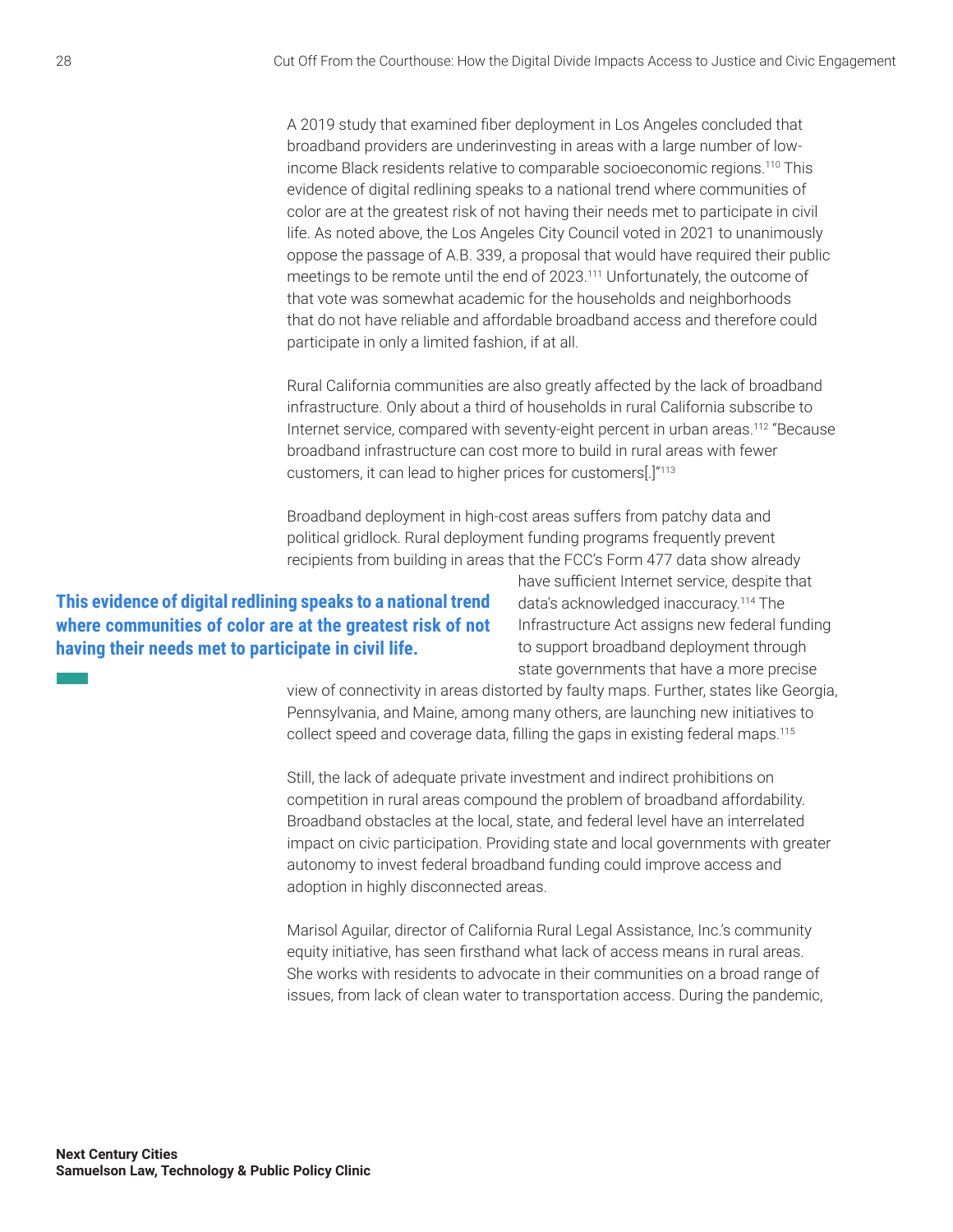<span id="page-28-0"></span>many of the public agency meetings she attended moved online. This was helpful because she could sometimes project the meeting on a screen for an interested community. Holding remote meetings in this way increased participation.

But where community members couldn't attend meetings because of lack of access, Aguilar saw something else: a lack of oversight. She was "surprised how many companies took advantage of . . . not having any community residents present during the proceedings." Access to civic proceedings as city council and boards of supervisors meetings moved online was thus a "huge issue" for Aguilar.[116](#page-45-0)

Affordability continues to be a dispositive factor in whether a household remains on the wrong side of the digital divide, has access to government programs, and can engage in its own community. A 2021 survey by the California Emerging Technology Fund and the University of Southern California found that by far, the most common reason people give for not having Internet access is affordability[.117](#page-45-0) Some families cannot afford service even with the discounts offered by Internet service providers to low-income households.[118](#page-45-0) Nearly twentyfour percent of low-income Californians do not have broadband, according to a study by the Public Policy Institute of California.<sup>119</sup>

This means that a large swath of the population would not be able to enjoy the democratizing benefits of remote hearings that require a broadband connection to attend. The digital divide thus threatens to cut off from the political process people who are directly affected by it.

### **DEVICES AND DIGITAL LITERACY**

Lack of digital literacy obstructs full civic participation. Even when broadband service is affordable and accessible, some people do not know how to use their computer or telephone to join a city council meeting or watch a legislative hearing. As the city of San Jose recognized, digital literacy programs "ensure that all residents are aware of the quality programs and services offered by the City and its partners."[120](#page-45-0) One consumer rights advocate noted that people on their phones, or people without experience participating in video hearings, could not participate equally in remote hearings.[121](#page-45-0) A member of the Santa Monica Planning Commission remarked, "People who want to be heard on an issue shouldn't have to jump through a different and confusing set of technological hoops every time as officials scramble to improve access.["122](#page-45-0)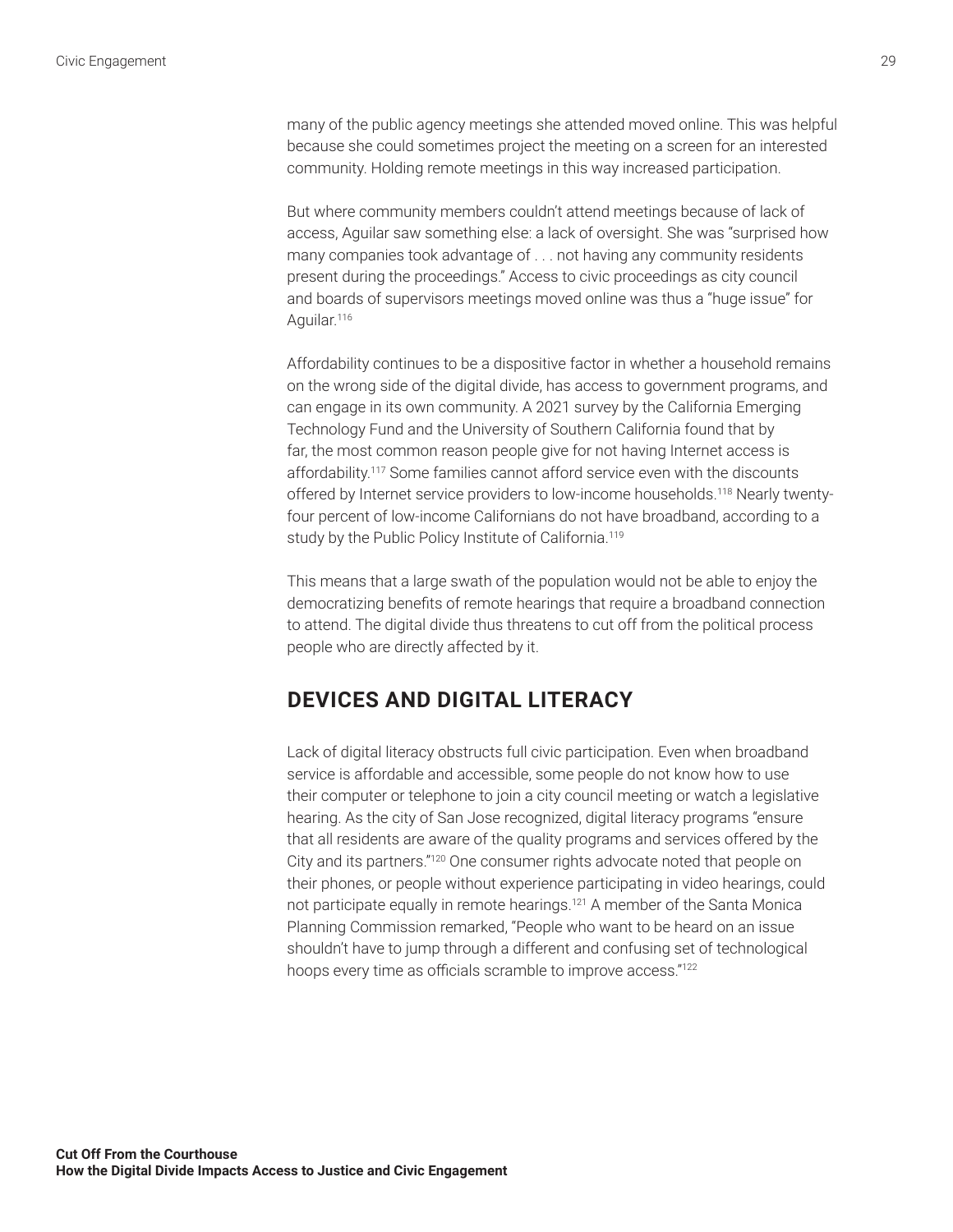<span id="page-29-0"></span>Congress recently acknowledged that digital literacy and device availability can impede broadband adoption as much as lack of infrastructure or affordable service. The Infrastructure Act provides \$600 million for a State Digital Equity Capacity Grant Program.[123](#page-45-0) That program allows states to develop and fund digital equity plans to improve digital literacy and expand device access.<sup>124</sup> To meaningfully provide access to needed services and facilitate civic participation, states' digital equity plans must identify obstructions to digital equity, set measurable objectives and assess how they impact other social outcomes, and discuss the state's plans to collaborate with state-based organizations.

\*\*\*

Remote options can encourage and increase participation in civic life for some people. However, the digital divide presents a significant hurdle for many lowincome residents[.125](#page-45-0) The shift toward remote options will make broadband access and digital literacy prerequisites for civic participation at all levels—from city council meetings to sessions and hearings of state and federal legislatures and regulatory agencies.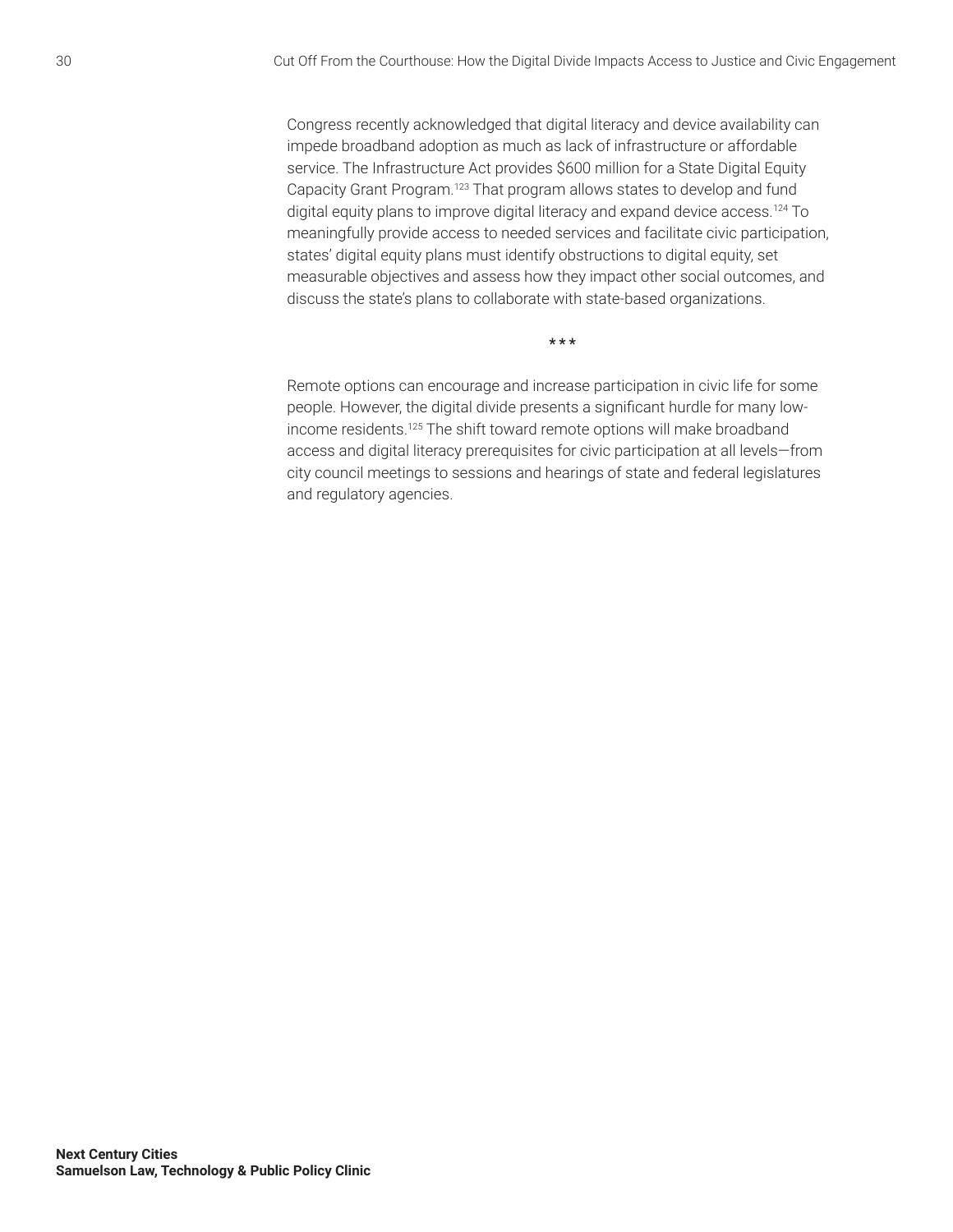## <span id="page-30-1"></span><span id="page-30-0"></span>Government Services and Broadband as a Government Service

**I** nternet access is increasingly necessary for efficient application for and receipt of critical government benefits. States and municipalities have designed web portals for unemployment benefits and housing assistance. Even receiving public safety information during emergencies may depend on access to Internet-based applications and messaging services. But, as with legal assistance, those most in need of these services face significant barriers in receiving them. Recognizing this problem, local governments are increasingly envisioning broadband as necessary civic infrastructure.

Even when municipalities and community organizations partner to provide free broadband service, access barriers persist. Informing residents of access and affordability programs and overcoming hesitation or suspicion about applying for them remain significant challenges. Publicizing these programs and fostering trust so that people will use them are essential to those programs' success. In addition to affordable broadband, residents must have access to the skills and devices necessary to reach the services and information that local and state governments provide. Without considering both access and adoption challenges, key groups may be unable to take advantage of programs that are designed to help them get online.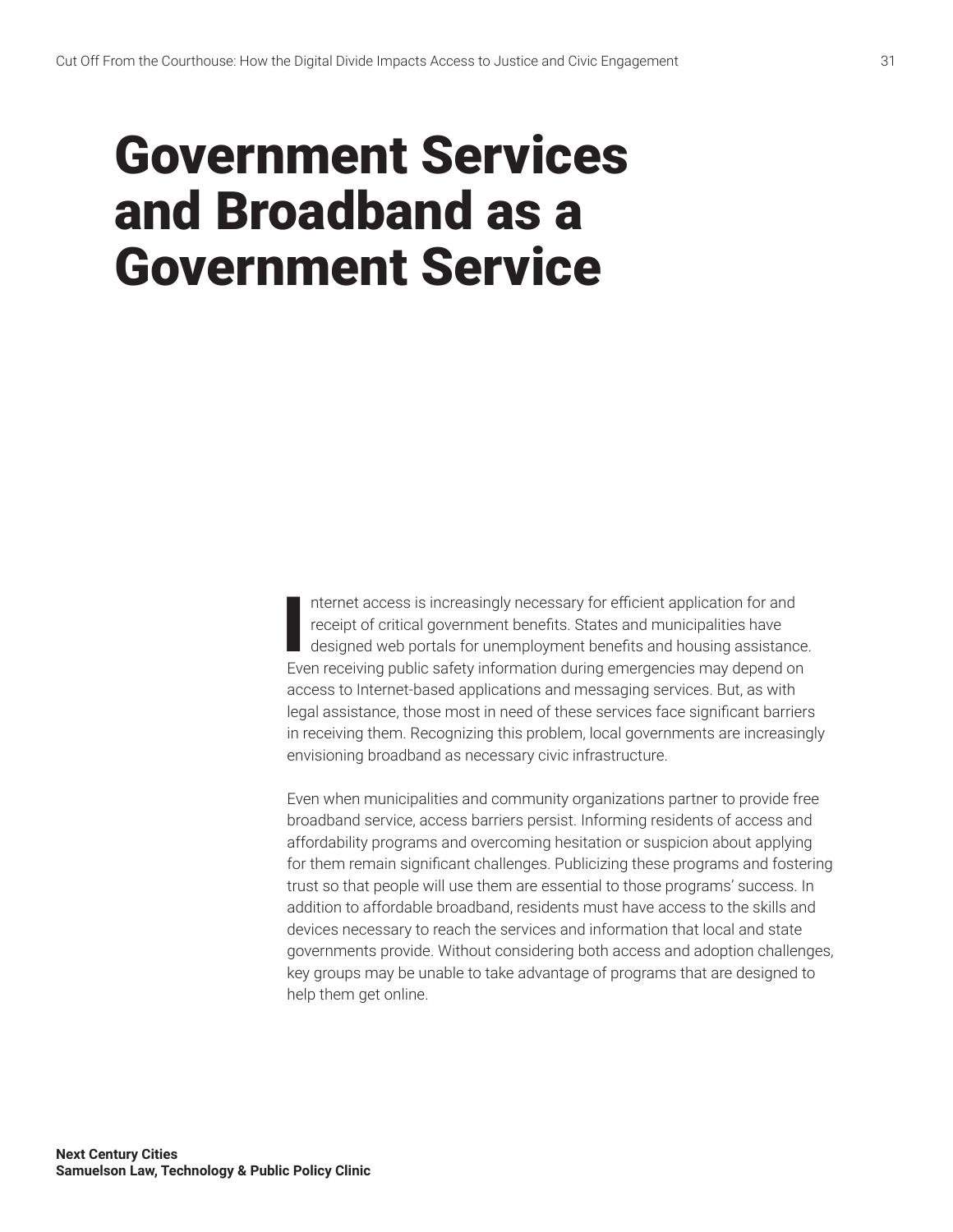## <span id="page-31-0"></span>*Government Services and Public Safety Information Have Moved Online*

Broadband access plays a critical role in connecting residents with essential services and public safety information.

**Government assistance and services.** For seniors and people with disabilities, remote access can make it easier to obtain social security and unemployment benefits, enroll in Medicare, or contest the denial of health-related benefits.<sup>[126](#page-45-0)</sup> When agencies at every level of government have transitioned select programs online and restricted in-person access, being able to obtain information online may be the only option.

For instance, a legal aid attorney helped clients navigate the school lunch assistance application process, which had gone completely online after the pandemic hit.[127](#page-45-0) And during the pandemic-fueled unemployment crisis, Californians needed access to the website of the state's Employment Development Department ("EDD") to learn of and apply for unemployment benefits because EDD could not be reached through its overwhelmed phone lines. Local news broadcasters recommended that those in need of unemployment benefits log onto websites like YouTube, Facebook, and Reddit for unofficial support services[.128](#page-45-0) Of course, these online sources require Internet access.

**Public Safety Information.** As Catherine Sandoval and Patrick Lanthier observe in their article about the digital divide and public safety, "[p]ublic safety is not just about first-responder access to communications networks. The ability to use the Internet to send and receive information, warnings, and encourage appropriate action depends on access to functional networks and devices to receive that information. Leadership drives or mitigates the digital divide.["129](#page-45-0)

Without digital infrastructure, communities are subject to "information gaps" that inevitably amplify risks from natural disasters and other hazards.<sup>130</sup> "Adoption or access gaps affect the [w]hole [c]ommunity, not just the person or family unconnected or underconnected to the Internet or without network access.["131](#page-45-0) For instance, "[w]hen those excluded from communications networks live in a dam's flood plain, high wildfire danger zone, or other vulnerable area, community vulnerability increases along with disaster response challenges."[132](#page-45-0)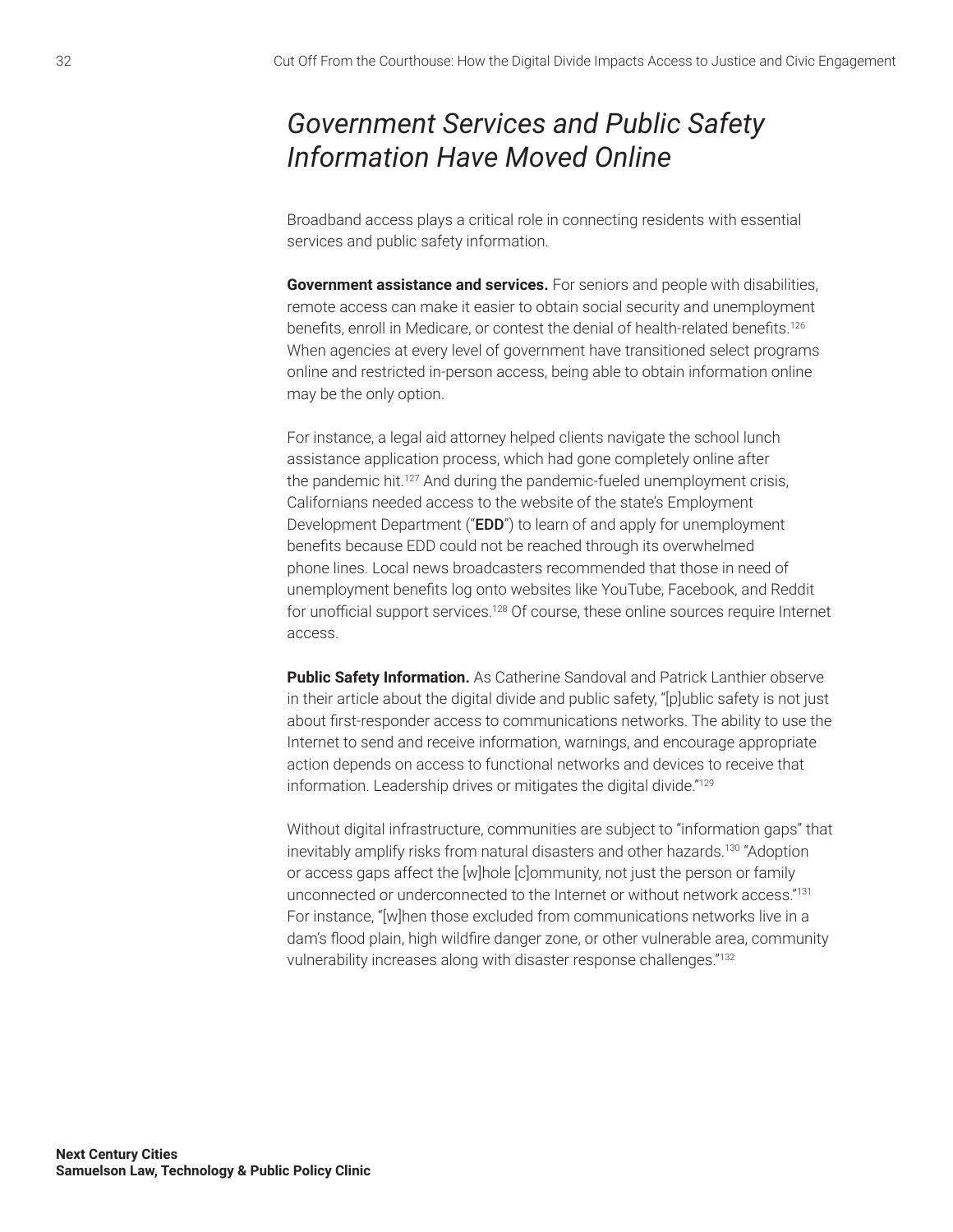### <span id="page-32-0"></span>*City Governments Lead in Providing Broadband as a Government Service*

For municipalities nationwide, COVID-19 revealed the widespread need for ubiquitous broadband to provide essential services and narrow information gaps. And in some cases, addressing that need required looking beyond commercial Internet service providers. To that end, the California cities of Gonzales and San Rafael both implemented innovative programs to help residents access government benefits and critical information.

### **GONZALES, CALIFORNIA'S WI-FI HOTSPOT PROGRAM**

As unemployment insurance applications, educational opportunities, and other municipal benefits went online, Rene Mendez, the City Manager of Gonzales, California, realized that Internet access would be essential. Mendez thus set about deploying 2,000 Wi-Fi hotspots<sup>133</sup> to the 10,000 residents of Gonzales. Fortuitously, the hotspot-deployment effort took place right at the beginning of the COVID-19 epidemic.

Mendez observed that, thanks to the hotspots, "folks who were not likely [Internet] users pre-COVID now use and connect" to the Internet[.134](#page-46-0) Residents who require rental assistance from the City or state can now easily apply, and even city council meetings have seen a higher viewing rate[.135](#page-46-0) Before distributing hotspots, "young people without Wi-Fi would sit outside chambers to do homework."[136](#page-46-0)

### Before distributing hotspots, "young people without Wi-Fi **would sit outside chambers to do homework."**

The City had a "mentality of being responsive to community needs," said Carmen Gil, Gonzales's Director of Community Outreach

and Strategic Relationships.<sup>137</sup> Throughout the pandemic, residents could pick up a preactivated hotspot. Mendez reiterated that making the activation process as simple as possible was vital to adoption. "Folks would have been completely lost if we hadn't taken steps to make the hotspots ready to go.["138](#page-46-0)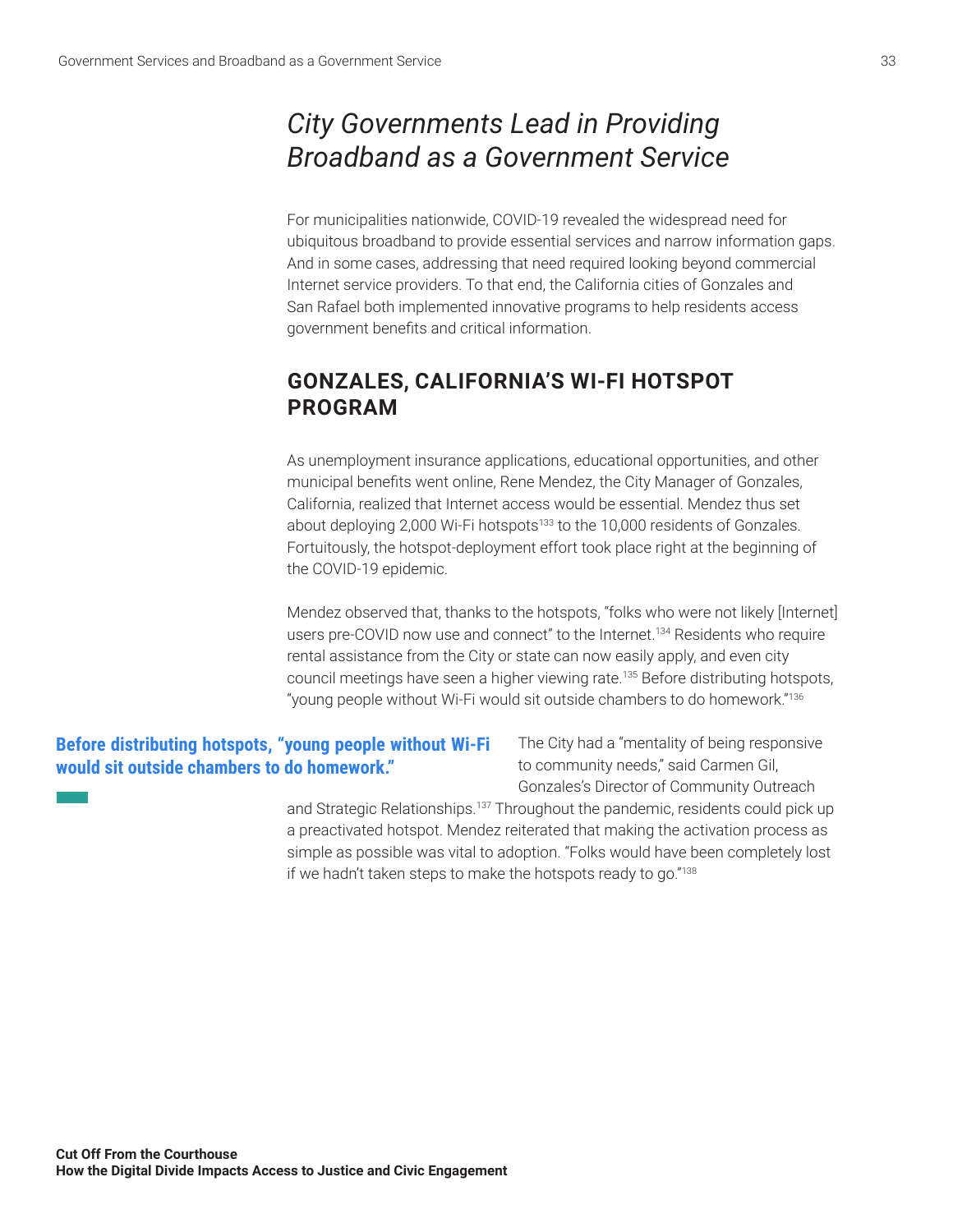The effort to distribute thousands of hotspots and provide broadband to every resident was not without challenges. Without centralized data about digital literacy, oftentimes city officials are uncertain how to ensure those who lack the digital skills to make full use of Internet-delivered services are not left behind. To

#### <span id="page-33-0"></span>**Encouraging volunteer involvement in the process has reaped a**  secondary benefit of strengthening community ties

that end, the City of Gonzales enlisted a brigade of teenagers who were ready and willing to help their neighbors on the other side of the digital divide

connect[.139](#page-46-0) In the absence of demographic information about who needs training, community members fill an important role as trusted liaisons residents can approach for support. Encouraging volunteer involvement in the process has reaped a secondary benefit of strengthening community ties.

### **SAN RAFAEL'S MESH NETWORK**

San Rafael, a city of about 60,000 residents north of San Francisco, also envisioned broadband access as an essential bridge to government services and other benefits. Although San Rafael's Canal neighborhood is a historically underserved community, the pandemic put a spotlight on the particular difficulties faced by students: "We still had a bunch of kids . . . doing their homework on smartphones, relying on data plans and Internet at Starbucks. The crisis exacerbated [the digital divide] and highlighted it in a way that made it so clear in everyone's minds."[140](#page-46-0) The City decided to tackle broadband access and affordability in the Canal neighborhood by partnering with Canal Alliance, a local nonprofit with strong community ties, to build its own wireless mesh network.<sup>[141](#page-46-0)</sup>

Rebecca Woodbury, one of the city officials responsible for implementing the project, shared that ensuring that residents would have access to emergency information during power outages—for instance, if their television or radios weren't working or if cell towers were down-was a primary motivating factor.<sup>142</sup> They are building resiliency into the system, making sure they have backup generators so that a core of the mesh network will continue to function even in a power outage.[143](#page-46-0) Networks that are resilient by design can protect residents from the threat of communications outages during emergencies.<sup>144</sup>

Air Gallegos, Director of Education and Career at Canal Alliance, mentioned additional motivations for establishing the network, such as education and connecting community members with social services.[145](#page-46-0) And Lucia Martel-Dow, Canal Alliance's then-Director of Immigration and Social Services, observed that the mesh network would help connect the significant number of immigrants in the community with immigration services and family back home through Internet-based applications that don't require users to spend costly voice minutes or data. Martel-Dow recalled clients coming into the office, before the mesh network was set up, just to access the Internet.<sup>146</sup>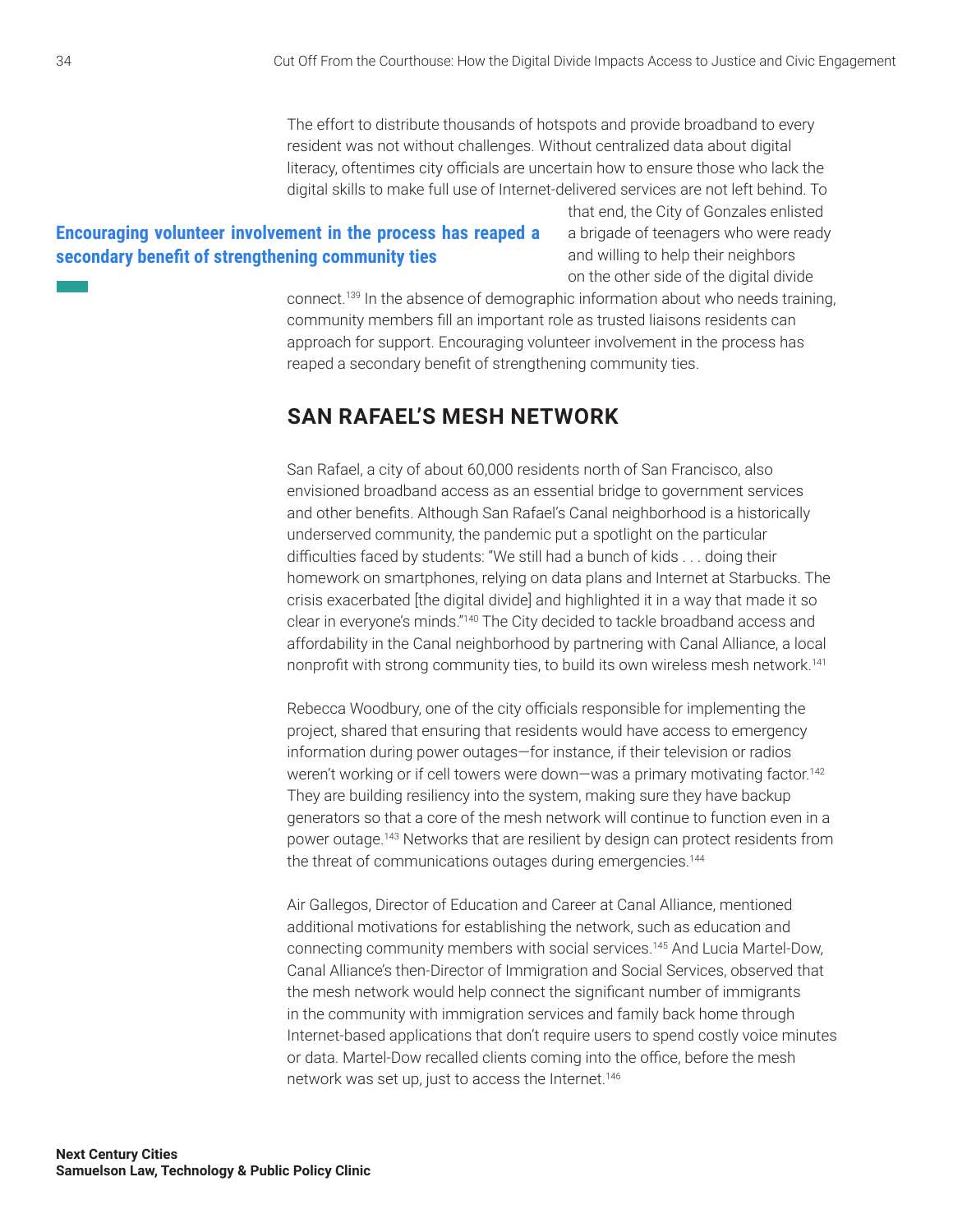<span id="page-34-0"></span>Of course, challenges persist. For one, the City must promote the network in a community where about seventy-five percent of the population speaks a language other than English at home.<sup>147</sup> Clients also found some websites, such as the one used to access benefits, extremely complicated. Thus, Canal Alliance staff and volunteers spent a lot of time helping clients navigate government websites. As a result, the mesh network has increased the need for digital literacy support.<sup>148</sup> These needs will only grow more acute as more services move online.

Further, network resiliency in the face of power brownouts or natural disasters requires additional infrastructure. For example, during California's wildfire-related rolling brownouts in 2019, local officials in San Rafael had to tape posters to the

#### **Networks that are resilient by design can protect residents from the threat of communications outages during emergencies**

walls of government buildings to distribute emergency information. Putting resilient technologies and procedures in place to keep the

network operating ensures that residents will have immediate access to critical emergency response information instead of relying on word of mouth or locationspecific signage for direction.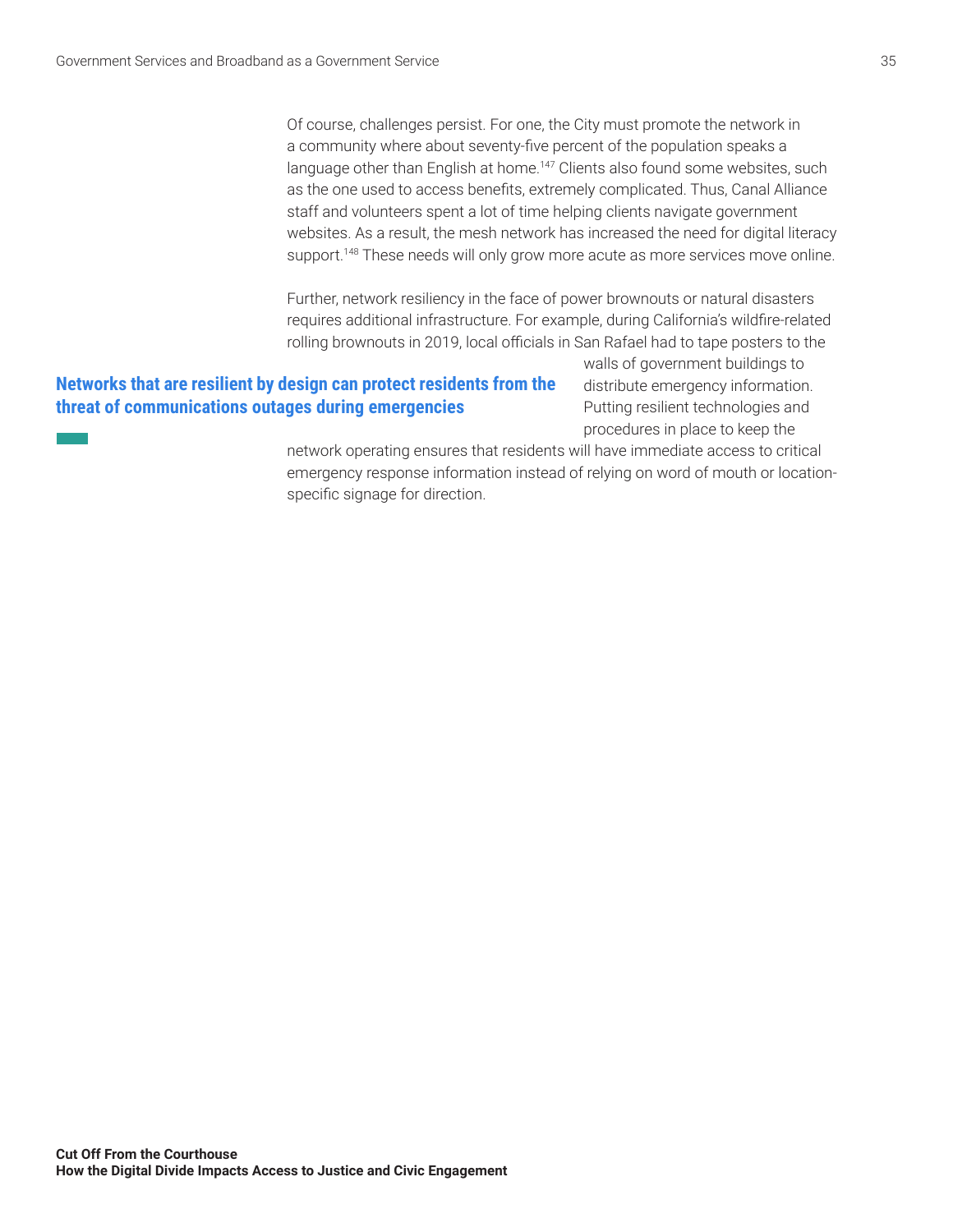### <span id="page-35-0"></span>*Access and Adoption Barriers Faced by Community Broadband and Community Partnerships*

Governments—whether local, state, or federal—often face barriers to providing affordable broadband even when affordability or access programs exist. Aside from infrastructure and affordability barriers, lack of information and trust can prevent individuals and households from enrolling in affordability and connectivity programs designed specifically for them. Digital literacy and device availability are no less an issue when communities self-provision.

### **LACK OF AWARENESS AND TRUST**

Millions of eligible residents nationwide do not know about affordability programs. Uniformly, interviewees mentioned that their clients were entirely, or mostly, unaware of federal or state broadband affordability programs. Very few of the legal service providers interviewed understood how those programs worked and did not actively promote them to their clients.

Of the fifteen legal or community service providers interviewed, only five were generally aware of at least one affordability program such as the Emergency Broadband Benefit Program ("EBBP"), state or federal Lifeline programs, or provider low-income plans. Of those five, only two worked to promote awareness of those programs among their clients. Several other providers said they would if they had the information themselves. One public defender estimated that "maybe one percent" of public defenders are aware of broadband subsidy programs.<sup>149</sup>

### **Uniformly, interviewees mentioned that their clients were entirely, or mostly, unaware of federal or state broadband affordability programs.**

Given that information, it is not surprising that two-thirds of unconnected and "smartphone only" households are unaware of the subsidy

programs available in California.<sup>150</sup> "The offers can be difficult to access, especially for those who do not speak English."[151](#page-46-0) Further, some people may not trust information coming from the government or may have negative perceptions about subsidy programs and how they access program benefits. A 2020 report by the Greenlining Institute on the digital divide in California concluded that Cal LifeLine and other affordability programs "are poorly marketed, have limited eligibility, and often provide families with slow, second-class service."<sup>152</sup>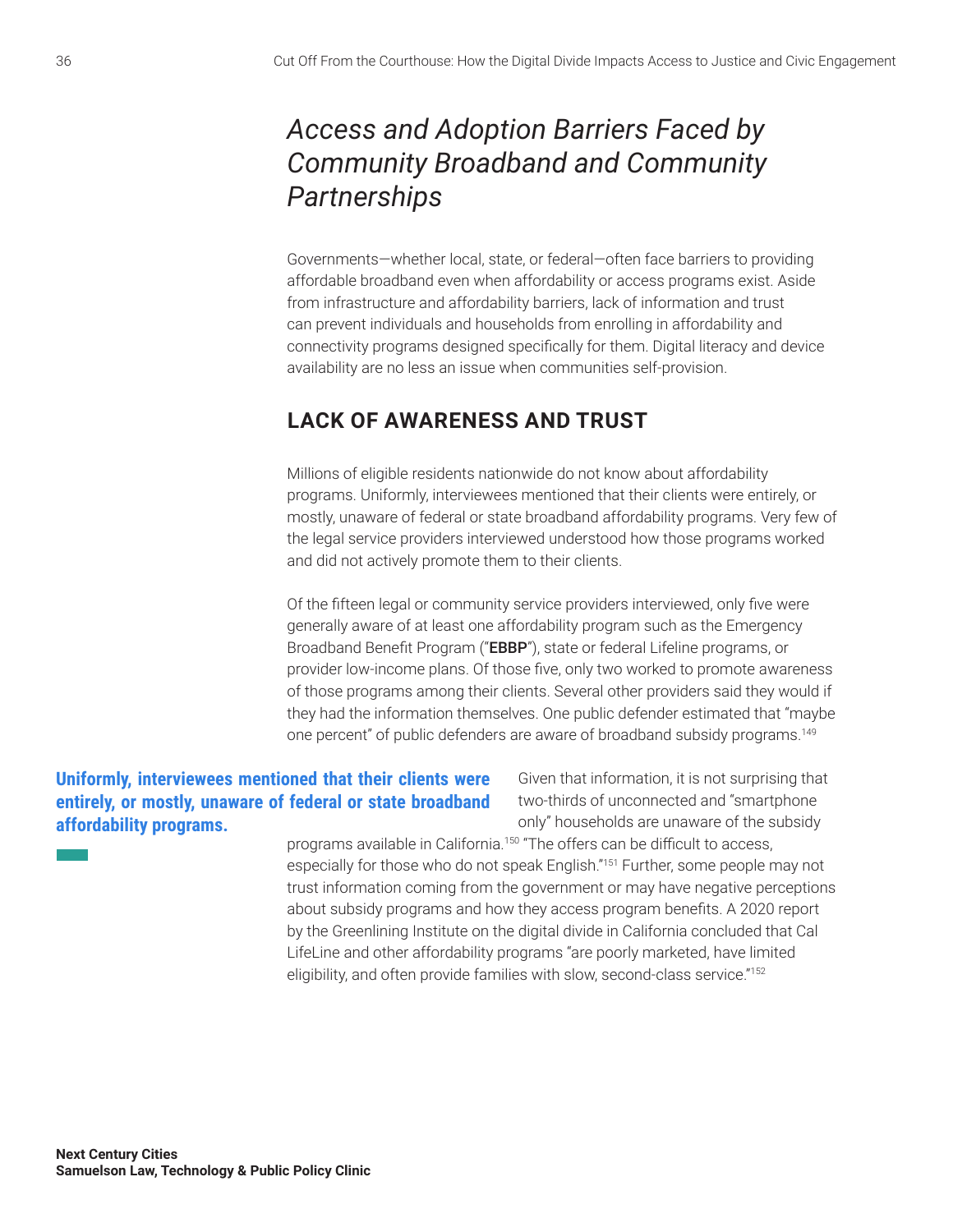<span id="page-36-0"></span>One survey found that two-thirds of households who qualify for subsidies based on income were unaware of the affordable plans for low-income households and that the enrollment process is difficult, $153$  particularly for non-English speakers. $154$ At present, fewer than twenty percent of people eligible for the largest federal subsidy program, Lifeline, are actually enrolled.<sup>155</sup> Interviews with government officials, community organizers, and legal providers confirmed that, as a whole, they had little actionable knowledge of broadband affordability programs. These programs must do more to ensure that people in a position to inform potential subscribers are equipped with the knowledge and resources to do so.

Even when information about affordability programs is available, potential beneficiaries may be reluctant to enroll. In the Greenlining Report, an Oakland resident reported: "I got issues with LifeLine, I got issues with a lot of programs that are associated with, quote, 'those who are marginalized, those who are

#### **"Crappy but cheap things. That's what our most vulnerable people get."**

poor.' . . . Some of the services that are offered are delivered in a way that is rather demeaning

to people.["156](#page-46-0) Rene Mendez, City Manager for the City of Gonzales, similarly noted that municipal staff and volunteers "had to jump the hurdle of building trust" to convince some residents to take a hotspot home with them.<sup>157</sup> In fact, some people initially returned the hotspots because they didn't believe the city employees who distributed them with a promise that they were completely freeof-charge.

Some of the subsidy programs are "stigmatized by the nature of their design," said one interviewee from San Rafael.<sup>[158](#page-46-0)</sup> Some take the fact that these programs are designed for low-income households as evidence of undesirability or inferiority. Rebecca Woodbury, San Rafael's former Director of Digital Services & Open Government, summed it up quite plainly: "Crappy but cheap things. That's what our most vulnerable people get."<sup>[159](#page-46-0)</sup>

When a service is perceived as second class, people will be reluctant to sign up. "Anything that's offered to any member of the community, if it is clearly signaling 'lesser,' it's not going to be pursued, it's not going to be wanted.["160](#page-46-0) An attorney who runs a nonprofit serving unhoused and older individuals similarly observed that her clients sometimes don't trust the people selling Lifeline phones, who may "look like they're not employed by anyone, collect personal information, and require a mailing address. They usually don't look official which makes it hard for clients to trust them with personal information," she explained[.161](#page-47-0)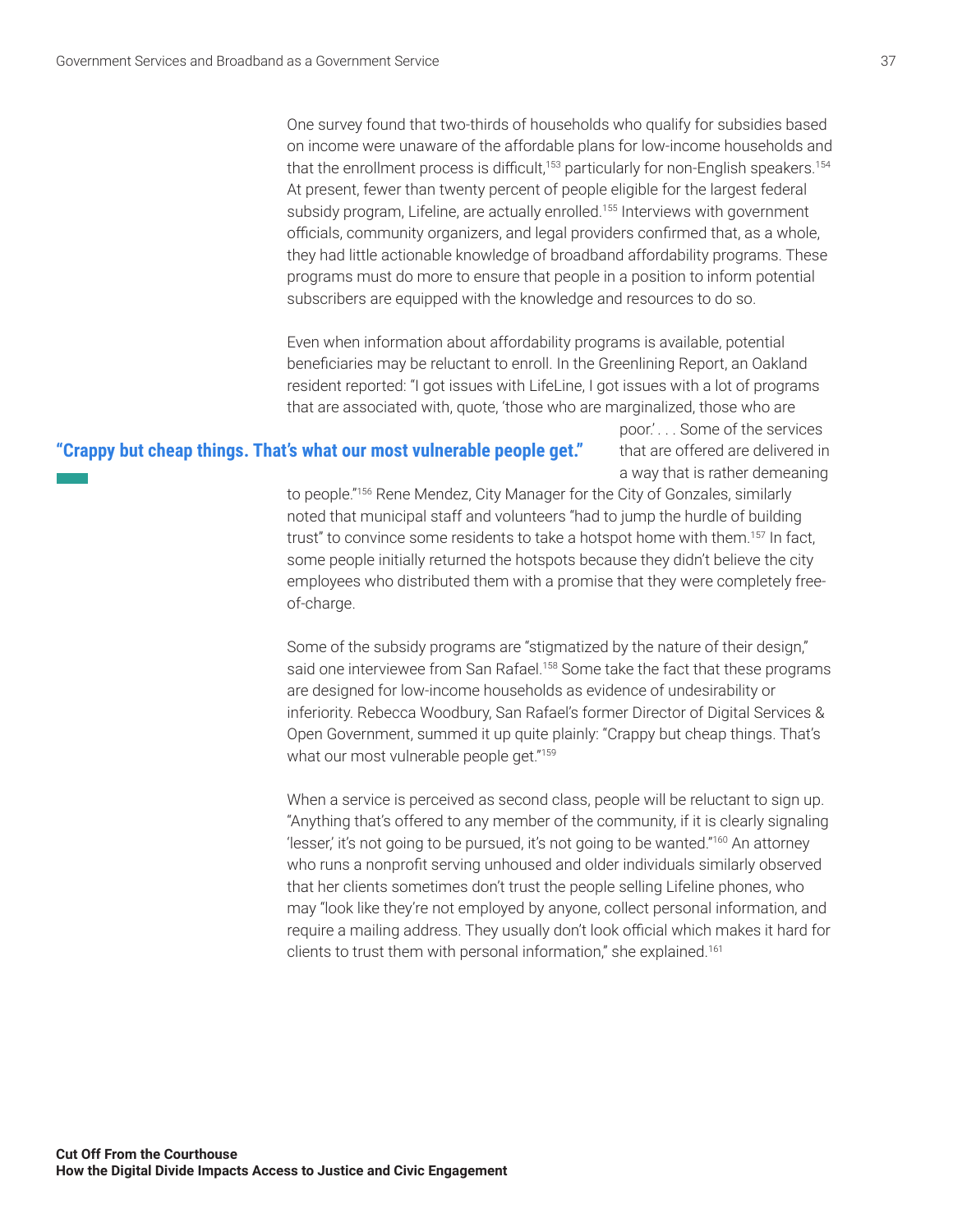<span id="page-37-0"></span>An onerous or document-intensive sign-up process can also deter people with limited resources who nevertheless need assistance. Even the EBBP had many "barriers to registration for folks who've been underserved traditionally or have disabilities.["162](#page-47-0)

The Infrastructure Act replaced the EBBP, a temporary emergency program with a new longer-term broadband affordability program, the Affordable Connectivity Program ("ACP"). The ACP contains many of the same features but implements several changes, notably reducing the benefit amount from \$50 to \$30[.163](#page-47-0) The new program also now requires participating broadband providers to work with "[s]tate agencies, public interest groups, and non-profit organizations" to create public awareness campaigns on broadband and the ACP[.164](#page-47-0) The FCC's rules

### **Ensuring that cities are able to provide trusted community partners with the resources and information they need to**  assist with the sign-up process is essential for widespread **participation in any broadband subsidy program.**

implementing the program gave providers flexibility in how they meet this requirement and encouraged them "to explore ways to support the outreach efforts of local organizations."<sup>[165](#page-47-0)</sup>

Woodbury emphasized the importance of working with trusted organizations to inform eligible households about broadband affordability programs: "Their reach in the neighborhood is so much stronger than any government's reach."<sup>[166](#page-47-0)</sup> Community organizations and legal service providers can help with the issues of trust that exist around signing up for broadband services.

This sentiment is felt nationwide. In a meeting with the office of FCC Chairwoman Rosenworcel community advocates from Baltimore, Maryland, shared similar concerns. During the discussion, Lydia Walther-Rodriguez, the Baltimore Regional Director for CASA de Maryland, emphasized that without trusted community partners, new federal programs may be viewed by residents as "too good to be true."<sup>167</sup> Ensuring that cities are able to provide trusted community partners with the resources and information they need to assist with the sign-up process is essential for widespread participation in any broadband subsidy program.

### **DEVICE AND LITERACY BARRIERS**

Beyond awareness and trust, a lack of digital literacy and appropriate devices may inhibit adoption and broadband use even when service is available and affordable.

During the pandemic, online portals were the only way for many San Rafael residents who lost their jobs to apply for unemployment benefits. However, Canal Alliance discovered that aside from providing a free mesh network to access those benefits, volunteers also needed to help residents navigate the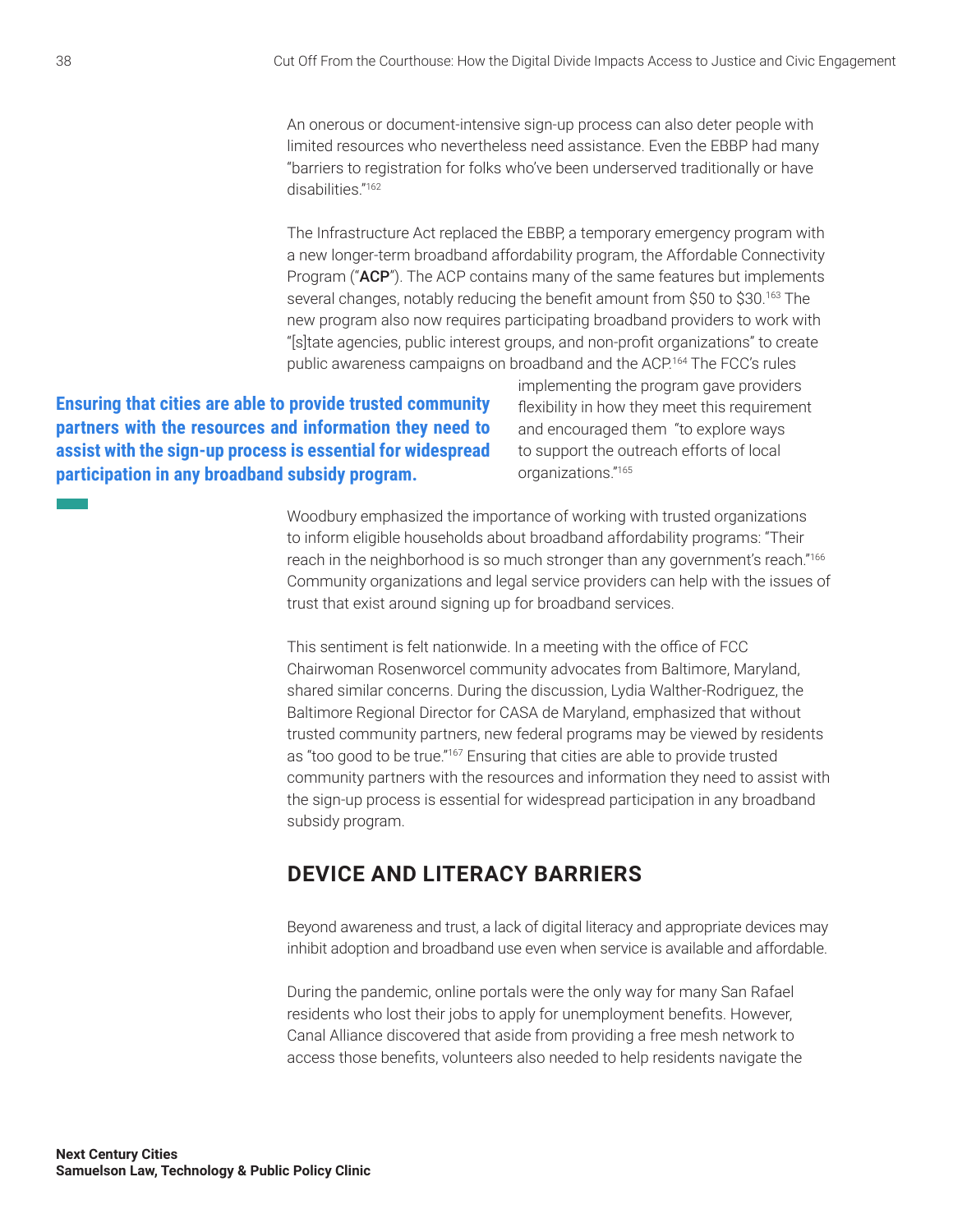online application process. Many community members were not comfortable using the government's unemployment site—or the Internet generally—to apply for assistance unaided. Carmen Sanchez, a social worker in San Francisco discussed the difficulty clients faced making appointments with the DMV and applying for housing, even when they had Internet access. Some clients don't know how to sign a document electronically, or pay their bills online.<sup>[168](#page-47-0)</sup>

### <span id="page-38-0"></span>[A] social worker in San Francisco discussed the difficulty **clients faced making appointments with the DMV and applying for housing, even when they had Internet access.**

Some online tasks are harder to complete on a smartphone or a tablet than on a computer. That poses a problem for the fifty-seven percent of Canal

neighborhood residents who do not own a computer, compared to ten percent in the rest of San Rafael.<sup>169</sup> Only six percent of usage on the mesh network is through a personal computer, Gallegos told us.<sup>[170](#page-47-0)</sup> The majority of people are using smartphones or tablets. Websites designed for computer users that do not take into consideration the high number of mobile or tablet users, are destined to be underused.

Lack of training and familiarity with devices hampered the distribution and use of hotspots in the City of Gonzales. Some residents did not accept the hotspots or returned them because they could not operate the devices on their own[.171](#page-47-0)

\*\*\*

Broadband access is critical for community members in need of government benefits and public safety information. Local governments like Gonzales and San Rafael recognize this and took creative approaches to ensuring their residents can connect. However, barriers to access remain, including lack of knowledge and lack of trust in existing broadband subsidy programs. By partnering with trusted community partners, such as legal service providers and nonprofit organizations, local governments can overcome these barriers.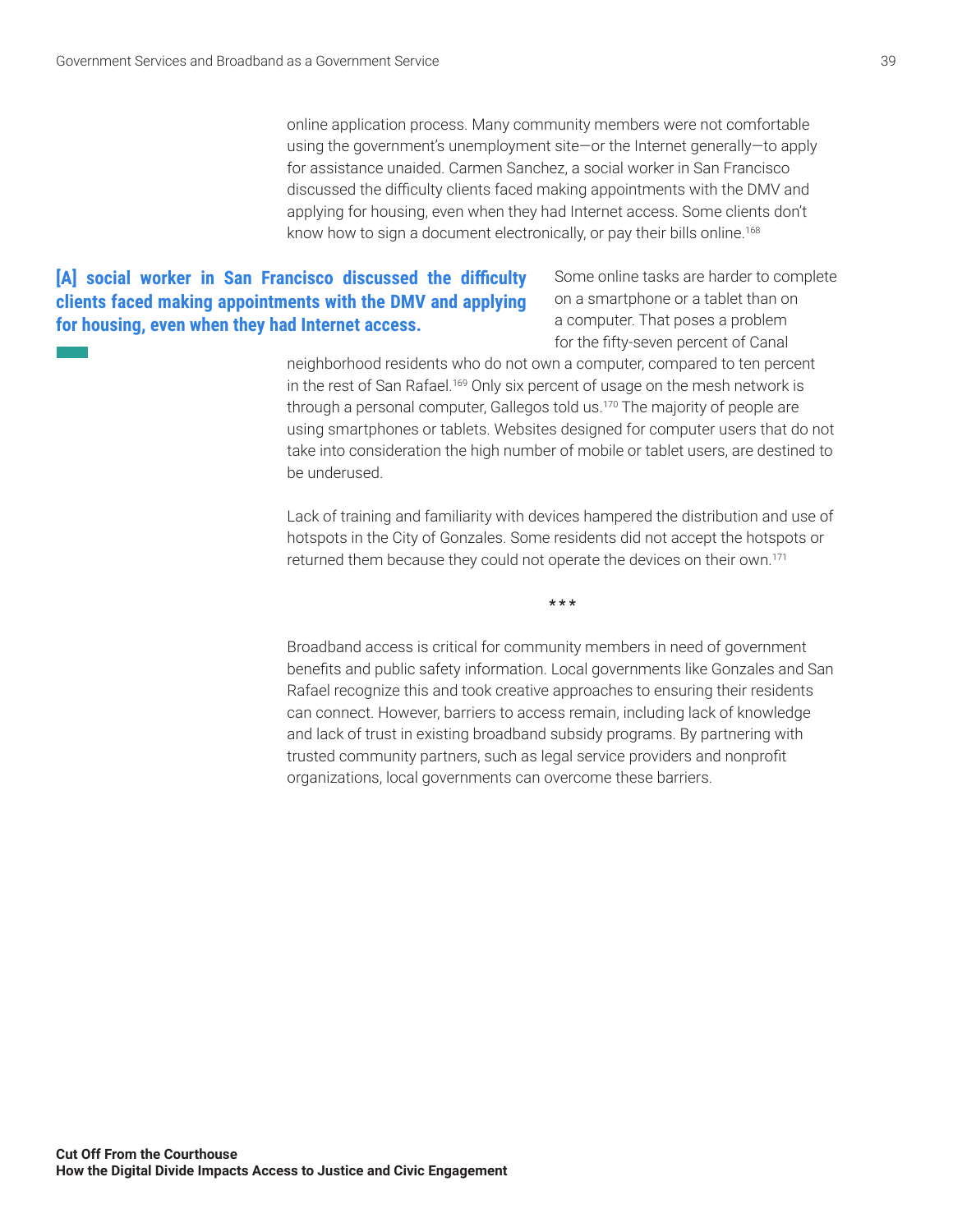## <span id="page-39-0"></span>Findings and Recommendations

I he underlying research and interviews cited in this analysis uncovered a paradox in remote access to justice, civic engagement, and government services. Remote access can provide substantial benefits in communities where the impact of the digital divide is acutely felt. At the same time, the digital divide often puts those benefits out of reach of those most in need of them. While there are no easy answers to this dilemma, a few clear findings and recommendations emerge for those working to bring about greater justice, equity, and fairness, in the digital age.

### *Findings*

Lack of adequate broadband access, devices, and digital literacy skills entrenches existing inequalities that civic institutions are working to eliminate.

Remote hearings should be optional. In the courts, remote hearings can be effective for ministerial legal hearings and some substantive civil hearings. For civic institutions, remote hearings can increase access, but they can also exclude residents contending with digital access and adoption barriers.

Deficiencies in public awareness of broadband affordability programs or community broadband services ensure that they remain underutilized. Trusted legal service providers, who work with residents eligible for broadband affordability programs, could be program ambassadors as they are an overlooked touchpoint for information.

| ____<br>I |  |
|-----------|--|

Lack of trust in government affordability programs can be just as much of a barrier to broadband affordability programs as lack of information.



Mobile Internet service and devices are not sufficient for equitable access to courts, legal services, government proceedings, and public benefits.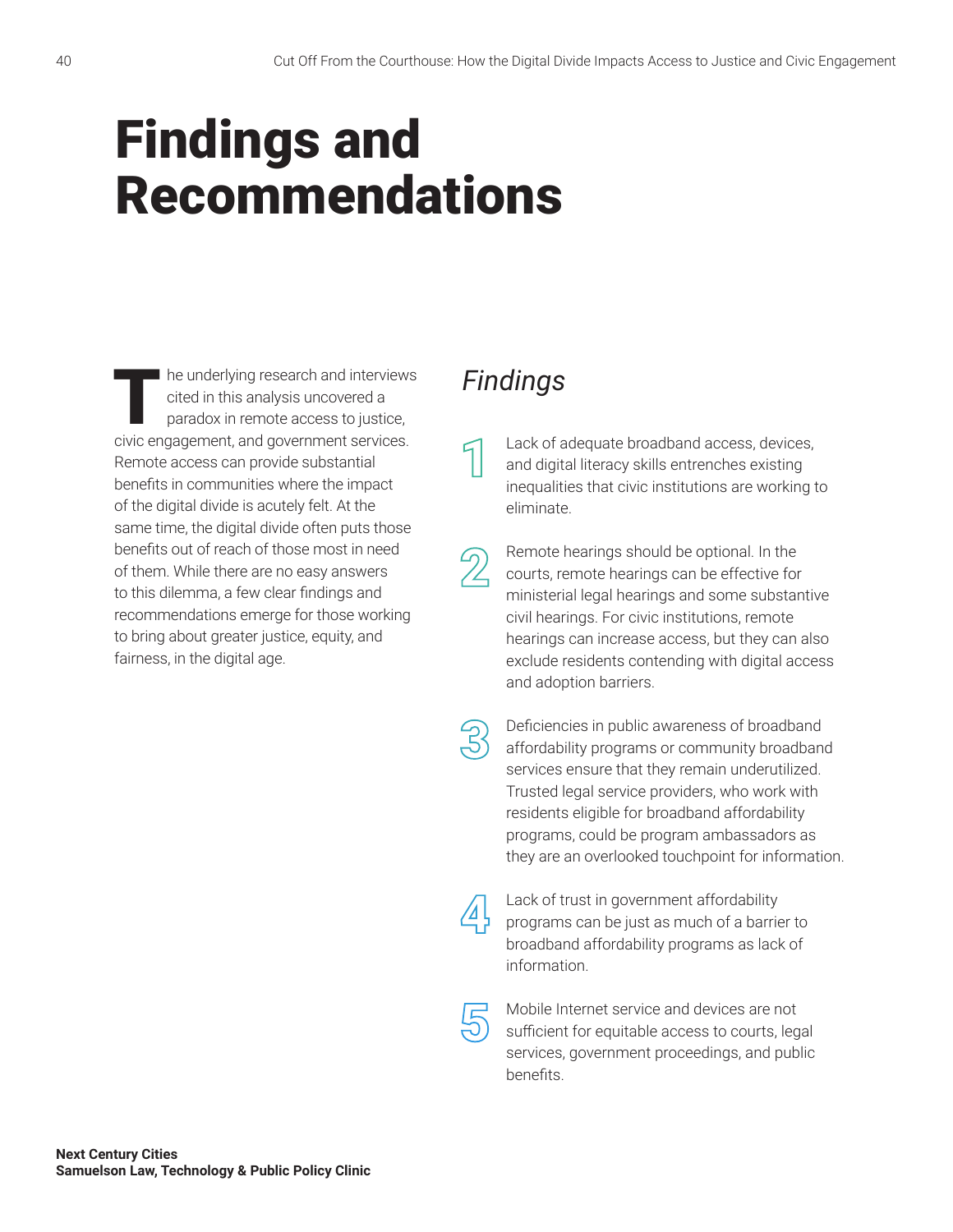### *Recommendations*

**Invest in adoption as well as access.** Greater access to affordable broadband service offerings and digital skills training must accompany the push for remote judicial and administrative proceedings, civic engagement, and government services. Investments in both access and adoption will help to ensure that residents can be heard, apply for government services, and stay informed about local emergencies.



**Partner with community organizations.** Government partnerships with local community organizations may help overcome trust barriers that prevent some households from enrolling in broadband affordability and access programs.



**Support the full range of service providers.** To promote awareness of broadband subsidy programs and digital literacy education initiatives, it is important to partner with and provide resources for public defenders, legal aid offices, and other legal service providers. These providers can serve as program ambassadors and promote broadband adoption in lowincome communities. That support should go along with robust resources for libraries, schools, senior centers, and other community anchor institutions.



**Streamline enrollment.** Enrolling in broadband subsidy programs should be as easy as possible. Streamlining the application process and establishing a single application for multiple programs will reduce burdens on some residents.



**Support local solutions.** Broadband funding should support innovative municipal and community-based initiatives to expand access (e.g., municipal mesh networks and hotspot programs). They expand broadband access for communities who are underserved by traditional providers and may not be able to afford broadband even with the assistance of subsidy programs. Flexible funding programs and local best practices are two strategies that can empower communities to tackle persistent digital divides.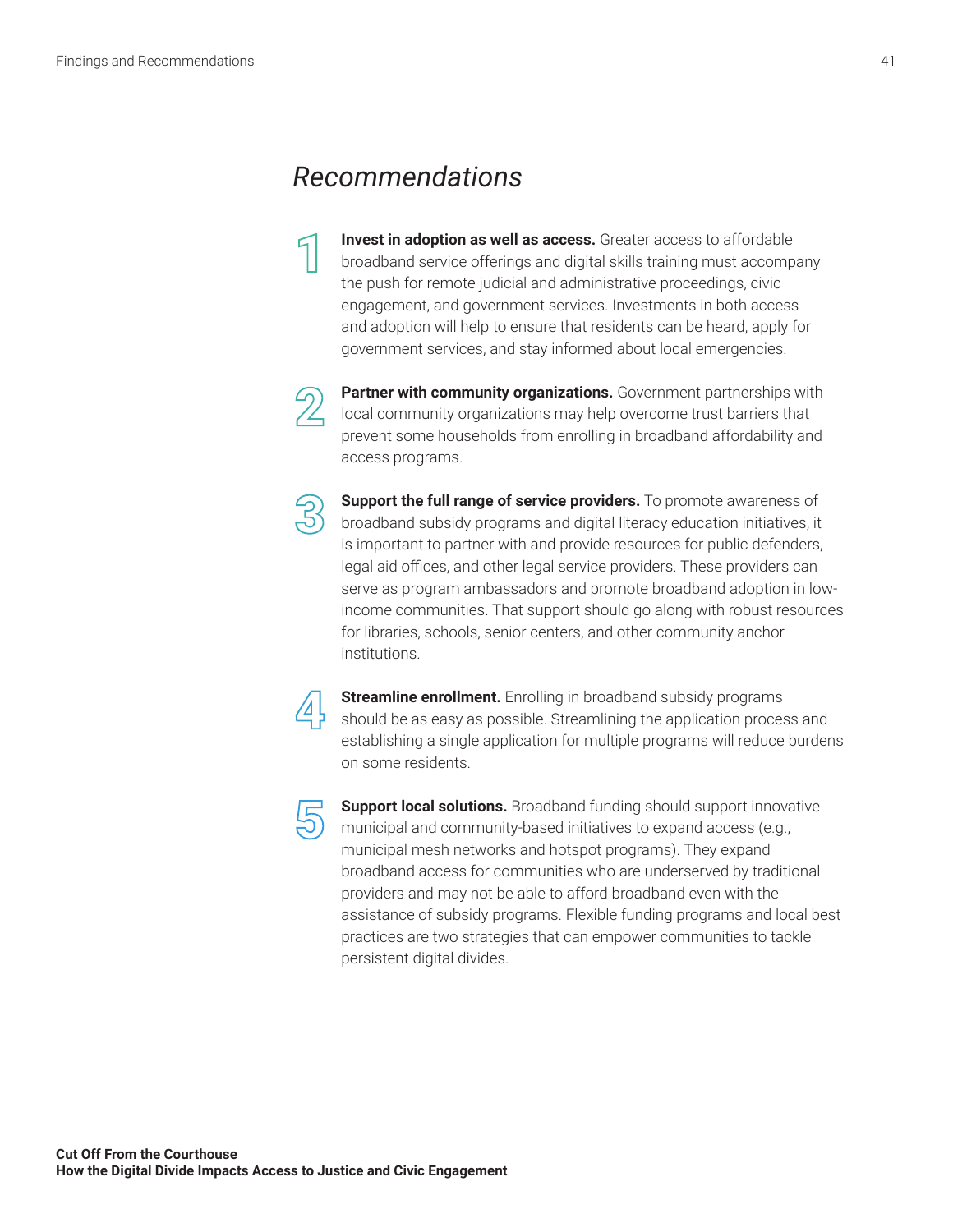## <span id="page-41-0"></span>**Endnotes**

- [1](#page-7-0) Interview with Sarah Reisman, Directing Att'y of Litig. and Advoc., Cmty. Legal Aid SoCal (Apr. 23, 2021). Notes from all interviews conducted for this report are on file with the authors.
- [2](#page-7-0) Interview with Camille Pannu, Co-Dir., Cmty. and Econ. Dev. Clinic, UC Irvine Sch. of L. (Apr. 13, 2021).
- [3](#page-7-0) Interview with Jeremy Haile, former Chief of Staff to Berkeley City Councilmember Sophie Hahn (Nov. 5, 2021).
- [4](#page-7-0) Interview between Congressman John Lewis and David Cohen, Aug. 24, 2012, [https://perma.cc/](https://perma.cc/LC62-V248) [LC62-V248;](https://perma.cc/LC62-V248) *see also* Cynthia K. Sanders & Edward Scanlon, *The Digital Divide Is a Human Rights Is*sue: Advancing Social Inclusion Through Social Work Advocacy, 6 J. Hum. Rights Soc. Work 130-143 (2021),<https://perma.cc/8STE-SJK4>.
- [5](#page-7-0) Jessamyn C. West, *Without a Net: Librarians Bridging the Digital Divide xxiv (2011)*. We also use the term "digital divide" to connote lack of Internet access or affordability.
- [6](#page-8-0) *See, e.g.*, Organization for Economic Cooperation and Development, Understanding the Digital Divide (2001), [https://perma.cc/ZG8T-Q6FQ.](https://perma.cc/ZG8T-Q6FQ)
- [7](#page-8-0) Sanders & Scanlon, *supra* note 4.
- [8](#page-9-0) *Inquiry Concerning Deployment of Advanced Telecommunications Capability to All Americans in a* Reasonable and Timely Fashion, 2019 Broadband Deployment Report, 34 FCC Rcd 3857, 3858, para. 2 (2019), [https://perma.cc/5X7U-QJDR.](https://perma.cc/5X7U-QJDR)
- [9](#page-9-0) Sanders & Scanlon, *supra* note 4.
- [10](#page-9-0) *Id*.
- [11](#page-9-0) Infrastructure Investment and Jobs Act, Pub. L. No. 117-58, § 60502(a)(10)(C) (2021) [hereinafter Infrastructure Act].
- [12](#page-9-0) *Id*.
- [13](#page-11-0) 18 U.S.C. § 3006A(b); *see also* Guide to Judiciary Policy, vol. 7, pt. A § 210.40.30.
- [14](#page-11-0) Am. Bar Ass'n, *Frequently Asked Questions*, [https://www.americanbar.org/groups/legal\\_services/](https://www.americanbar.org/groups/legal_services/flh-home/flh-faq/) [flh-home/flh-faq/](https://www.americanbar.org/groups/legal_services/flh-home/flh-faq/) (last visited Mar. 4, 2022); Cal. Comm. on Access to Justice, *California's Attorney* Deserts: Access to Justice Implications of the Rural Lawyer Shortage (July , 2019), [https://perma.cc/](https://perma.cc/QZN5-GKUC) [QZN5-GKUC.](https://perma.cc/QZN5-GKUC)
- [15](#page-11-0) Univ. Servs. Admin. Co., *Income Eligibility*, <https://perma.cc/53CB-TQUU> (last visited Mar. 4, 2022).
- [16](#page-11-0) Infrastructure Act § 60502(b)(A)(i)(I).
- [17](#page-11-0) See, e.g., Legal Servs. Corp., *The Justice Gap: Measuring the Unmet Civil Legal Needs of Low-Income Americans* 28 (June 2017), <https://perma.cc/5FN4-ZFKY>(stating that "86% of the civil legal problems reported by low-income Americans in the past year received inadequate or no legal help"); Emily A. Vogels, *Digital Divide Persists Even as Americans with Lower Incomes Make Gains in Tech Adoption*, Pew Rsch. Ctr. (June 22, 2021), <https://perma.cc/9JK4-SJH2> ("About four-in-ten adults with lower incomes do not have home broadband services (43%)").
- [18](#page-12-0) Interview with Camille Pannu, *supra* note 2.
- [19](#page-12-0) *See, e.g., Jud. Council of Cal., Workgroup on Post-Pandemic Initiatives, Interim Report: Remote* Access to Courts 1 (Aug. 16, 2021), <https://perma.cc/3SYZ-KX3C>.
- [20](#page-12-0) Allie Reed & Maddison Alder, *Zoom Courts Will Stick Around as Virus Forces Seismic Change*, Bloomberg L. (July 30, 2021), <https://perma.cc/DN76-K6WV.>
- [21](#page-12-0) *Id*.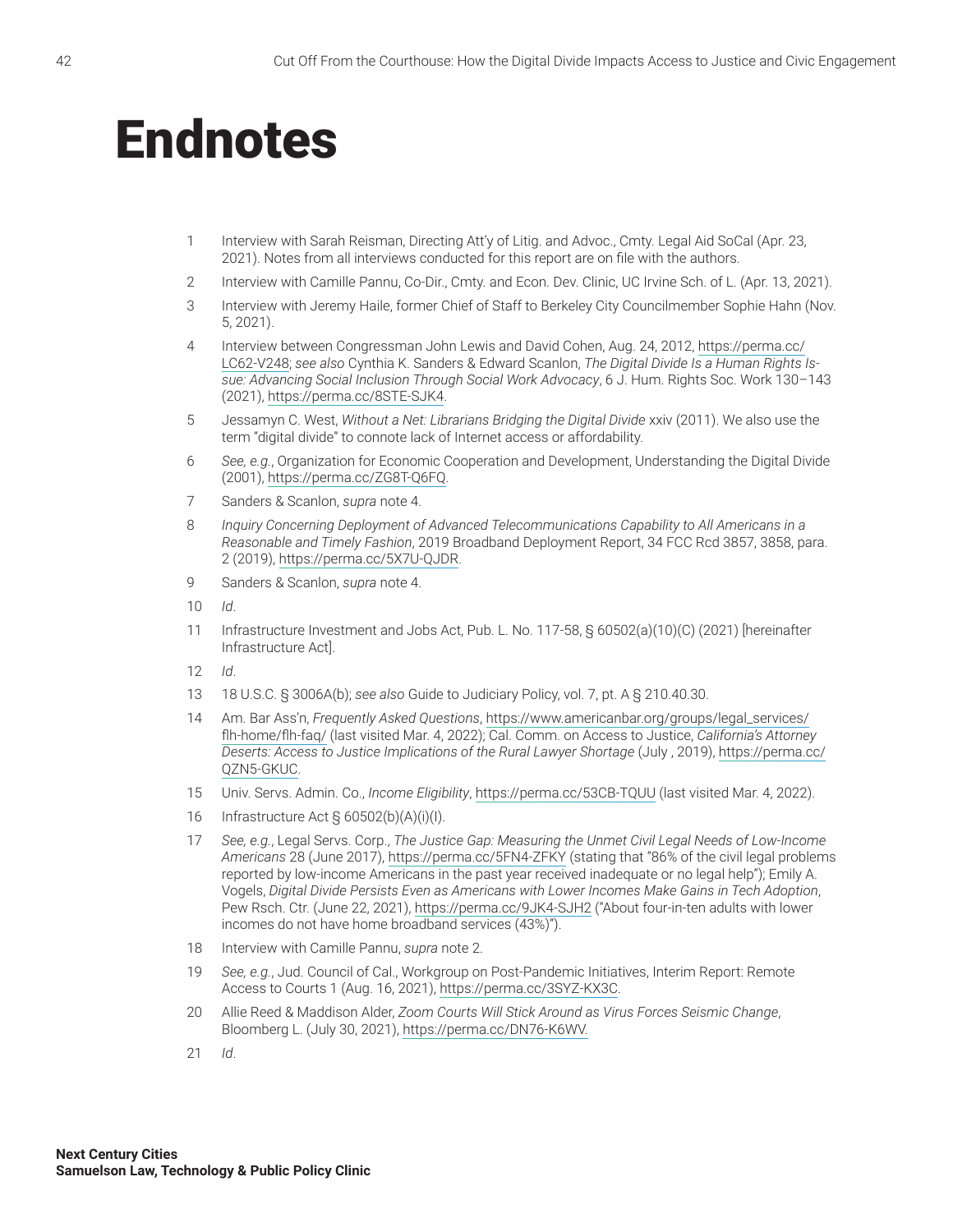- <span id="page-42-0"></span>Nat'l Ctr. for State Cts., Call to Action: Achieving Civil Justice for All: Recommendations to the Confer-*IRGISJ'LMIJ.YWXMGIWF]XLI'MZMP.YWXMGI-QTVSZIQIRXW'SQQMXXII* 37–38 (2016) [https://perma.cc/](https://perma.cc/YVN5-QBQD) [YVN5-QBQD.](https://perma.cc/YVN5-QBQD)
- Interview with Youseef Elias, Chief Assistant Pub. Def., Off. of the Alameda Cnty. Pub. Def. (Sept. 5, 2021).
- Interview with Camille Pannu, *supra* note 2.
- Interview with Youseef Elias, *supra* note 23.
- Interview with Genna Beier, Deputy Pub. Def., S.F. Off. of the Pub. Def. (Aug. 31, 2021).
- Interview with Candis Mitchell, Chief Assistant Fed. Pub. Def., Fed. Pub. Def.'s Off., N. Dist. of Cal. (May 2, 2021).
- Interview with Kaelan Orozco, Staff Att'y, Cmty. Legal Aid SoCal (Apr. 19, 2021).
- See Am. Bar Ass'n, *Legal Deserts Threaten Justice for All* (Aug. 3, 2020), [https://www.americanbar.](https://www.americanbar.org/news/abanews/aba-news-archives/2020/08/legal-deserts-threaten-justice/) [org/news/abanews/aba-news-archives/2020/08/legal-deserts-threaten-justice/.](https://www.americanbar.org/news/abanews/aba-news-archives/2020/08/legal-deserts-threaten-justice/)
- Interview with Camille Pannu, *supra* note 2.
- Interview with Tony Cheng, a former public defender in Alameda County. (Apr. 19, 2021).
- Jud. Council of Cal., *supra* note 19.
- Lyle Moran, *California Is Poised to Permit Remote Court Hearings Through at Least Mid-2023*, ABA J. (Sept. 16, 2021),<https://perma.cc/4U6G-AC5N>.
- S.B. 241, 2021–2022 Sess. (Cal. 2021) (enacted).
- U.S. Courts, Judiciary Authorizes Video/Audio Access During COVID-19 Pandemic (Mar. 31, 2020), <https://perma.cc/WW7S-56FF>; *see also* Coronavirus Aid, Relief, and Economic Security Act (CARES Act) § 15002(b), Pub. L. No. 116-136, 134 Stat. 281.
- U.S. Courts, *supra* note 35.
- Interview with Judge Jeremy Fogel, Exec. Dir. of the Berkeley Jud. Inst. at Berkeley L. (Oct. 6, 2021).
- Interview with Brooke Weitzman, Chief Exec. Officer, Elder L. & Disability Rts. Ctr., (Sept, 20, 2021).
- Alicia Bannon & Janna Adelstein, *The Impact of Video Proceedings on Fairness and Access to Justice* in Court, Brennan Ctr. for Justice (Sept. 10, 2020),<https://perma.cc/E27Y-TEP9> ("Beyond the current moment, several court leaders have also suggested that expanded use of remote technology should become a permanent feature of our justice system." (citation omitted)).
- Interview with Sarah Reisman, *supra* note 1.
- *Id*.
- Interview with Tony Cheng, *supra* note 31.
- Gov't Accountability Off., *Immigration Courts: Actions Needed to Reduce Case Backlog and Address* Long-Standing Management and Operational Challenges 55 (2017), [https://perma.cc/AG6C-7Q6M.](https://perma.cc/AG6C-7Q6M)
- Interview with Olivia Sideman, Assoc. Pub. Def., Alameda Cnty. Pub. Def.'s Off. (Sept. 15, 2021).
- *Id*.
- Chris Arnold, Zoom Call Eviction Hearings: "They'll Throw Everything I Have out on the Street," NPR (June 19, 2020), <https://perma.cc/9PG6-FN7U> (quoting Emily Benfer, a professor at Columbia Law School).
- Interview with Brooke Weitzman, *supra* note 38.
- Interview with Olivia Sideman, *supra* note 44.
- *Id*.
- *Inquiry Concerning Deployment of Advanced Telecommunications Capability to All Americans in a* Reasonable and Timely Fashion, 14th Broadband Deployment Report, 36 FCC Rcd 836, 855, para. 33 (2021), [https://perma.cc/Z7H9-A3TR.](https://perma.cc/Z7H9-A3TR)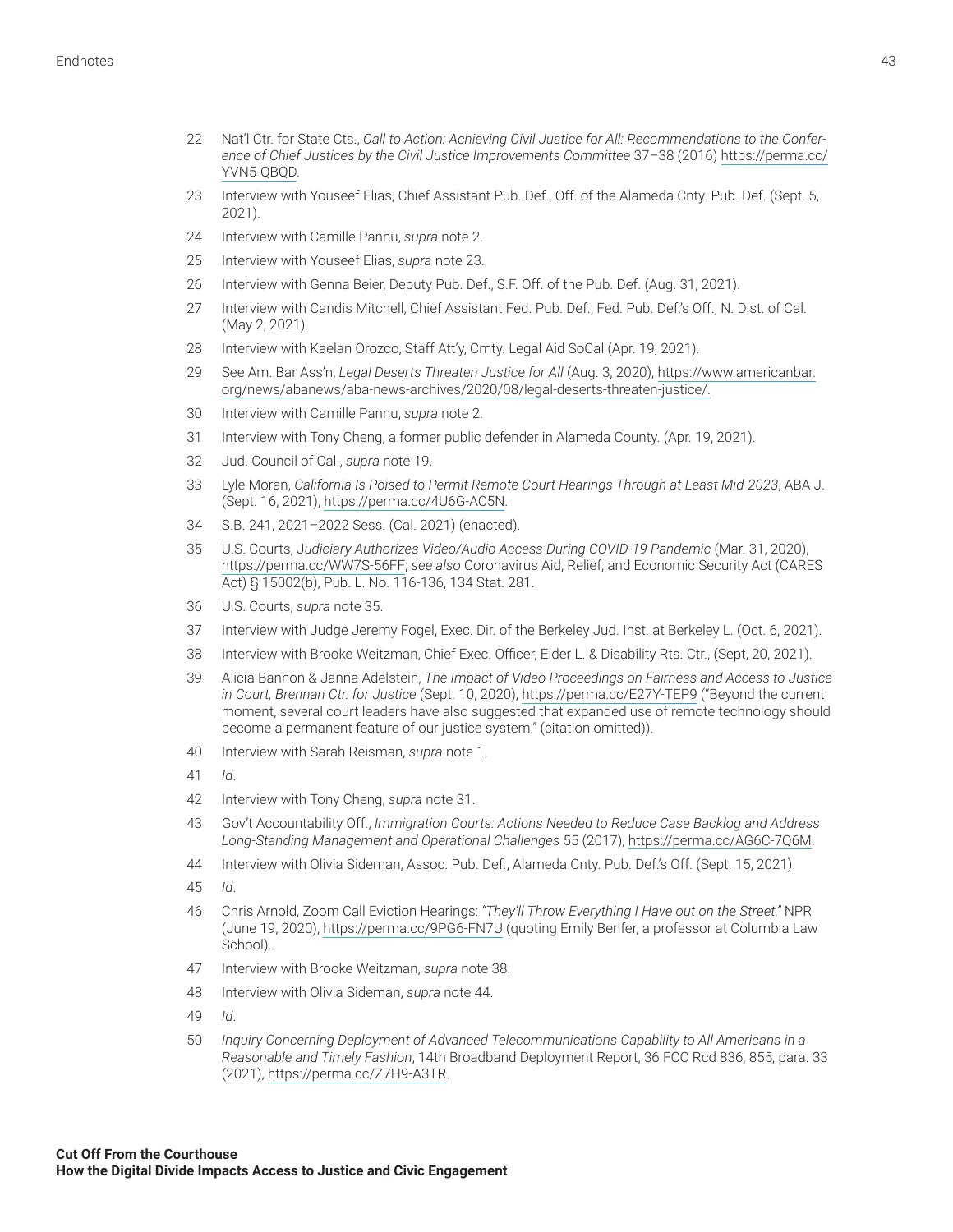- <span id="page-43-0"></span>[51](#page-16-0) "Digital redlining" refers to broadband providers not serving low-income areas or discriminating against lower-income urban neighborhoods in the types of broadband they provide. Commc'ns Workers of Am. & Nat'l Digital Inclusion All., *AT&T's Digital Redlining: Leaving Communities Behind for 4VSƼX* (Oct. 2020),<https://perma.cc/D7KA-PD5E>. In the 1930s, communities in major U.S. cities were rated for lending risk based on race, ethnicity, and income status. Bruce Mitchell, *HOLC "Redlining"* Maps: The Persistent Structure of Segregation and Economic Inequality (Mar. 20, 2018), [https://perma.](https://perma.cc/ZR6A-9L8T) [cc/ZR6A-9L8T.](https://perma.cc/ZR6A-9L8T) The communities that were deemed "high lending risk" and discriminated against by lending institutions are disproportionately minority and low-income neighborhoods and persistently lack equitable fiber and digital tools access. *Id*. Digital redlining "further entrench[es] discriminatory practices against already marginalized groups" by significantly hindering daily life and educational opportunities. Banking on Your Data: The Role of Big Data in Financial Services: Hearing Before the H. Comm. on Fin. Servs., 116th Cong. 3 (statement of Christopher Gilliard, PhD).
- [52](#page-16-0) See Shara Tibken, *The Broadband Gap's Dirty Secret: Redlining Still Exists in Digital Form, CNET (June* 28, 2021), [https://perma.cc/CPL2-J826;](https://perma.cc/CPL2-J826) see also Greenlining Insti., *On the Wrong Side of the Digital Divide* (June 2, 2020),<https://perma.cc/AJN2-8J35>(illustrating digital redlining in Alameda County, California).
- [53](#page-17-0) Banking on Your Data: The Role of Big Data in Financial Services: Hearing Before the H. Comm. on Fin. *Servs.,* 116th Cong. 3 (statement of Christopher Gilliard, PhD).
- [54](#page-17-0) Emily A. Vogels, *supra* note 17.
- [55](#page-17-0) *Id*.
- [56](#page-17-0) Infrastructure Act § 60506(b)(1).
- [57](#page-17-0) *Id*. § 60506(b)(2).
- [58](#page-17-0) *Id*. § 60506(d).
- [59](#page-17-0) See generally Order Instituting Rulemaking Regarding Broadband Infrastructure Deployment and to Support Service Providers in the State of California, Rulemaking 20-09-001, Assigned Administrative Law Judge's Ruling (May 28, 2021), [https://perma.cc/2UQ9-NL95.](https://perma.cc/2UQ9-NL95)
- [60](#page-17-0) Interview with Olivia Sideman, supra note 44; Interview with Carmen Sanchez, Social Worker, S. F. Pub. Def.'s Off. (Sept. 20, 2021); Interview with Camille Pannu, *supra* note 2; Interview with Air Gallegos, Dir. of Educ. and Career, and Lucia Martel-Dow, Dir. of Immigr. & Soc. Serv., Canal Alliance (Apr. 27, 2021).
- [61](#page-17-0) Interview with Camille Pannu, *supra* note 2.
- [62](#page-17-0) Interview with Olivia Sideman, *supra* note 44. BlueJeans is the videoconferencing platform many courts use.
- [63](#page-17-0) Interview with Carmen Sanchez, *supra* note 60.
- [64](#page-18-0) Interview with Miguel Soto, Staff Att'y, Consumer Just. Clinic, East Bay Cmty. L. Ctr. (Apr. 12, 2021).
- [65](#page-18-0) Interview with Ted Mermin, Dir., Cal. Low-Income Consumer Coal. (Apr. 15, 2021).
- [66](#page-18-0) *Id*.
- [67](#page-18-0) Interview with Judge Jeremy Fogel, *supra* note 37.
- [68](#page-18-0) *Id*.
- [69](#page-18-0) *Id*.
- [70](#page-19-0) Interview with Olivia Sideman, *supra* note 44.
- [71](#page-19-0) *Id*.
- [72](#page-19-0) Interview with Candis Mitchell, *supra* note 27.
- [73](#page-20-0) *7II* Greenlining Inst., *supra* note 52 ("What I've found is my phone is a hotspot, but it slows down the data. So I've become very acquainted with the libraries, I commute back and forth to the libraries a lot. I go several times a week, my foot [disability] has kind of slowed me down but I still go several times a week.").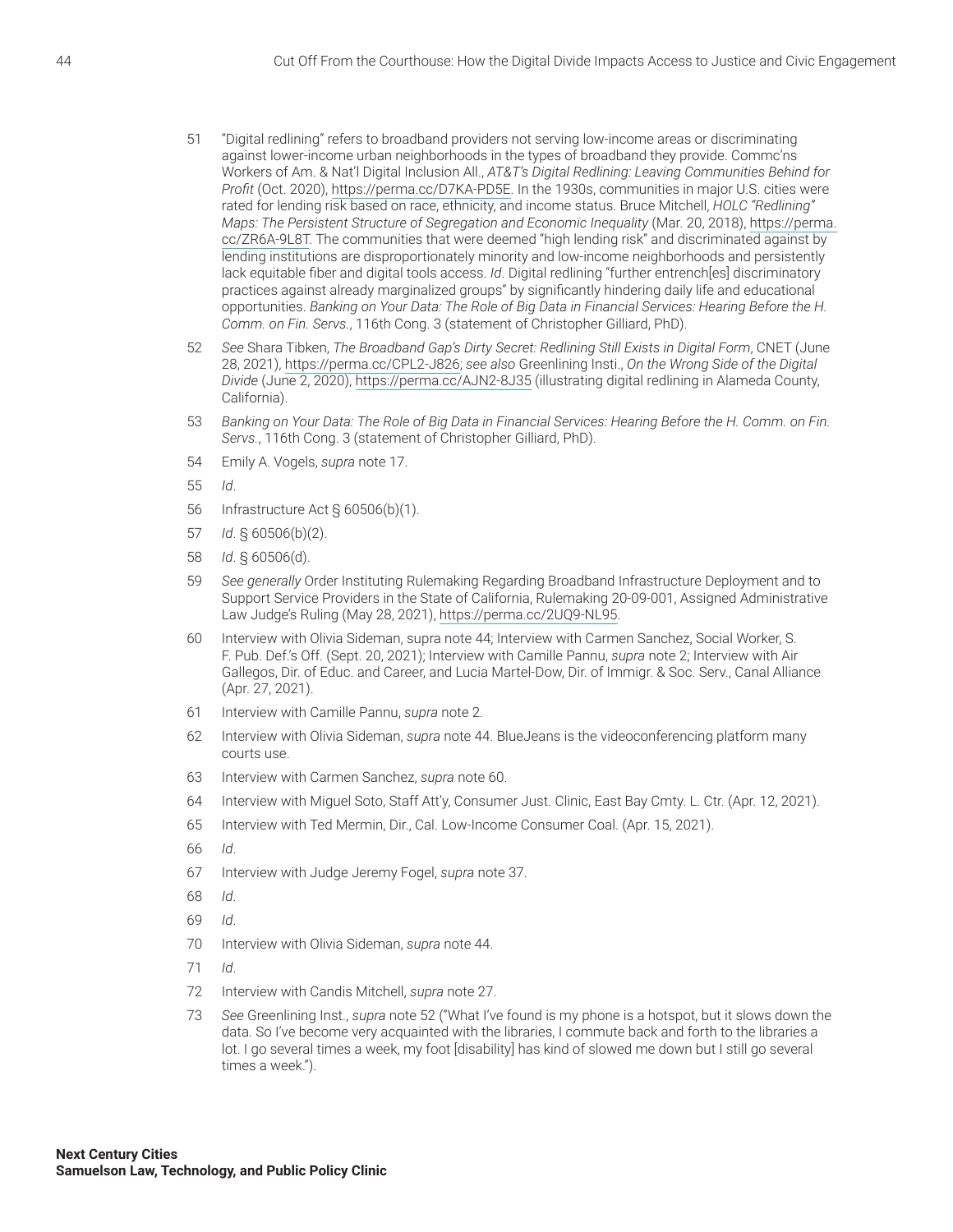- <span id="page-44-0"></span>Interview with Olivia Sideman, *supra* note 44.
- *Id*.
- Interview with Sarah Reisman, *supra* note 1.
- Interview with Candis Mitchell, *supra* note 27.
- *Id*.
- Am. Library Ass'n, National Survey Finds Libraries Play Expanded Role in Digital Equity, Bridging Gaps *in Access to Technology* (Aug. 31, 2021) (press release), [https://perma.cc/C3GJ-2J46.](https://perma.cc/C3GJ-2J46)
- Pub. Library Ass'n, 2020 Public Library Technology Survey 12 (2020), [https://perma.cc/GH2S-BJTJ.](https://perma.cc/GH2S-BJTJ)
- *Id*. at 19.
- Kaelan Nguyen Orozco, *supra* note 28.
- Interview with Candis Mitchell, *supra* note 27.
- Interview with Tony Cheng, *supra* note 31.
- Interview with Carmen Sanchez, *supra* note 60.
- *Id*.
- *Id*.
- Interview with Peter Estes, Consumer Rts. Org., Senior and Disability Action (Sept. 11, 2021).
- Jessica Lehman & Jamel Burrell, *In the Zoom Era, Disabled Californians Need Permanent Options for Remote Participation*, Sacramento Bee (April 27, 2021), [https://www.sacbee.com/opinion/op-ed/](https://www.sacbee.com/opinion/op-ed/article250959344.html) [article250959344.html.](https://www.sacbee.com/opinion/op-ed/article250959344.html)
- *Id*.
- Michael Jonas, Pandemic Shutdown Has Opened up Civic Participation, CommonWealth (Mar. 17, 2021), [https://perma.cc/47Q6-L9AT.](https://perma.cc/47Q6-L9AT)
- Interview with Rene Mendez, City Manager, City of Gonzales, and Carmen Gil, Dir. of Cmty. Engagement and Strategic P'ships, City of Gonzales (Oct. 1, 2021).
- Stan Finger, A "Zoom Boom" Boosted Civic Engagement Across Kansas. But Will It Continue, Kan. Leadership Ctr. J. (July 20, 2021), <https://perma.cc/WSZ9-J3Z9>.
- Elizabeth Regan, What Does Civic Participation Look Like Post-Pandemic, Gov't Tech. (July 19, 2021), <https://perma.cc/8VXQ-D7VR>.
- Cal. Gov't Code §§ 54950 *et seq*.
- Legislative Counsel's Digest, A.B. 339, 2021–2021 Leg., Reg. Sess. (Cal. 2021), [https://perma.](https://perma.cc/8ARB-FDH5) [cc/8ARB-FDH5](https://perma.cc/8ARB-FDH5).
- *Id*.
- Letter from Governor Gavin Newsom to California State Assembly (Oct. 7, 2021), [https://perma.](https://perma.cc/2Z82-LMXN) [cc/2Z82-LMXN.](https://perma.cc/2Z82-LMXN)
- Damien Newton, *L.A. City Council Takes Aim at Proposed Law to Preserve Virtual/Telephone Public Comment*, Cal Streets Blog (Aug. 10, 2021), <https://perma.cc/4AVU-LKGU>.
- Interview with Jeremy Haile, *supra* note 3.

*Id*.

- *Id*.
- Interview with Peter Estes, *supra* note 88.
- Interview with Ted Mermin, *supra* note 65; *see also* Newton, *supra* note 99.
- Interview with Ted Mermin, *supra* note 65.
- Greenlining Inst., *supra* note 52.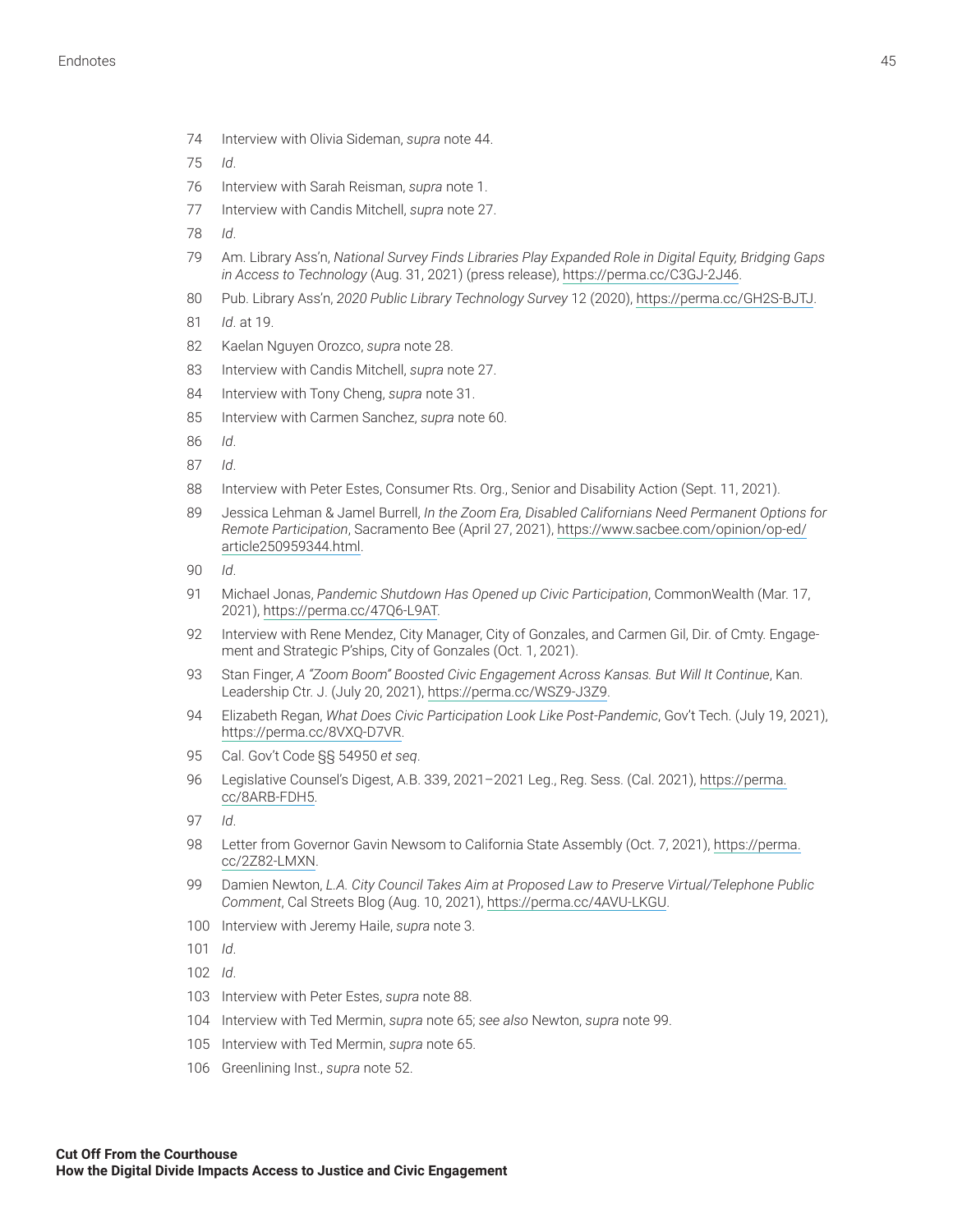- <span id="page-45-0"></span>[107](#page-26-0) Mayor Garcetti Announces Free Internet Access to Residents in Four Public Housing Communities (Oct. 9, 2020) (press release), [https://perma.cc/ZA68-GT5U.](https://perma.cc/ZA68-GT5U)
- [108](#page-26-0) *Id*.
- [109](#page-26-0) Pub. Pol'y Inst. of Cal., *California's Digital Divide*,<https://perma.cc/9LZR-8F5L>(last visited Mar. 4, 2022). Persons of color make up more than 99% of the population in the Watts neighborhood. Profile Page, Los Angeles City, South Central/Watts, Census Reporter, <https://perma.cc/F4AU-P828> (last visited Mar. 4, 2022).
- [110](#page-27-0) U.S.C. Price Spatial Analysis Lab, *Who Gets Access to Broadband: Evidence from Los Angeles County* , Connected Cities & Inclusive Growth (CCIG) Policy Brief # 4, at 3–4 (Sept. 2019), [https://](https://perma.cc/AV8X-HSYY) [perma.cc/AV8X-HSYY](https://perma.cc/AV8X-HSYY).
- [111](#page-27-0) Newton, *supra* note 99.
- [112](#page-27-0) Sydney Johnson, Disconnected: Internet Stops Once School Ends for Many Rural California Students, EdSource (Dec. 6, 2019),<https://perma.cc/V9SJ-WDR6>.
- [113](#page-27-0) *Id*.
- [114](#page-27-0) *See, e.g., Gov't Accountability Off., Broadband Internet: FCC's Data Overstate Access on Tribal Lands* (2018), [https://perma.cc/8HQP-DDML;](https://perma.cc/8HQP-DDML) *Rural Digital Opportunity Fund; Connect America Fund*, Report and Order, 35 FCC Rcd 686, 688, para. 5 (2020), [https://perma.cc/9QK5-R8XC.](https://perma.cc/9QK5-R8XC)
- [115](#page-27-0) Shara Tibken, States Couldn't Afford to Wait for the FCC's Broadband Maps to Improve. So They Didn't, CNET (Feb. 23, 2021), <https://perma.cc/X52N-XK2C>.
- [116](#page-28-0) Interview with Marisol Aguilar, Dir. of Cmty. Equity Initiative, Cal. Rural Legal Assistance, Inc. (Apr. 26, 2021).
- [117](#page-28-0) Ron Mackovich, California Surpasses 90% Internet Connectivity, But Low-Income Households Still Lack *Access*, USC News (Mar. 30, 2021), [https://perma.cc/X5WH-ZSKU.](https://perma.cc/X5WH-ZSKU)
- [118](#page-28-0) *Id*.
- [119](#page-28-0) See Pub. Pol'y Inst. of Cal., *supra* note 110.
- [120](#page-28-0) *Digital Literacy*, San Jose Pub. Library, <https://perma.cc/2ZAM-RB3M> (last visited Mar. 4, 2022).
- [121](#page-28-0) Interview with Ted Mermin, *supra* note 65.
- [122](#page-28-0) Shawn Landres, *Reform the Brown Act to Enhance Transparency and Public Access*, Cal. Matters (Nov. 4, 2020), [https://perma.cc/3PY8-Q535.](https://perma.cc/3PY8-Q535)
- [123](#page-29-0) Infrastructure Act § 60304.
- [124](#page-29-0) Infrastructure Act § 60304(b), (c).
- [125](#page-29-0) Newton, *supra* note 99.
- [126](#page-31-0) See Doherty Cella Keane, LLP, *SSDI Claimants with Representation Increase Their Chances of Award F]*  (Sept. 18, 2020), <https://perma.cc/LV4V-HSKF>("58.7% of claimants received a fully or partially favorable decision compared to only 17.4% of those without representation.")
- [127](#page-31-0) Interview with Sarah Reisman, *supra* note 1.
- [128](#page-31-0) See, e.g., Karina Gonzalez, *No Luck Reaching EDD? Here Are a Few Resources that Might Help*, ABC 10 (Mar. 4, 2021), [https://perma.cc/7WXS-SYN4.](https://perma.cc/7WXS-SYN4)
- [129](#page-31-0) Catherine J.K. Sandoval & Patrick Lanthier, *Connect the Whole Community: Leadership Gaps Drive the* Digital Divide and Fuel Disaster and Social Vulnerabilities, in Technology vs Government: The Irresistible Force Meets The Immovable Object 15 (Lloyd Levine, ed., Jan. 14, 2021) (forthcoming 2021), [https://](https://perma.cc/WG38-JFPA) [perma.cc/WG38-JFPA](https://perma.cc/WG38-JFPA).
- [130](#page-31-0) *Id*. at 3.
- [131](#page-31-0) *Id*. at 6.
- [132](#page-31-0) *Id*.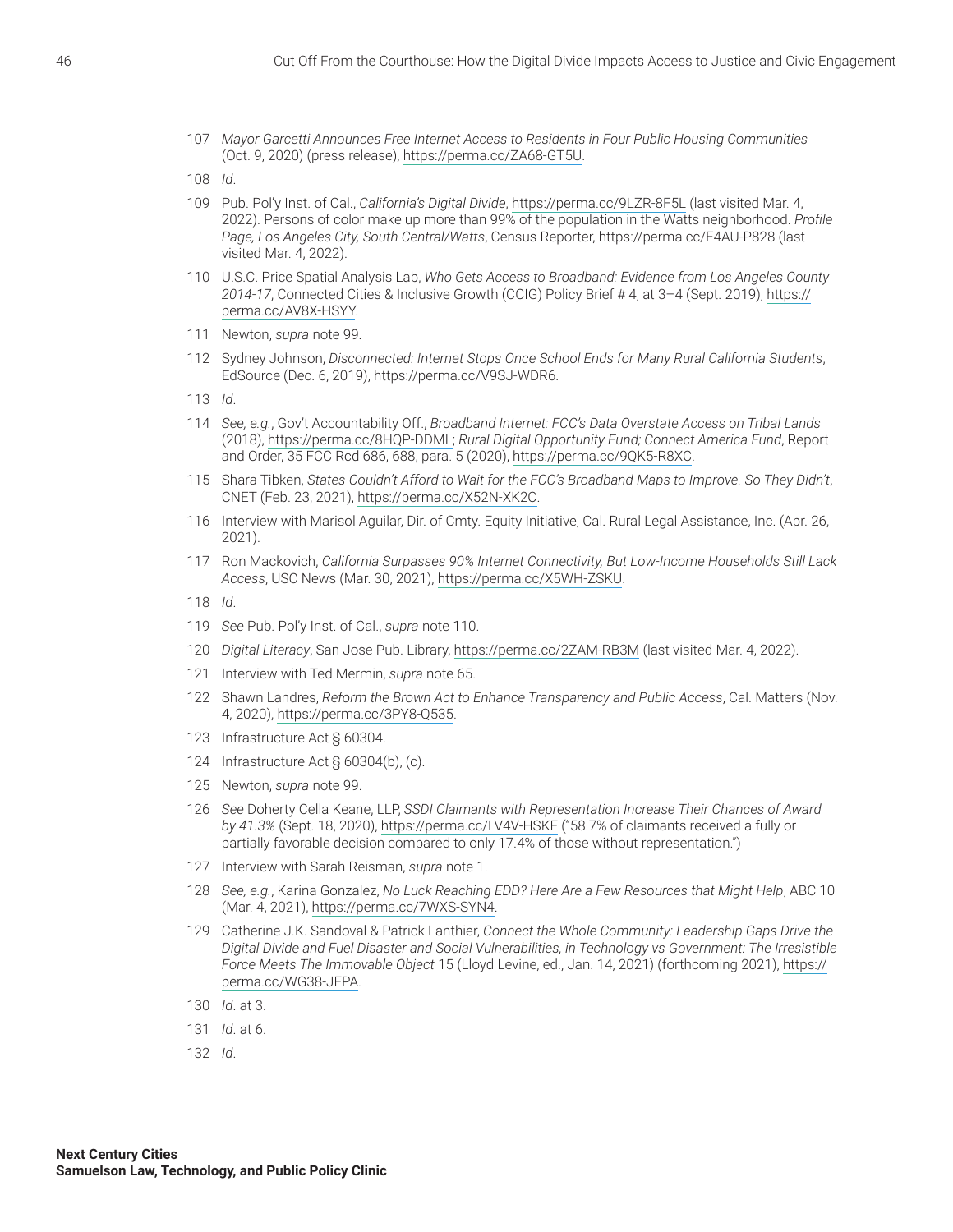- <span id="page-46-0"></span>[133](#page-32-0) "WiFi hotspots are Internet access points that allow you to connect to a WiFi network using your computer, smartphone or another device while away from your home or office network." CenturyLink, *What Is a WiFi hotspot,<https://perma.cc/AFN3-LGW3>(last visited Mar. 4, 2022).*
- [134](#page-32-0) Interview with Rene Mendez and Carmen Gil, *supra* note 92.
- [135](#page-32-0) *Id*.
- [136](#page-32-0) *Id*.
- [137](#page-32-0) *Id*.
- [138](#page-32-0) *Id*.
- [139](#page-33-0) *Id*.
- [140](#page-33-0) Zach Quaintance, How One City Built a Wi-Fi Network During a Pandemic, TechWire (June 18, 2020), <https://perma.cc/2QDQ-9UVC> (quoting San Rafael's then-Director of Digital Services and Open Government, Rebecca Woodbury).
- [141](#page-33-0) A mesh network is a group of interconnected devices that blanket an area with Wi-Fi coverage. Glenn Fleishman, Wireless Mesh Networks: Everything You Need to Know, PC World (May 5, 2020), [https://](https://perma.cc/DS3G-8UWP) [perma.cc/DS3G-8UWP.](https://perma.cc/DS3G-8UWP)
- [142](#page-33-0) Interview with Rebecca Woodbury, Founder, Dep't of Civic Things (formerly Dir. of Digit. Services & Open Gov't, City of San Rafael) and Javier Trujillo, Chief Assistant Dir., County of Marin (Apr. 20, 2021).
- [143](#page-33-0) Ry Marcattilio-McCracken, *How San Rafael, California Built a Neighborhood Mesh Network That Turned into Something More, Community Networks (Sept. 3, 2020),<https://perma.cc/LJN6-2B4Y>.*
- [144](#page-33-0) For example, FCC Chair Jessica Rosenworcel has prioritized network resiliency in light of natural disasters. Chair Rosenworcel's Statement regarding *Resilient Networks; Amendments to Part 4 of* the Commission's Rules Concerning Disruptions to Communications; New Part 4 of the Commission's *Rules Concerning Disruptions to Communications*; PS Docket Nos. 21-246 and 15-80, ET Docket. No. 04-35, Notice of Proposed Rulemaking, FCC 21-99 at 40 (Sept. 30, 2021) ("We have hurricanes in Louisiana, a snowstorm in Texas, and wildfires out West. These issues are not going away. We need to think deeply about what network resiliency means and how our policies can support it.").
- [145](#page-33-0) Interview with Air Gallegos and Lucia Martel-Dow, *supra* note 60.
- [146](#page-33-0) *Id*.
- [147](#page-34-0) Mitchell Crispell, Ctr. for Cmty. *Innovation at UC Berkeley, Canal: An Immigrant Gateway in San Rafael EX6MWO* 4 (2015), <https://perma.cc/YKE9-P5A5>.
- [148](#page-34-0) Interview with Air Gallegos and Lucia Martel-Dow, *supra* note 60.
- [149](#page-35-0) Interview with Candis Mitchell, *supra* note 27.
- [150](#page-35-0) Cal, Emerging Tech. Fund, *Statewide Survey on Broadband Adoption*-2021, (Mar. 2021), [https://](https://perma.cc/2YTC-Y77D) [perma.cc/2YTC-Y77D.](https://perma.cc/2YTC-Y77D)
- [151](#page-35-0) Mackovich, *supra* note 118.
- [152](#page-35-0) Greenlining Inst., *supra* note 52.
- [153](#page-36-0) Cal, Emerging Tech. Fund, *Statewide Survey on Broadband Adoption*-2021, (Mar. 21, 2021), [https://](https://perma.cc/V8LN-LRZA) [perma.cc/V8LN-LRZA.](https://perma.cc/V8LN-LRZA)
- [154](#page-36-0) Mackovich, *supra* note 118.
- [155](#page-36-0) Univ. Srvc. Admin. Co., *Program Data* (Aug. 26, 2021),<https://perma.cc/JUT6-3TD3>.
- [156](#page-36-0) *Id*.
- [157](#page-36-0) Interview with Rene Mendez and Carmen Gil, *supra* note 92.
- [158](#page-36-0) Interview with Rebecca Woodbury and Javier Trujillo, *supra* note 142.
- [159](#page-36-0) *Id*.
- [160](#page-36-0) *Id*.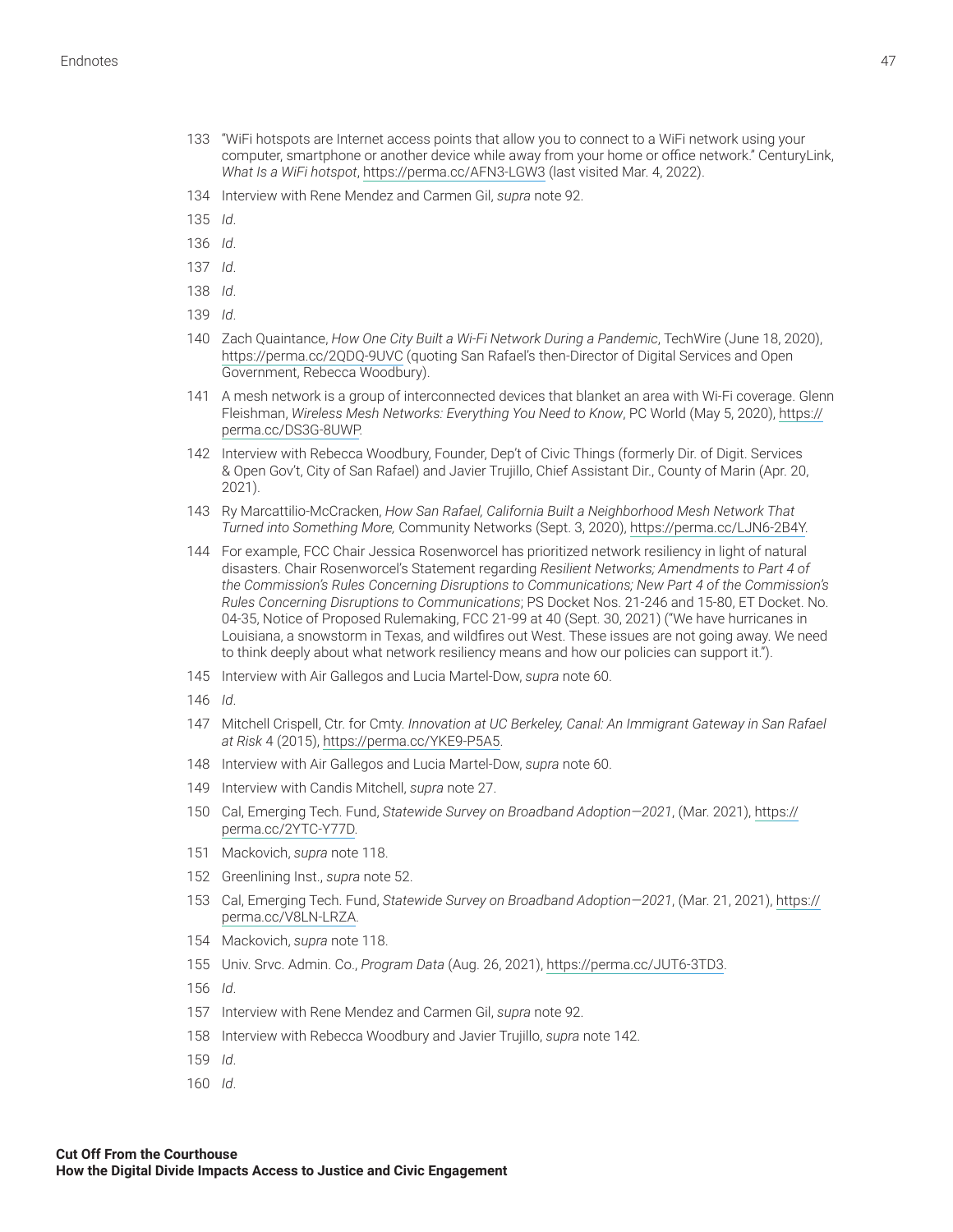<span id="page-47-0"></span>Interview with Brooke Weitzman, *supra* note 38.

- 47 U.S.C. § 1752(a)(7)(A).
- 47 U.S.C. § 1752(b)(8).
- Affordable Connectivity Program, Emergency Broadband Benefit Program, WC Docket No. 21-450, Report and Order and Further Notice of Proposed Rulemaking, para. 207 (2022), [https://perma.cc/](https://perma.cc/EMK2-JXEU) [EMK2-JXEU](https://perma.cc/EMK2-JXEU).
- Interview with Rebecca Woodbury and Javier Trujillo, *supra* note 142.
- Letter from Next Century Cities to Marlene H. Dortch, Secretary, FCC, WC Docket No. 20-445, at 3 (filed Sept. 14, 2021), [https://perma.cc/EFC6-Z8SU.](https://perma.cc/EFC6-Z8SU)
- Interview with Carmen Sanchez, *supra* note 60.
- Canal Alliance, *Canal Digital Access Equity Fund*, <https://perma.cc/TLN3-UNE4> (last visited Mar. 4, 2022).
- Interview with Air Gallegos and Lucia Martel-Dow, *supra* note 60.
- Interview with Rene Mendez and Carmen Gil, *supra* note 92.

*Id*.